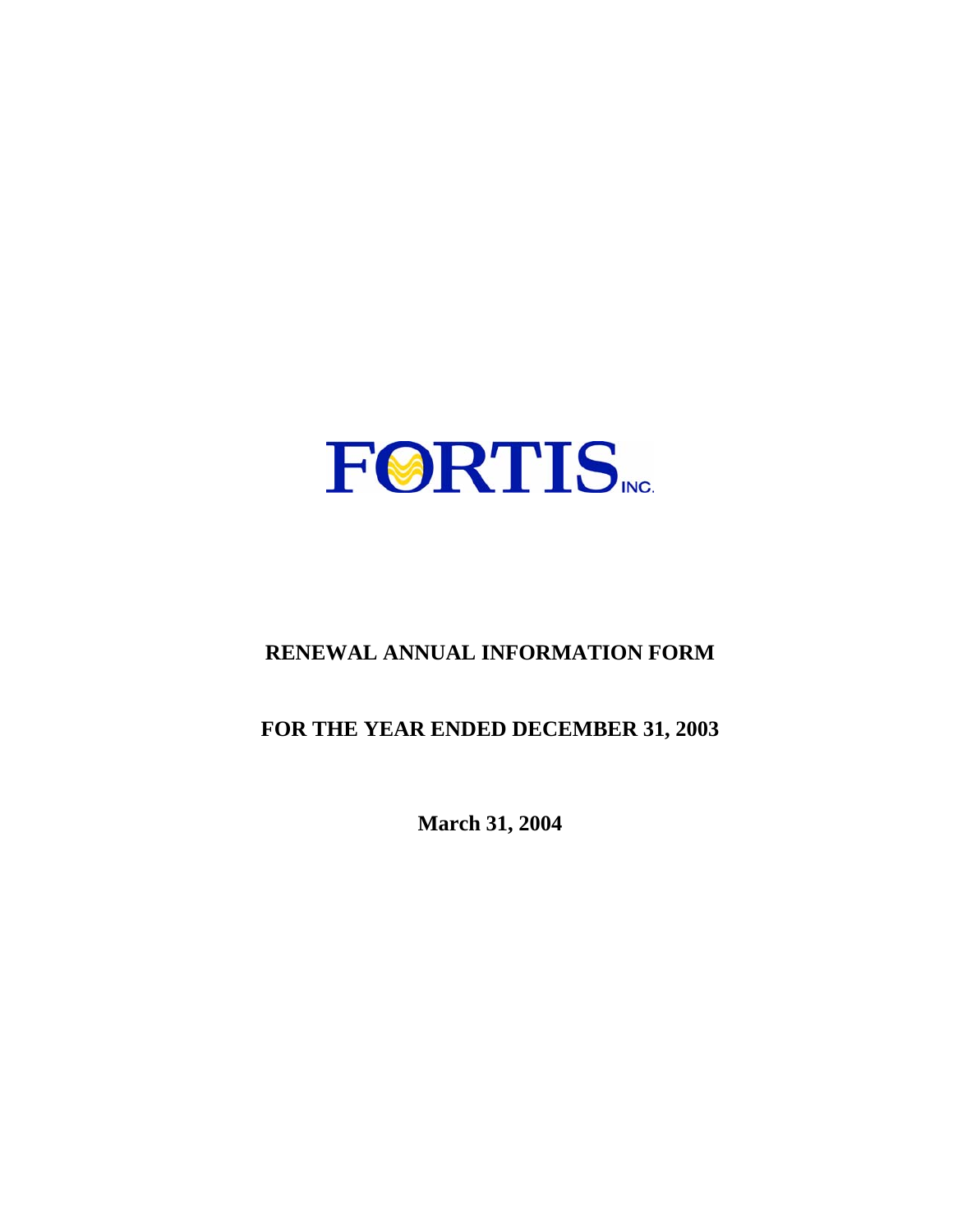# **FORTIS INC.**

# **RENEWAL ANNUAL INFORMATION FORM FOR THE YEAR ENDED DECEMBER 31, 2003**

# **TABLE OF CONTENTS**

| NARRATIVE DESCRIPTION OF THE BUSINESS        |  |
|----------------------------------------------|--|
|                                              |  |
|                                              |  |
|                                              |  |
|                                              |  |
|                                              |  |
|                                              |  |
|                                              |  |
|                                              |  |
| SELECTED CONSOLIDATED FINANCIAL INFORMATION  |  |
|                                              |  |
| Quarterly Revenue and Earnings (Unaudited)35 |  |
|                                              |  |
| MANAGEMENT DISCUSSION AND ANALYSIS37         |  |
|                                              |  |
|                                              |  |
|                                              |  |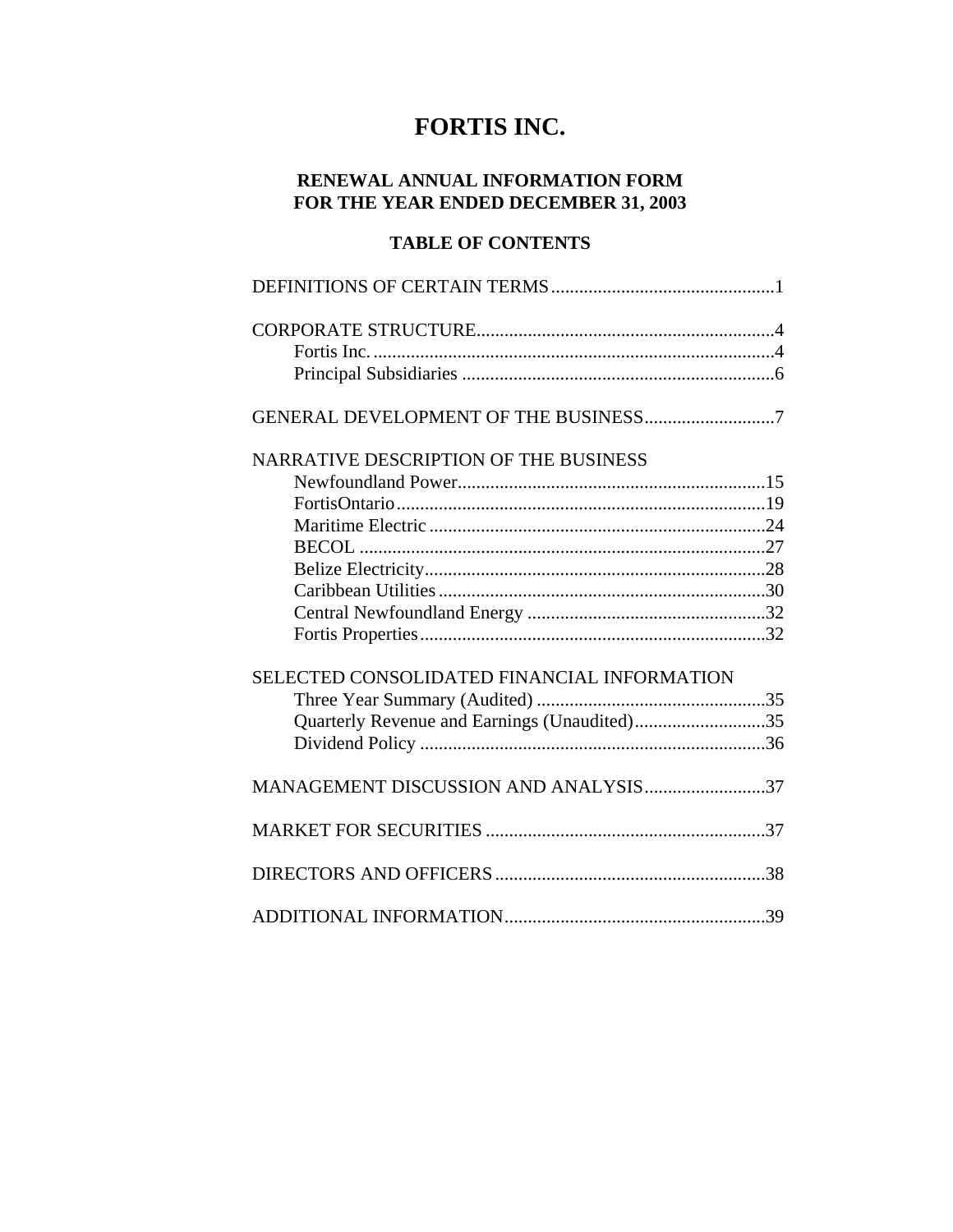### **DEFINITIONS OF CERTAIN TERMS**

Certain terms used in this Renewal Annual Information Form are defined below:

**"Abitibi-Consolidated"** means Abitibi-Consolidated Company of Canada;

**"Aquila Alberta"** means Aquila Networks Canada (Alberta) Ltd.;

**"Aquila British Columbia"** means Aquila Networks Canada (British Columbia) Ltd.;

**"BACONGO"** means Belize Alliance for Conservation Non-Government Organization;

**"BECOL"** means Belize Electric Company Limited;

**"Belize Electricity"** means Belize Electricity Limited;

**"Canadian Niagara Power"** means Canadian Niagara Power Inc.;

**"Caribbean Utilities"** means Caribbean Utilities Company, Limited;

**"CAW"** means Canadian Auto Workers-Retail/Wholesale;

 **"CDH"** means Cornwall District Heating Company, Limited;

**"Central Newfoundland Energy"** means Central Newfoundland Energy Inc.;

**"CFE"** means Comission Federal de Electricidad;

**"Chalillo Project"** means Chalillo Hydroelectric Project;

**"Cornwall Electric"** means Cornwall Street Railway, Light and Power Company, Limited;

**"Corporation"** means Fortis Inc.;

**"CPRSA"** means Cost of Power Rate Stabilization Account;

**"CRA"** means Canada Revenue Agency;

**"Eastern Ontario Power"** means Eastern Ontario Power Inc., formerly Granite Power Distribution Corporation;

**"Electricity Act"** means *1992 Electricity Act (Belize)*;

**"Emera"** means Emera Inc.;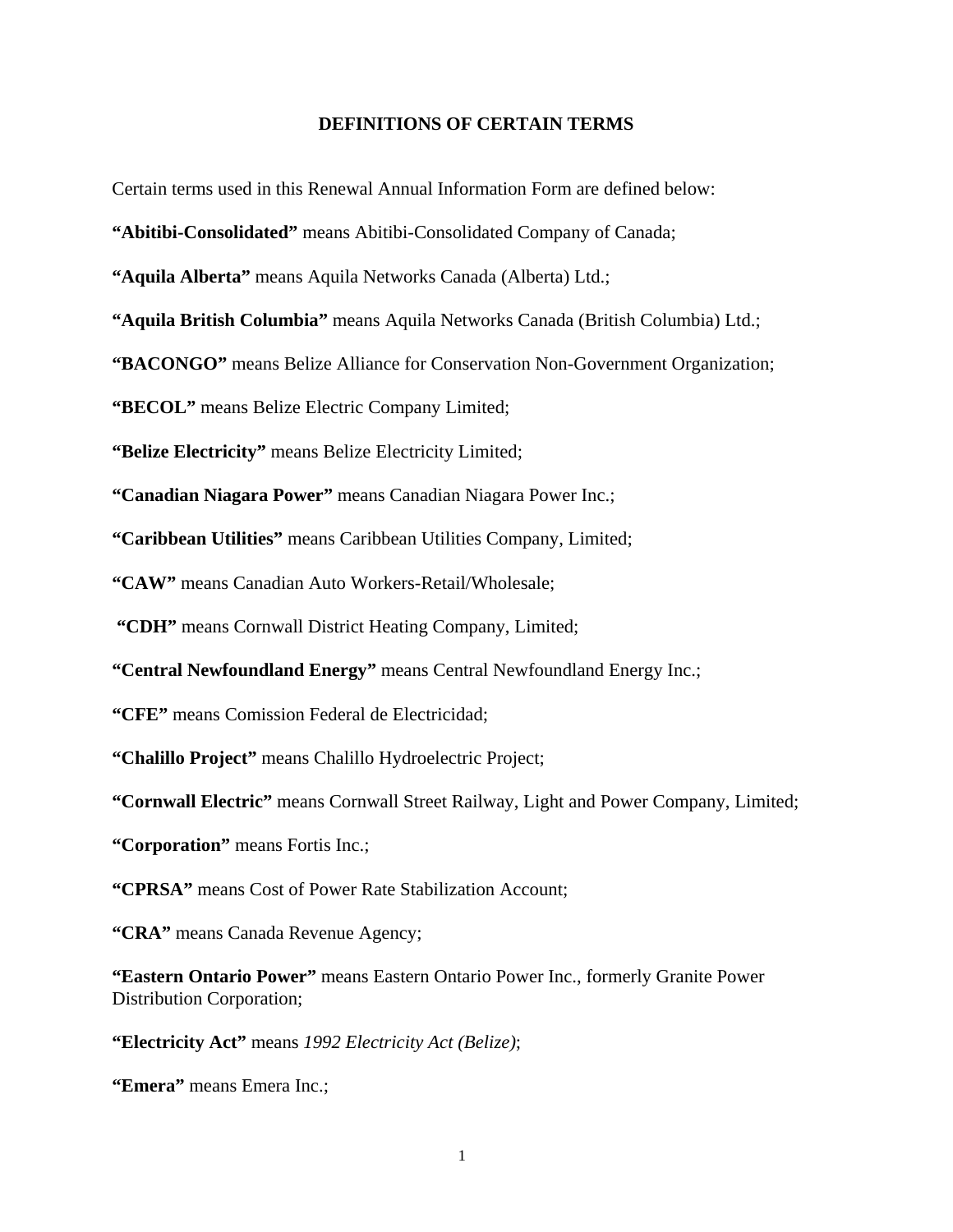**"EMS"** means Environmental Management System;

**"Enbridge"** means Enbridge Energy Distribution Inc.;

 **"Exploits Partnership Project"** means the Exploits River Hydro Partnership Project;

**"FERC"** means Federal Energy Regulatory Commission;

**"Fortis"** means Fortis Inc.;

**"FortisOntario"** means FortisOntario Inc., successor to Canadian Niagara Power Company, Limited;

**"FortisOntario Generation"** means FortisOntario Generation Corporation, formerly Granite Power Generation Corporation;

**"Fortis Properties"** means Fortis Properties Corporation;

 **"FortisUS Energy"** means FortisUS Energy Corporation;

**"GEC"** means General Expense Capital;

**"Granite Power Distribution"** means Granite Power Distribution Corporation, subsequently renamed Eastern Ontario Power Corporation.

**"Granite Power Generation"** means Granite Power Generation Corporation and its subsidiary Gananoque Water Power Company;

**"GWh"** means gigawatt hour;

**"HCRSA"** means Hurricane Cost of Power Rate Stabilization Account;

**"HERE"** means Hotel Employees and Restaurant Employees Union;

**"IBEW"** means International Brotherhood of Electrical Workers;

**"IMO"** means Independent Electricity Market Operator of Ontario;

**"ISO"** means International Organization for Standardization;

**"kWh"** means kilowatt hour;

**"kV"** means kilovolt;

**"Maritime Electric"** means Maritime Electric Company, Limited;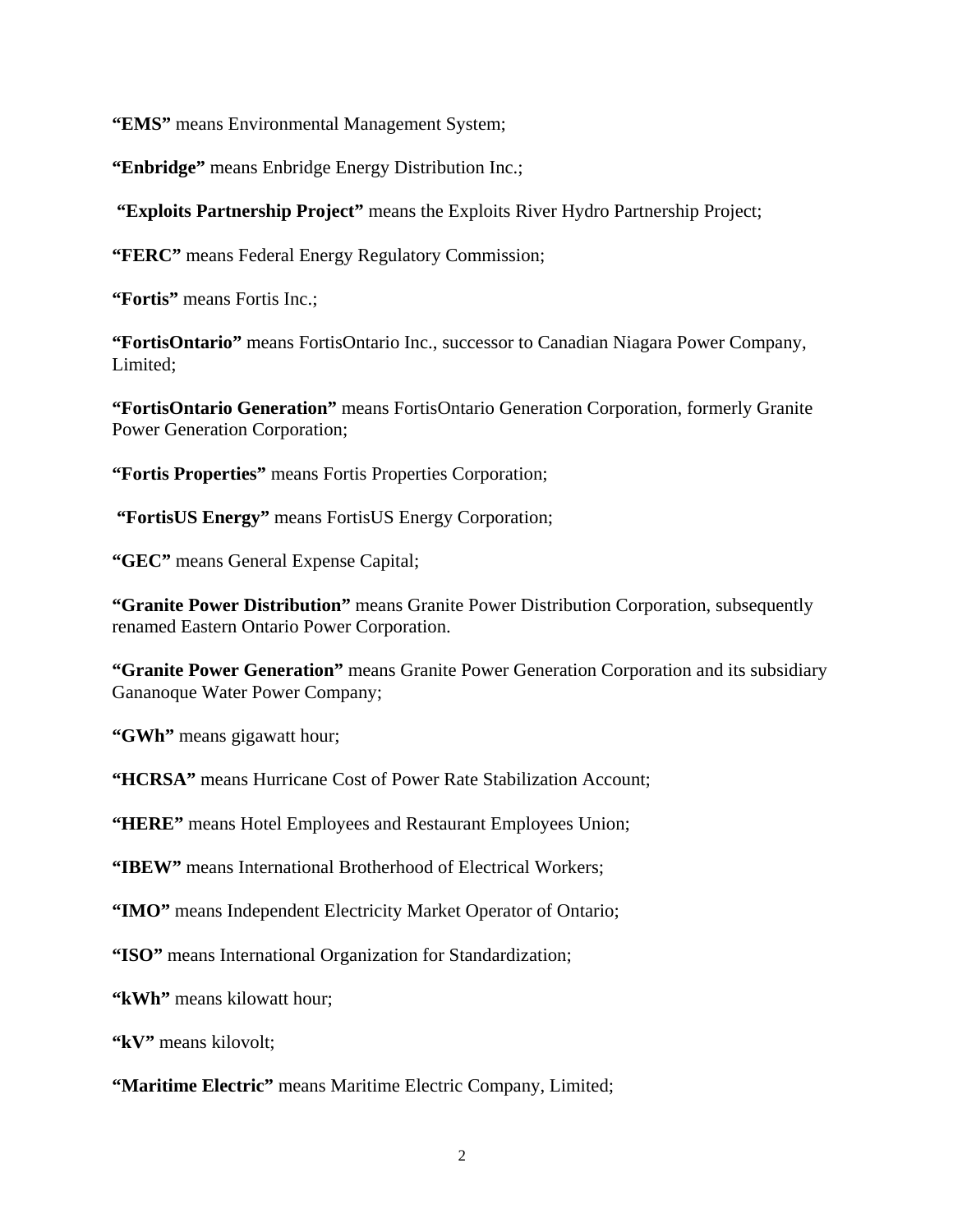"**MW**" means megawatt;

**"NB Power"** means New Brunswick Power Corporation;

**"Newfoundland Hydro"** means Newfoundland & Labrador Hydro;

**"Newfoundland Power"** means Newfoundland Power Inc., formerly Newfoundland Light & Power Co. Limited;

**"Niagara Mohawk"** means Niagara Mohawk Power Corporation;

**"OPGI"** means Ontario Power Generation Inc.;

**"PCB"** means polychlorinated biphenyl;

**"PEI"** means Prince Edward Island;

**"Point Lepreau Station"** means the NB Power Point Lepreau Nuclear Generating Station;

**"Port Colbourne Hydro"** means Port Colbourne Hydro Inc.;

**"Power Act"** means *Electrical Power Control Act, 1994 (Newfoundland & Labrador);* 

**"PUB"** means Newfoundland & Labrador Board of Commissioners of Public Utilities;

**"PUC"** means Public Utilities Commission (Belize);

"**RevPar**" means revenue per available room;

**"Rideau Falls"** means Rideau Falls Limited Partnership;

**"Rideau St. Lawrence"** means Rideau St. Lawrence Holdings Inc.;

**"UFCW"** means United Food and Commercial Workers;

"**Warrant**" means Series E First Preference Share Purchase Warrant;

**"Westario Power"** means Westario Power Holdings Inc.;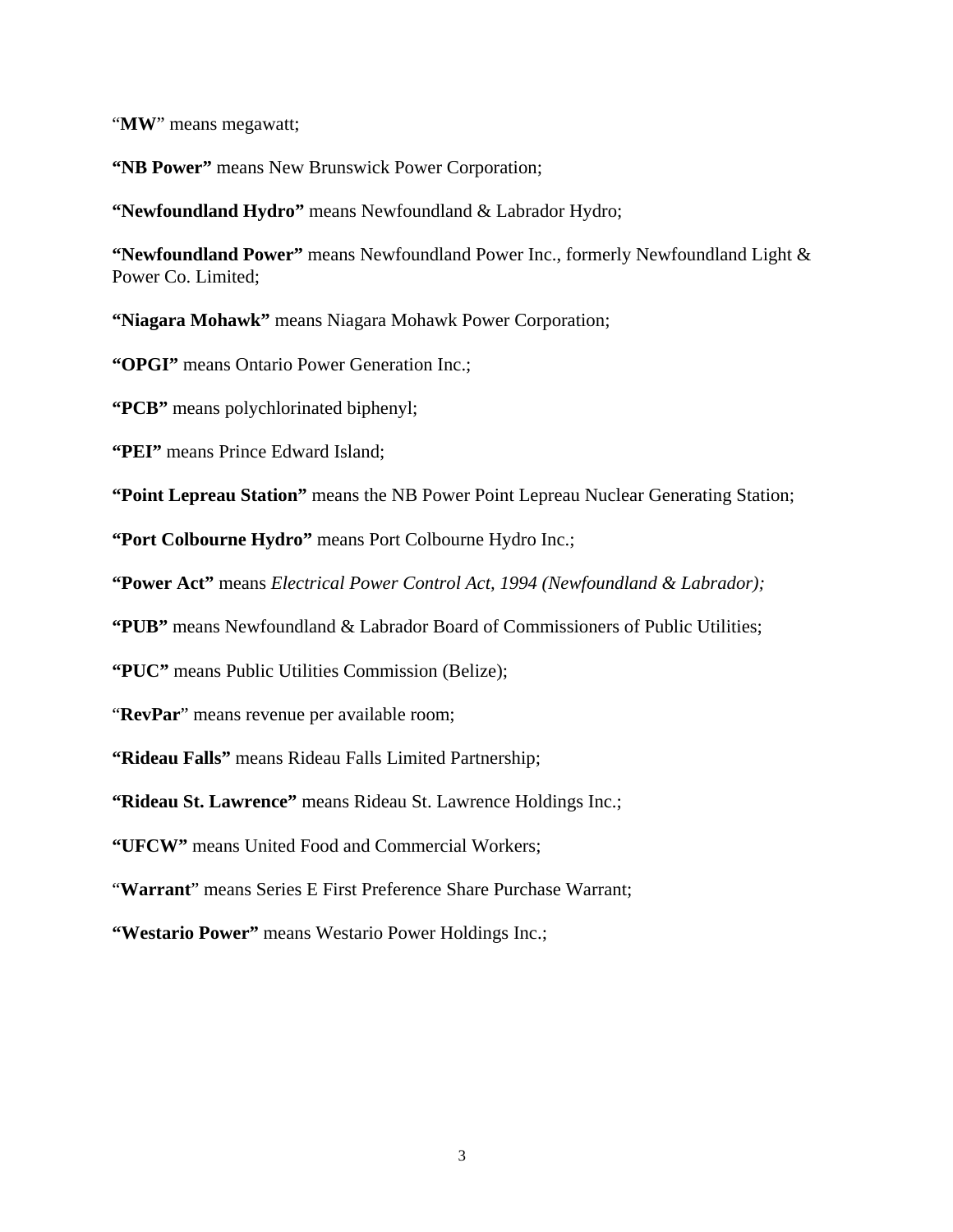#### **CORPORATE STRUCTURE**

*Fortis Inc. ("Fortis" or the "Corporation") includes forward-looking statements in this material. By their very nature, forward-looking statements are based on underlying assumptions and are subject to inherent risks and uncertainties surrounding future expectations generally. Such events include, but are not limited to, general economic, market and business conditions, regulatory developments, weather and competition. Fortis cautions readers that should certain events or uncertainties materialize, or should underlying assumptions prove incorrect, actual results may vary significantly from those expected. For additional information with respect to certain of these risks or factors, reference should be made to the Corporation's continuous disclosure materials filed from time to time with Canadian Securities Regulatory Authorities. The Corporation disclaims any intention or obligation to update or revise any forward-looking statements, whether as a result of new information, future events or otherwise.* 

*Except as otherwise stated, the information in this renewal annual information form is given as of March 31, 2004.* 

*All figures are expressed in Canadian dollars unless otherwise stated.* 

#### **Fortis Inc.**

 Fortis is a holding company that was incorporated as 81800 Canada Ltd. under the *Canada Business Corporations Act* on June 28, 1977, and continued under the *Corporations Act* (Newfoundland) on August 28, 1987. Its articles were amended; on October 12, 1987 to change its name to Fortis Inc.; on October 15, 1987, to set out the rights, privileges and conditions attached to the Common Shares; on September 11, 1990, to designate 2,000,000 First Preference Shares, Series A; on July 22, 1991, to replace the rights, privileges, restrictions and conditions attaching to the First Preference Shares as a class, and the Second Preference Shares as a class; on December 13, 1995, to designate 2,000,000 First Preference Shares, Series B; on May 27, 2003, to designate 5,000,000 First Preference Shares, Series C; and on January 23, 2004, to designate 8,000,000 First Preference Shares, Series D and E. Fortis redeemed 100 per cent of its outstanding First Preference Shares, Series A and Series B on September 30, 1997 and December 2, 2002, respectively. On June 3, 2003, Fortis issued 5,000,000 Cumulative Redeemable Convertible Preference Shares, Series C. On January 29, 2004, Fortis issued 8,000,000 First Preference Units. Each First Preference Unit consists of one Series D First Preference Share of the Corporation and one Series E First Preference Share Purchase Warrant.

#### *Utility*

Fortis is principally a diversified international electric utility holding company. It holds all the common shares of Newfoundland Power and, through Fortis Properties**,** holds all the common shares of Maritime Electric, which are the principal distributors of electricity in the provinces of Newfoundland and Labrador and Prince Edward Island, respectively. Through Maritime Electric, it owns FortisUS Energy, which operates four hydroelectric generating stations in the State of New York.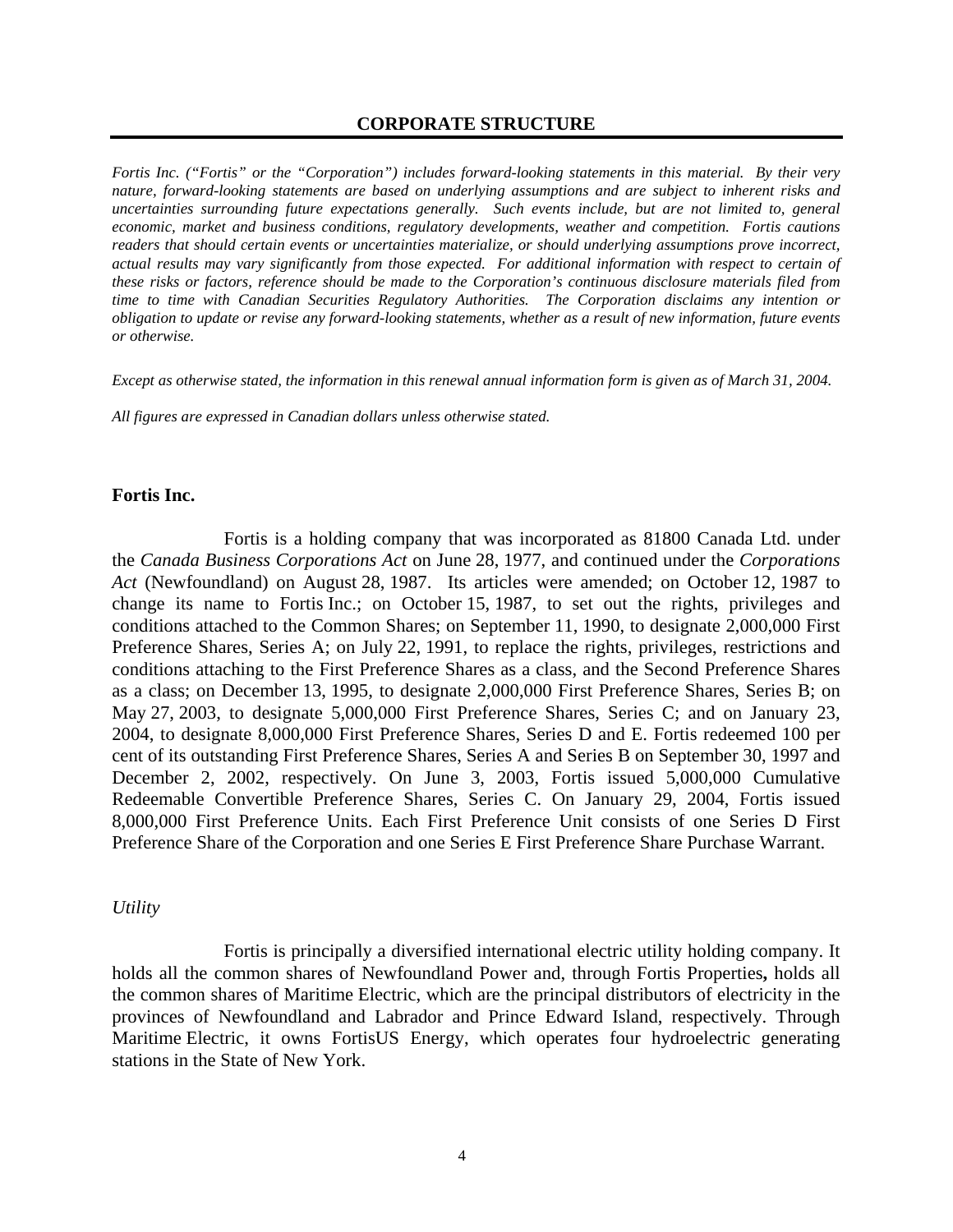Fortis also holds all the common shares of FortisOntario. On April 1, 2003, FortisOntario was amalgamated with Canadian Niagara Power Company, Limited, which had previously amalgamated with CDH. FortisOntario owns and operates the 75-MW Rankine Generating Station in Niagara Falls, Ontario and a 5-MW gas-fired cogeneration plant that provides district heating to sixteen commercial customers in Cornwall, Ontario. FortisOntario has three wholly owned subsidiaries, Canadian Niagara Power, Cornwall Electric and FortisOntario Generation and its subsidiary Gananoque Water Power Company ("collectively known as Granite Power Generation"). Canadian Niagara Power is an Ontario-based electric distribution utility that distributes electricity to approximately 15,100 customers in the Town of Fort Erie, 9,300 customers in Port Colborne and to approximately 3,800 customers primarily situated in Gananoque, Ontario. Cornwall Electric is an Ontario-based electric transmission and distribution utility that supplies electricity to approximately 22,900 customers in the City of Cornwall, South Glengarry, South Stormont and the Ontario portion of the Mohawk Territory of Akwesasne. Granite Power Generation generates electricity from six hydroelectric generating stations with a combined capacity of approximately 8 MW.

Fortis also owns 100 per cent of Central Newfoundland Energy, whose principal activity is its 51 per cent interest in the Exploits Partnership Project. The project is a partnership with Abitibi-Consolidated to construct, install and operate additional capacity at Abitibi-Consolidated's hydroelectric plant at Grand Falls-Windsor and to redevelop the forestry company's hydroelectric plant at Bishop Falls, both in Newfoundland and Labrador.

Fortis, through a wholly owned subsidiary incorporated under the laws of the Cayman Islands, holds a 95 per cent interest in BECOL. BECOL owns and operates the Mollejon hydroelectric facility, located on the Macal River in Belize, Central America. Fortis, through wholly owned subsidiaries incorporated under the laws of the Cayman Islands, also holds 68 per cent of the outstanding shares of Belize Electricity, the main commercial generator, transmitter and distributor of electricity in the country of Belize, Central America.

 Fortis holds approximately 38 per cent interest in Caribbean Utilities, the provider of electricity on the island of Grand Cayman, Cayman Islands.

On September 15, 2003, Fortis entered into agreements to acquire all of the shares of Aquila Alberta and Aquila British Columbia from two indirect subsidiaries of Aquila, Inc., a U.S. energy company based in Kansas City, Missouri, for aggregate consideration of approximately \$1.4 billion subject to certain adjustments. The closing of the transaction is subject to fulfillment of customary conditions including receipt of required regulatory approvals. The transaction is expected to close in the first half of 2004. On a consolidated basis, Aquila Alberta and Aquila British Columbia provide electricity to more than 525,000 customers primarily in southern and central Alberta and southern British Columbia.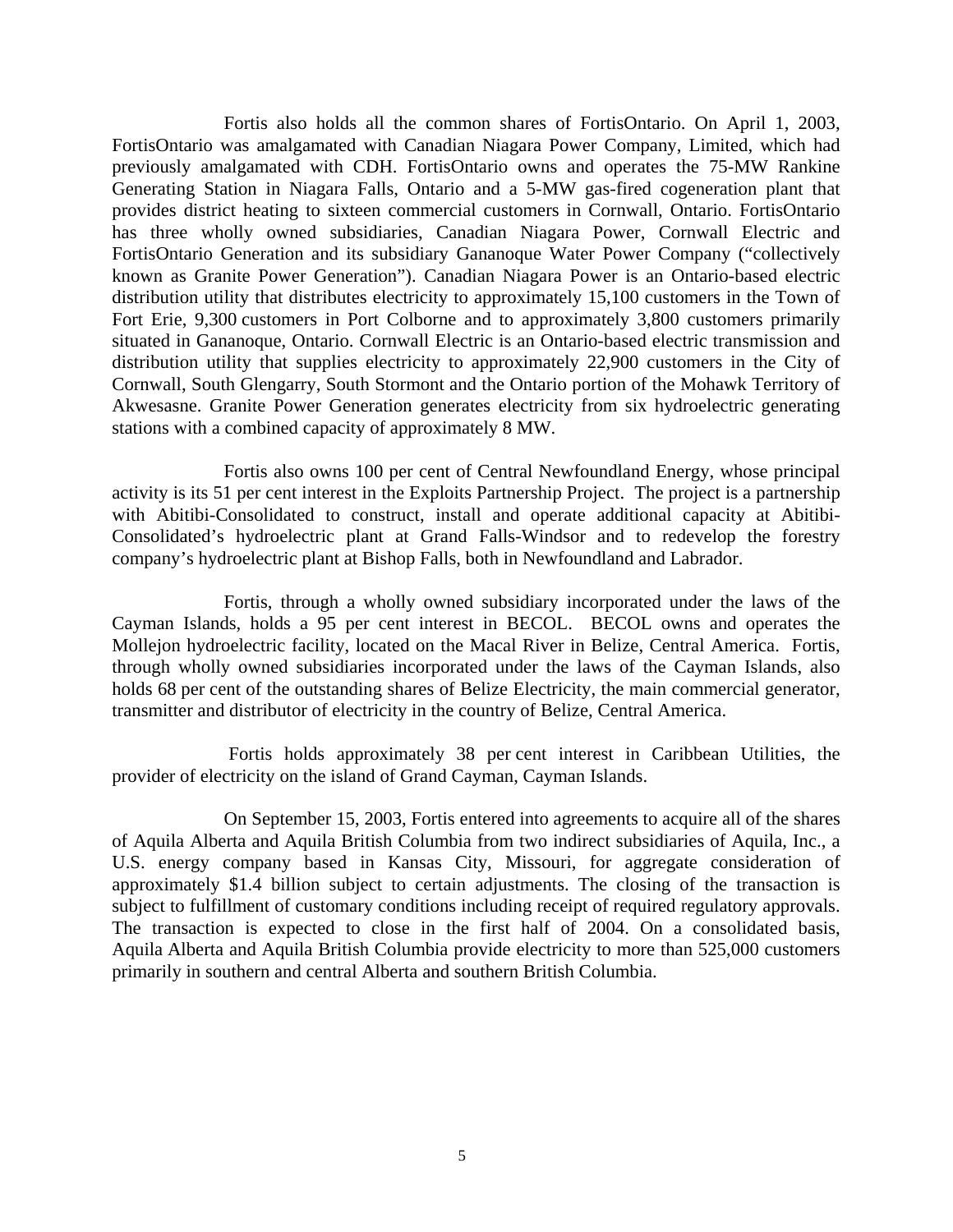#### *Non-Utility*

Fortis operated one non-utility subsidiary in 2003. Through its non-utility subsidiary, Fortis Properties, Fortis has investments in commercial real estate in Atlantic Canada and hotel operations in Atlantic Canada and Ontario.

## **Principal Subsidiaries**

The following table lists the principal subsidiaries of the Corporation, their jurisdictions of incorporation and the percentage of votes attaching to voting securities held directly or indirectly by the Corporation as at December 31, 2003. This list excludes certain subsidiaries, the total assets of which constituted less than 10 per cent of the Corporation's 2003 consolidated assets and total revenues of which constituted less than 10 per cent of the Corporation's 2003 total revenues.

| <b>Principal Subsidiaries</b>                                                                                                                                                         | <b>Incorporated</b><br>under<br>the laws of | Percentage of votes<br>attaching to voting<br>securities held directly<br>or indirectly by the<br>Corporation |
|---------------------------------------------------------------------------------------------------------------------------------------------------------------------------------------|---------------------------------------------|---------------------------------------------------------------------------------------------------------------|
| Newfoundland Power Inc.                                                                                                                                                               | Newfoundland<br>and Labrador                | $93.7^{(1)}$                                                                                                  |
| Maritime Electric Company, Limited and its wholly-owned<br>subsidiary, FortisUS Energy Corporation <sup>(2)</sup>                                                                     | Canada<br>New York                          | 100                                                                                                           |
| FortisOntario Inc. and its wholly-owned subsidiaries<br>Canadian Niagara Power Inc, Cornwall Street Railway and<br>Power Company, Limited and Granite Power Generation<br>Corporation | Ontario                                     | 100                                                                                                           |
| <b>Belize Electricity Limited</b>                                                                                                                                                     | <b>Belize</b>                               | $68^{(3)}$                                                                                                    |
| Fortis Properties Corporation                                                                                                                                                         | Newfoundland<br>and Labrador                | 100                                                                                                           |

*<sup>(1)</sup> Fortis owns all the Common Shares, 182,300 First Preference Shares, Series G, 32,086 First Preference Shares, Series B, 13,000 First Preference Shares, Series D, and 1,400 First Preference Shares, Series A of Newfoundland Power Inc., which, at December 31, 2003, represented 93.7 per cent of its voting securities. The remaining 6.3 per cent of Newfoundland Power's voting securities consist of First Preference Shares, Series A, B, D and G, which are held by the public.* 

*(2) Maritime Electric Company, Limited is a wholly owned subsidiary of Fortis Properties Corporation.* 

*(3) Fortis owns 68 per cent of the Ordinary Shares of Belize Electricity Limited through three wholly owned subsidiaries incorporated under the laws of the Cayman Islands. The Government of Belize and residents of Belize own the remaining Ordinary Shares.*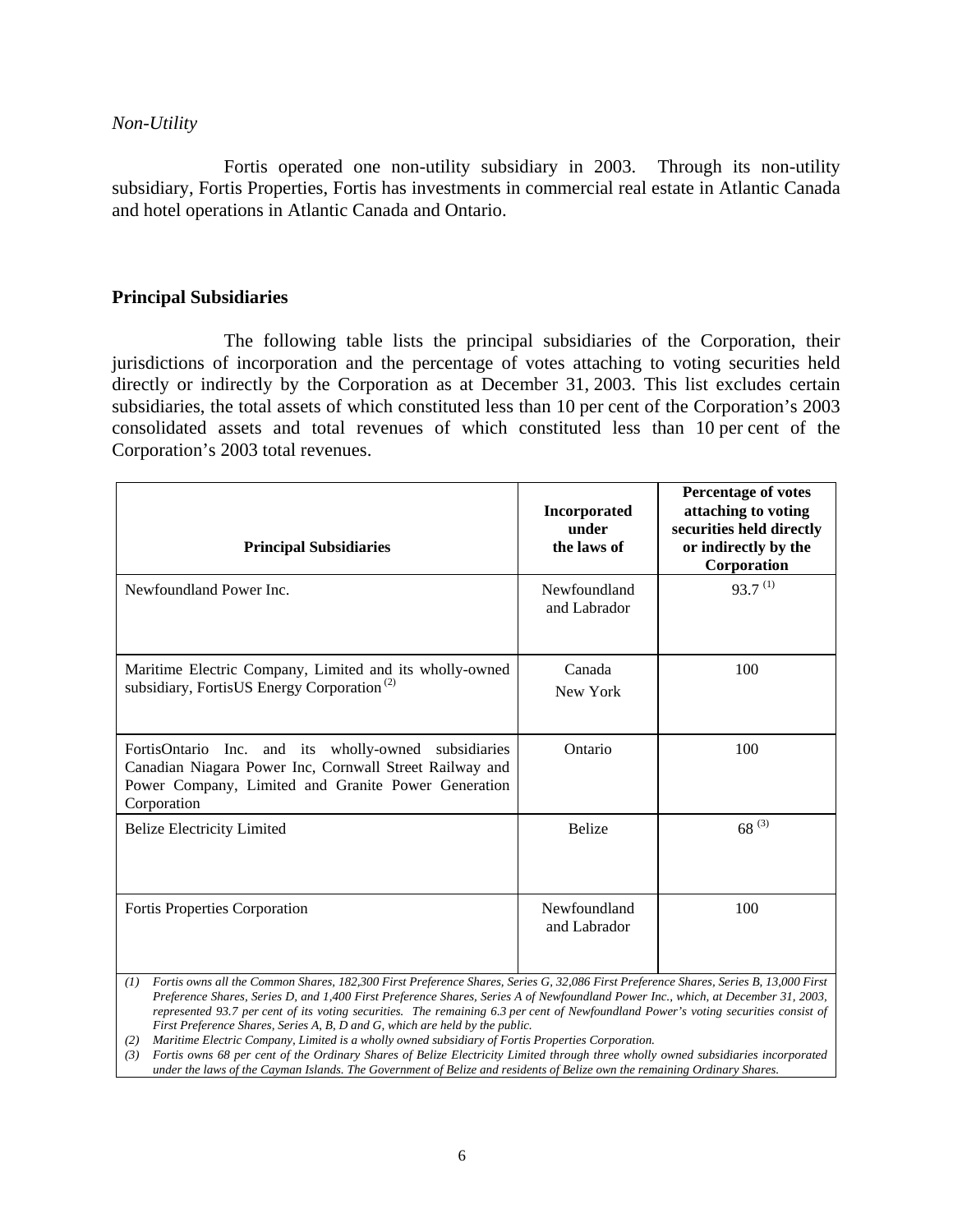# **Utility Investments - Canada**

Fortis became the parent company of Newfoundland Power through a statutory arrangement effective December 29, 1987.

Fortis expanded its electrical power distribution business through investment in Maritime Electric in 1990 and the subsequent acquisition of that company in 1994.

 Fortis' utility investments in Ontario commenced with the acquisition of a 50 per cent interest in Canadian Niagara Power Company, Limited in 1996. Canadian Niagara Power Company, Limited, at that time, owned and operated the 75-MW Rankine Generating Station in Niagara Falls and distributed electricity to approximately 13,500 customers in the Town of Fort Erie. In 2000, Canadian Niagara Power Company, Limited restructured to separate its generation business from its transmission and distribution business. Its transmission and distribution business operates under Canadian Niagara Power, a wholly owned subsidiary of Canadian Niagara Power Company, Limited and currently distributes electricity to approximately 15,100 customers in the Town of Fort Erie. In April 2002, Canadian Niagara Power entered into a ten-year agreement with the City of Port Colborne to lease the business of Port Colborne Hydro, which distributes electricity to approximately 9,300 customers in Port Colborne. In July 2002, Fortis acquired the remaining 50 per cent interest in Canadian Niagara Power Company, Limited.

On October 17, 2002, Fortis increased its investment in the province of Ontario. Fortis acquired a 100 per cent interest in Cornwall Electric and its wholly owned subsidiary, CDH. Cornwall Electric is an Ontario-based electric transmission and distribution utility that supplies electricity to approximately 22,900 customers in the City of Cornwall, South Glengarry, South Stormont and the Ontario portion of the Mohawk Territory of Akwesasne. CDH operates a 5-MW gas-fired cogeneration plant that provides district heating to sixteen commercial customers in Cornwall.

On December 23, 2002, Fortis' utility investments in Ontario were reorganized. CDH, which was held by Cornwall Electric, was sold to Canadian Niagara Power Company, Limited and was amalgamated on January 1, 2003 and continued operations as Canadian Niagara Power Company, Limited. In addition, Fortis transferred its ownership interest in Cornwall Electric to Canadian Niagara Power Company, Limited. On April 1, 2003, Fortis further reorganized its utility investments in Ontario through the amalgamation of Canadian Niagara Power Company, Limited with FortisOntario and continued operations as FortisOntario.

On April 1, 2003, FortisOntario and Canadian Niagara Power acquired the operating subsidiaries of Granite Power Corporation. Granite Power Corporation primarily consisted of Granite Power Distribution and Granite Power Generation. Granite Power Distribution distributes electricity to approximately 3,800 customers primarily situated in Gananoque, Ontario. Granite Power Generation generates electricity from five hydroelectric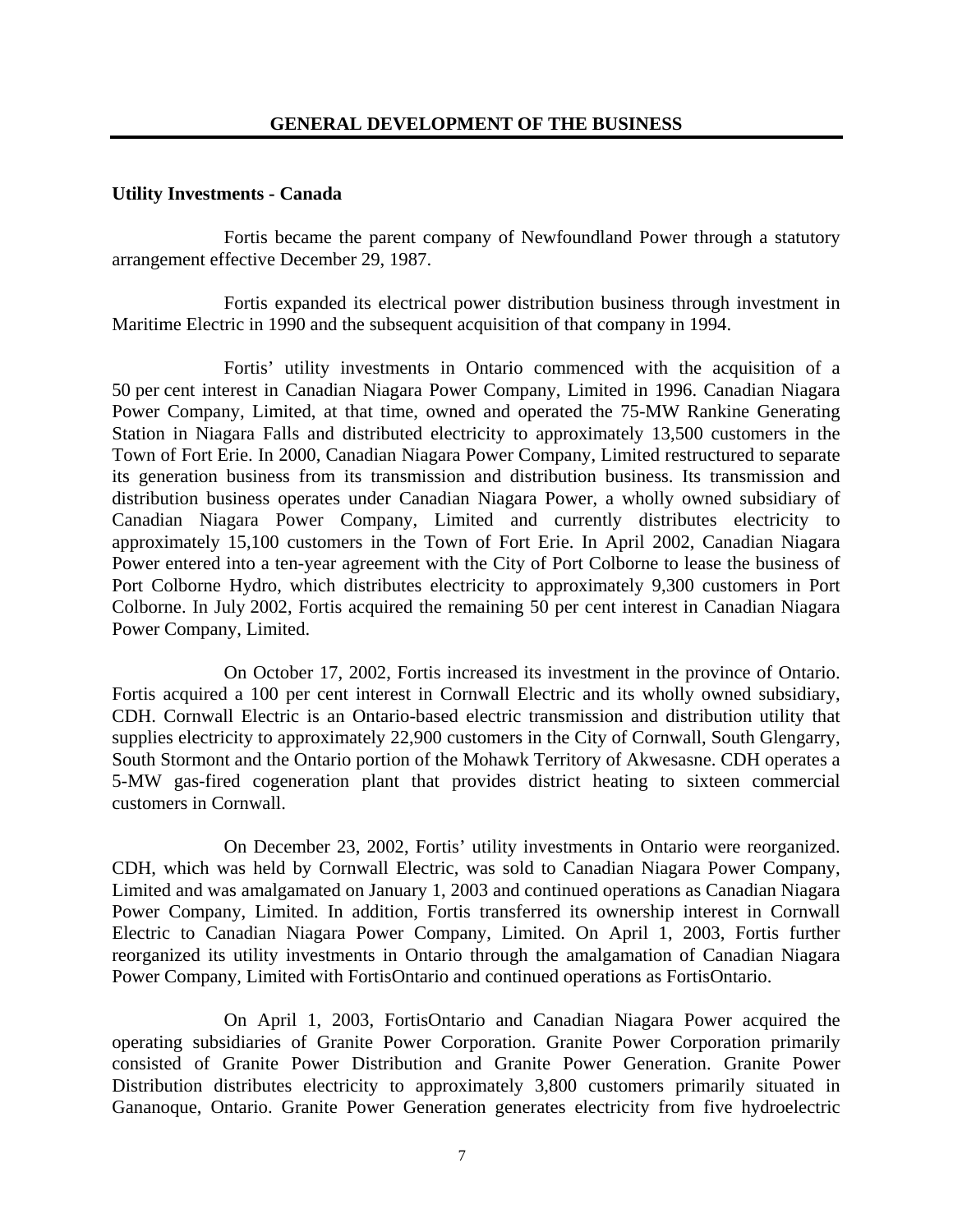generating stations with a combined capacity of 6 MW. On October 1, 2003, Granite Power Generation purchased the management contract and 14 of 17 partnership units of Rideau Falls. On December 29, 2003, the remaining three partnership units were purchased. Rideau Falls operates a 2-MW hydroelectric generating station in Ottawa. On December 31, 2003, the partnership was dissolved and the assets were combined with Granite Power Generation.

 On January 1, 2004, Fortis' utility investments in Ontario were again reorganized. Canadian Niagara Power and Granite Power Distribution were amalgamated and continued operations as Canadian Niagara Power.

On September 15, 2003, Fortis entered into agreements to acquire all of the shares of Aquila Alberta and Aquila British Columbia. The closing of the transaction is subject to fulfillment of customary conditions including receipt of required regulatory approvals. The transaction is expected to close in the first half of 2004. On a consolidated basis, Aquila Alberta and Aquila British Columbia provide electricity to more than 525,000 customers primarily in southern and central Alberta and southern British Columbia.

#### **Utility Investments – Caribbean Region and United States**

The Corporation extended electrical power distribution and generation activities internationally during 1999 with the acquisition of a 67 per cent interest in Belize Electricity. Since 1999, Fortis has been acquiring incremental shares in Belize Electricity from other shareholders. These additional shares purchased over the last several years have increased Fortis' investment in Belize Electricity approximately 1 per cent to 68 per cent.

In 1999, the Corporation purchased generating facilities in New York State through its wholly owned subsidiary, FortisUS Energy. Continued international expansion occurred in 2000 with the purchase of two additional hydroelectric generating stations in New York State through FortisUS Energy. The shares of FortisUS Energy are now held by Maritime Electric; a wholly owned subsidiary of Fortis Properties. Fortis Properties is a wholly owned subsidiary of the Corporation.

Continued international expansion occurred in 2000 with the acquisition of a 20 per cent interest in Caribbean Utilities.

In 2001, Fortis increased its investment in the country of Belize with the acquisition of a 95 per cent interest in BECOL, operator of a hydroelectric facility located on the Macal River.

By the first quarter of 2002, Fortis had increased its ownership interest in Caribbean Utilities to 22.48 per cent. On January 30, 2003, Fortis increased its investment in Caribbean Utilities to approximately 38 per cent.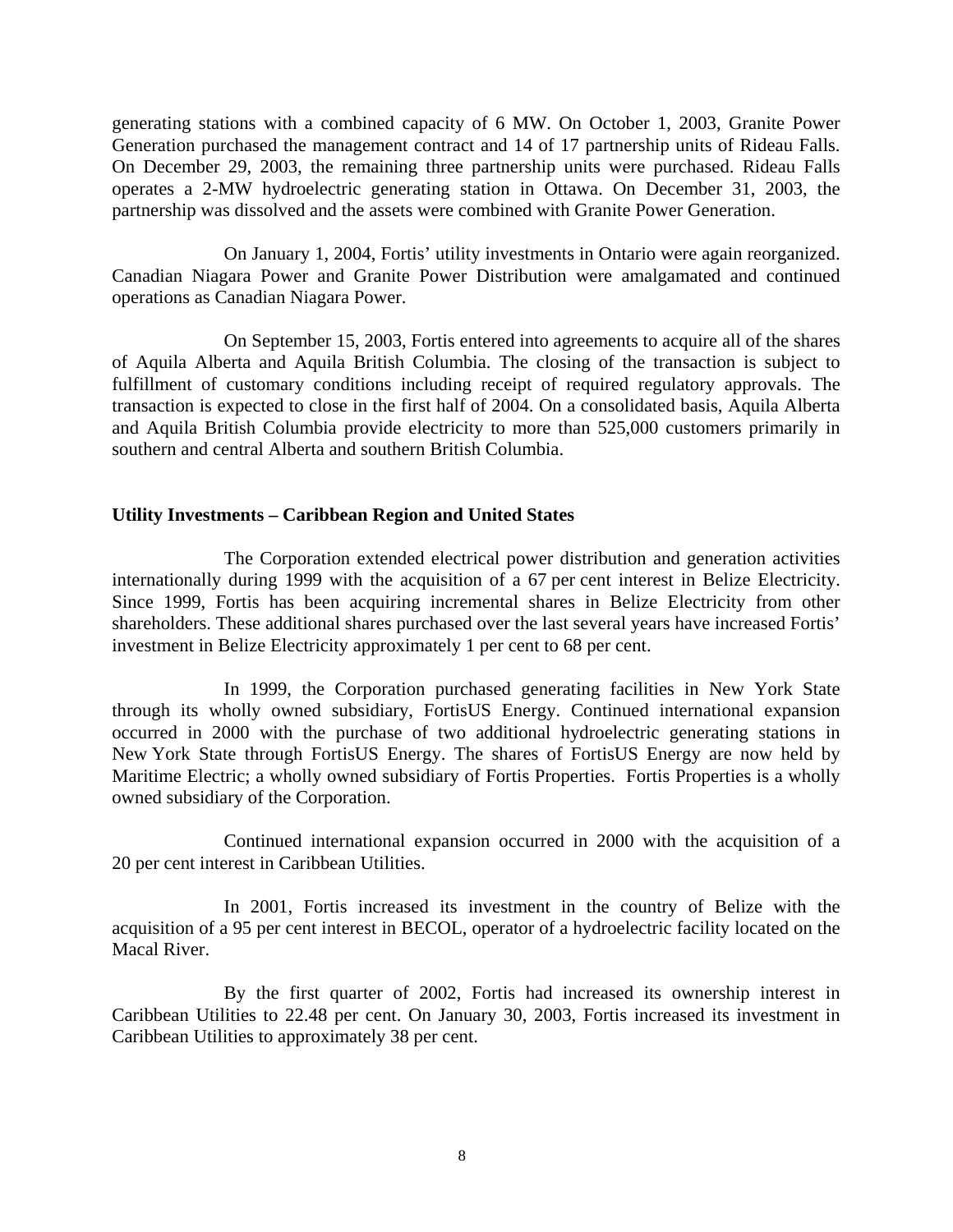#### **Non-Utility Investments - Canada**

 Fortis Properties' real estate operations commenced with the 1989 acquisition of the Fortis Building in St. John's, Newfoundland and Labrador, which houses the head office of the Corporation. Prior to 1992, Fortis Properties' real estate portfolio consisted of a number of commercial properties in downtown St. John's. Through Fortis Properties, the Corporation has concentrated on selectively expanding its real estate and hospitality service businesses with several acquisitions from 1992 through to 1999. In 1992, Fortis Properties acquired commercial property in Corner Brook, Newfoundland and Labrador and, in 1993 it acquired shopping centers located in Corner Brook and St. Anthony, Newfoundland and Labrador. In 1995, Fortis Properties purchased two office properties in Halifax, Nova Scotia. However, one of these buildings, the Centennial Building, was subsequently sold for \$11.5 million in June 2001.

In 1995, Fortis Properties purchased shopping centers in Gander and Marystown, Newfoundland and Labrador. In December 1995, Fortis Properties acquired four Holiday Innfranchised hotels in Newfoundland, immediately selling the two smaller properties and retaining the hotels in St. John's and Corner Brook. In July 1996, the Delta Sydney, Holiday Inn Sydney and the Sydney Inn in Sydney, Nova Scotia were added to the hotel portfolio. Fortis Properties closed the Sydney Inn in September 1997 and subsequently sold the property in December 1997. Fortis Properties increased its ownership of properties adjacent to the Fortis Building in St. John's by acquiring two small office buildings in 1997. On February 1, 1999, Fortis Properties acquired the 150-room Mount Peyton Hotel in Grand Falls-Windsor, Newfoundland and Labrador. Fortis Properties acquired an initial 50 per cent equity interest in Brunswick Square Ltd. in August 1999 and the remaining 50 per cent interest of Brunswick Square Ltd. was acquired in December 2000. Brunswick Square Ltd. was subsequently amalgamated with Fortis Properties.

 In late 2000, Fortis Properties began a period of significant expansion by acquiring three major properties in Atlantic Canada. In December 2000, Fortis Properties acquired the Blue Cross Centre in Moncton, New Brunswick from subsidiaries each of Aliant Inc. and Atlantic Blue Cross Care, and the Fort William Building in St. John's, Newfoundland and Labrador from a subsidiary of Aliant Inc. Further expansion occurred in 2001 with the opening of its seventh hotel, the Four Points by Sheraton Halifax, Halifax, Nova Scotia and the acquisition of TD Place in St. John's, Newfoundland and Labrador. In 2002, Fortis Properties acquired Cabot Place I and the Delta St. John's Hotel and Conference Centre in St. John's, Newfoundland and Labrador, and King's Place in Fredericton, New Brunswick. In February 2002, Fortis Properties acquired the 100 per cent ownership of Maritime Electric through a transfer from Fortis. In 2003, Fortis Properties expanded its area of operations by acquiring four hotels in Ontario located in Cambridge, Kitchener, Sarnia and Peterborough.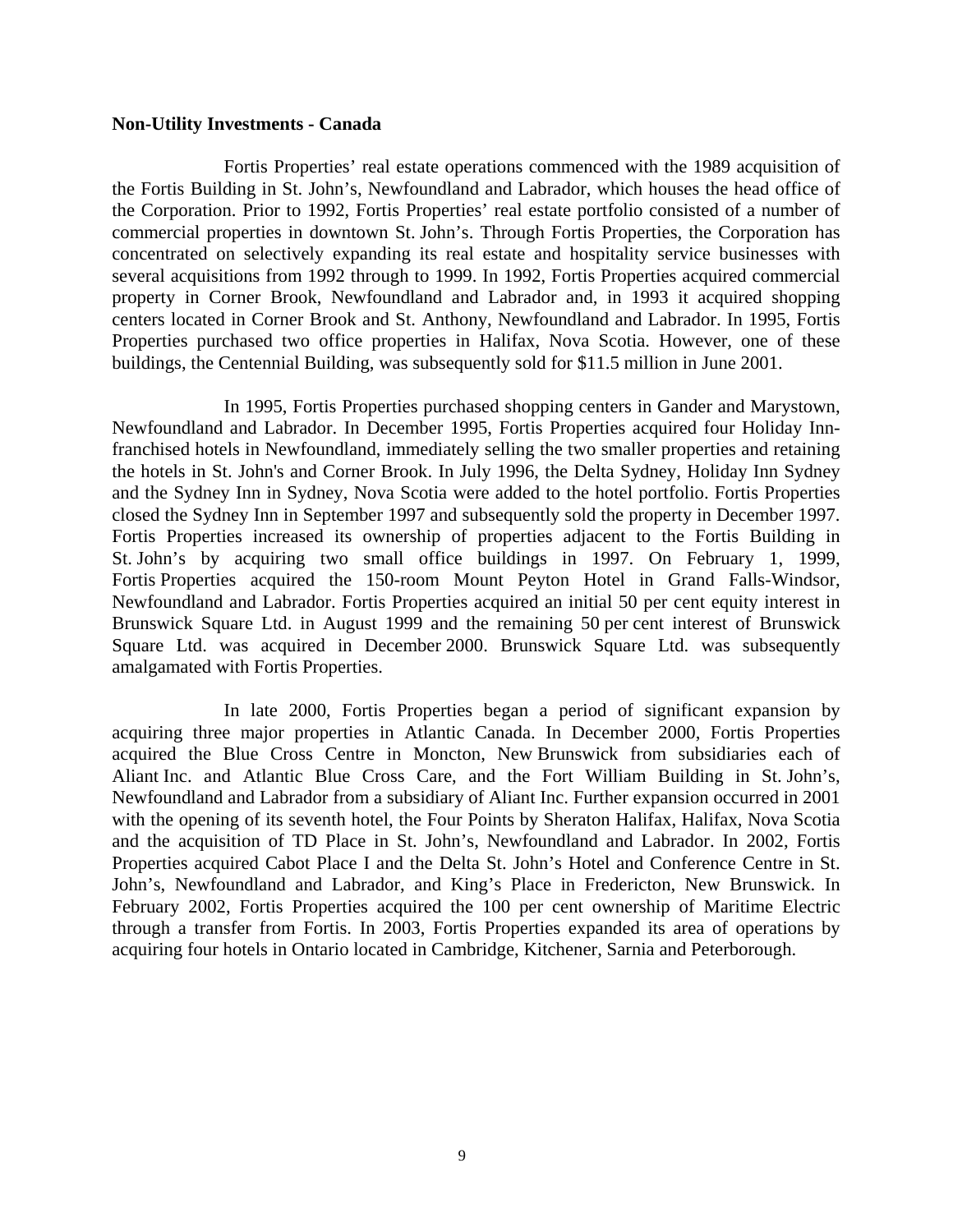#### **Newfoundland Power**

The principal asset of Fortis is its interest in Newfoundland Power, which in 2003 represented 34.5 per cent of the Corporation's total assets and 45.6 per cent of the Corporation's total revenue.

 Newfoundland Power is an electric utility that operates an integrated generation, transmission and distribution system throughout the island portion of the Province of Newfoundland and Labrador. Newfoundland Power serves approximately 222,000 residential and commercial customers in 600 communities constituting 85 per cent of all electrical consumers in the Province and meets a peak demand of 1,135 MW. Over the past five years, residential customers have consistently represented approximately 86 per cent of Newfoundland Power's total customers, and sales to residential customers have consistently generated approximately 60 per cent of Newfoundland Power's revenue. At December 31, 2003, Newfoundland Power had net fixed assets, excluding contributions in aid of construction, of \$622.4 million compared to \$588.3 million as at December 31, 2002. Revenue was \$384.2 million in 2003 compared to \$369.6 million in 2002.

# **FortisOntario**

Fortis' utility investments in Ontario are comprised of FortisOntario and its wholly owned subsidiaries Canadian Niagara Power, including the operations of Port Colborne Hydro, Cornwall Electric and Granite Power Generation. In total, its distribution operations serve approximately 51,100 customers in the Fort Erie, Port Colborne, Cornwall and Gananoque areas of Ontario and meet a peak demand of 256 MW. FortisOntario owns and operates the 75- MW Rankine Generating Station at Niagara Falls, the 5-MW District Heating cogeneration plant in Cornwall and six small hydroelectric generating stations with a combined capacity of approximately 8 MW. The Company owns international transmission facilities at Fort Erie, Ontario. FortisOntario also owns a 10 per cent interest in each of Westario Power and Rideau St. Lawrence, two regional electric distribution companies formed in 2000 that, together, serve over 27,000 customers.

Fortis' investments in Ontario have been formed from a series of acquisitions since 1996. These investments have been reorganized and continue operations as FortisOntario.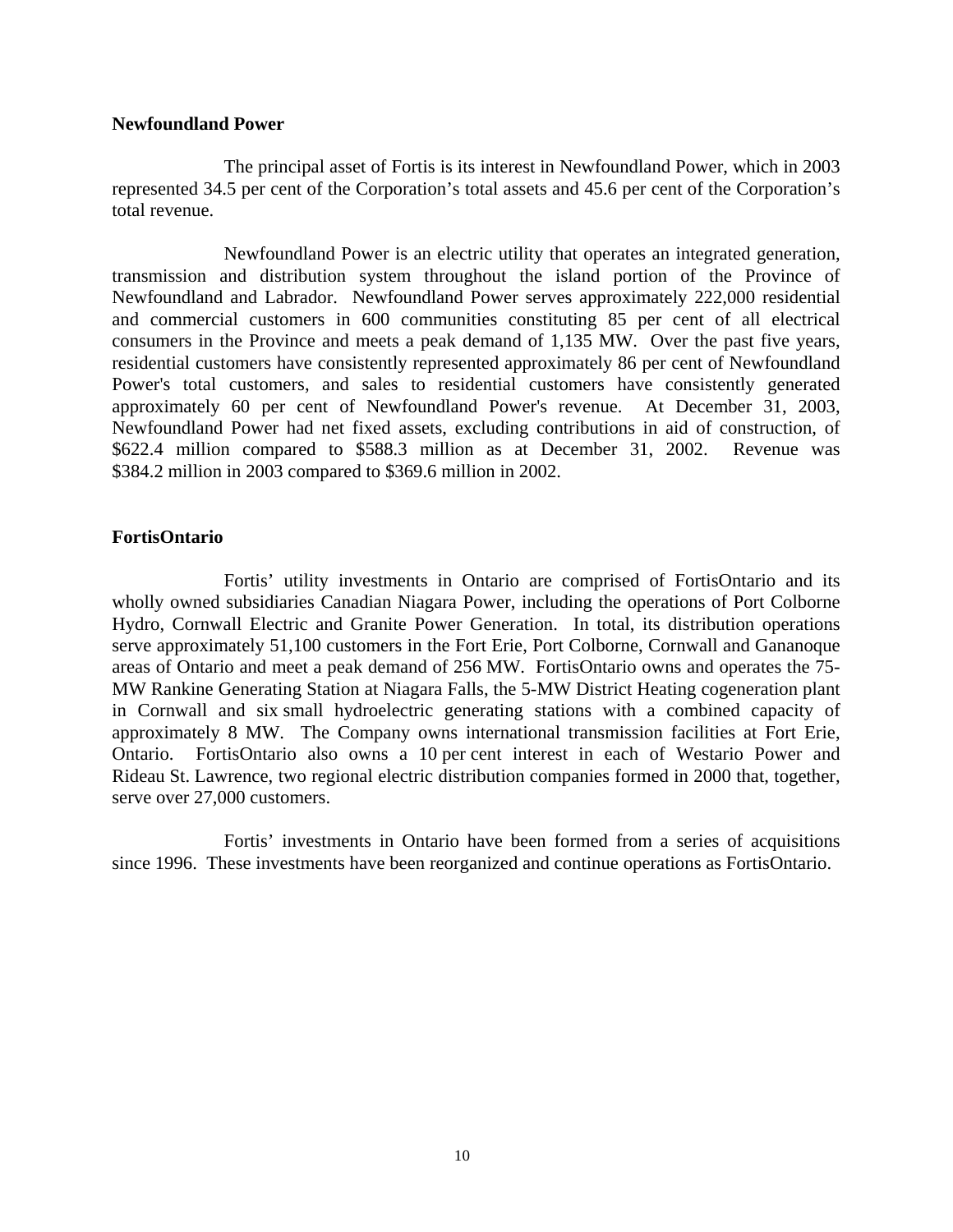| <b>Fortis' Ontario Investments</b>                                                                                                        |                      |                                          |                                 |  |
|-------------------------------------------------------------------------------------------------------------------------------------------|----------------------|------------------------------------------|---------------------------------|--|
| Utility                                                                                                                                   | Location             | <b>Purchase Date</b>                     | $(S$ million)<br>Purchase Price |  |
| Canadian Niagara Power Company, Limited                                                                                                   | Fort Erie            | 50 per cent acquired<br>October 10, 1996 | 73.7                            |  |
| Canadian Niagara Power                                                                                                                    |                      | 50 per cent acquired<br>July 1, 2002     |                                 |  |
| Port Colborne Hydro <sup>(1)</sup>                                                                                                        | Port Colborne        | April 2, 2002                            | (1)                             |  |
| Cornwall Electric                                                                                                                         | Cornwall             | October 17, 2002                         | 67.7                            |  |
| Cornwall District Heating                                                                                                                 |                      |                                          |                                 |  |
| Granite Power Generation and Distribution                                                                                                 | Gananoque            | April 1, 2003                            | 11.1                            |  |
| Rideau Falls                                                                                                                              | Rideau Canal, Ottawa | October 1, 2003 and<br>December 29, 2003 |                                 |  |
| On April 2, 2002, Canadian Niagara Power leased the electricity distribution business of Port Colborne Hydro Inc. from the City of<br>(I) |                      |                                          |                                 |  |

*Port Colborne under a ten-year lease agreement with an option to purchase such assets at the end of its lease term for fair market value. The total value of the transaction is estimated at \$15.6 million.*

At December 31, 2003, FortisOntario had consolidated net fixed assets of \$106.3 million and revenue of \$158.0 million for the year then ended compared to \$90.2 million of net fixed assets and \$85.7 million of revenue for the prior year.

# **Maritime Electric**

Maritime Electric is an electric utility, which directly supplies approximately 69,000 residential, commercial and industrial customers, or just over 90 per cent of the electricity consumers in the Province of Prince Edward Island, and meets a peak demand of 204 MW. At December 31, 2003, Maritime Electric, excluding FortisUS Energy, had net fixed assets of \$191.3 million compared to \$184.0 million as at December 31, 2002. Operating revenue was \$96.3 million in 2003 compared to \$92.3 million in 2002.

Maritime Electric is the owner of FortisUS Energy. In 1999, FortisUS Energy acquired two hydroelectric generating plants in upper New York State from Harza Engineering Company, Inc. for a purchase price of US\$19.8 million. In 2000, FortisUS Energy purchased two additional hydroelectric generating plants in upper New York State from Niagara Mohawk for a purchase price of \$6.9 million. These four hydroelectric plants have a combined generating capacity of 23 MW. At December 31, 2003, FortisUS Energy had net fixed assets of \$22.3 million compared to \$27.6 million as at December 31, 2002. Operating revenue was \$4.6 million in 2003 compared to \$3.7 million in 2002.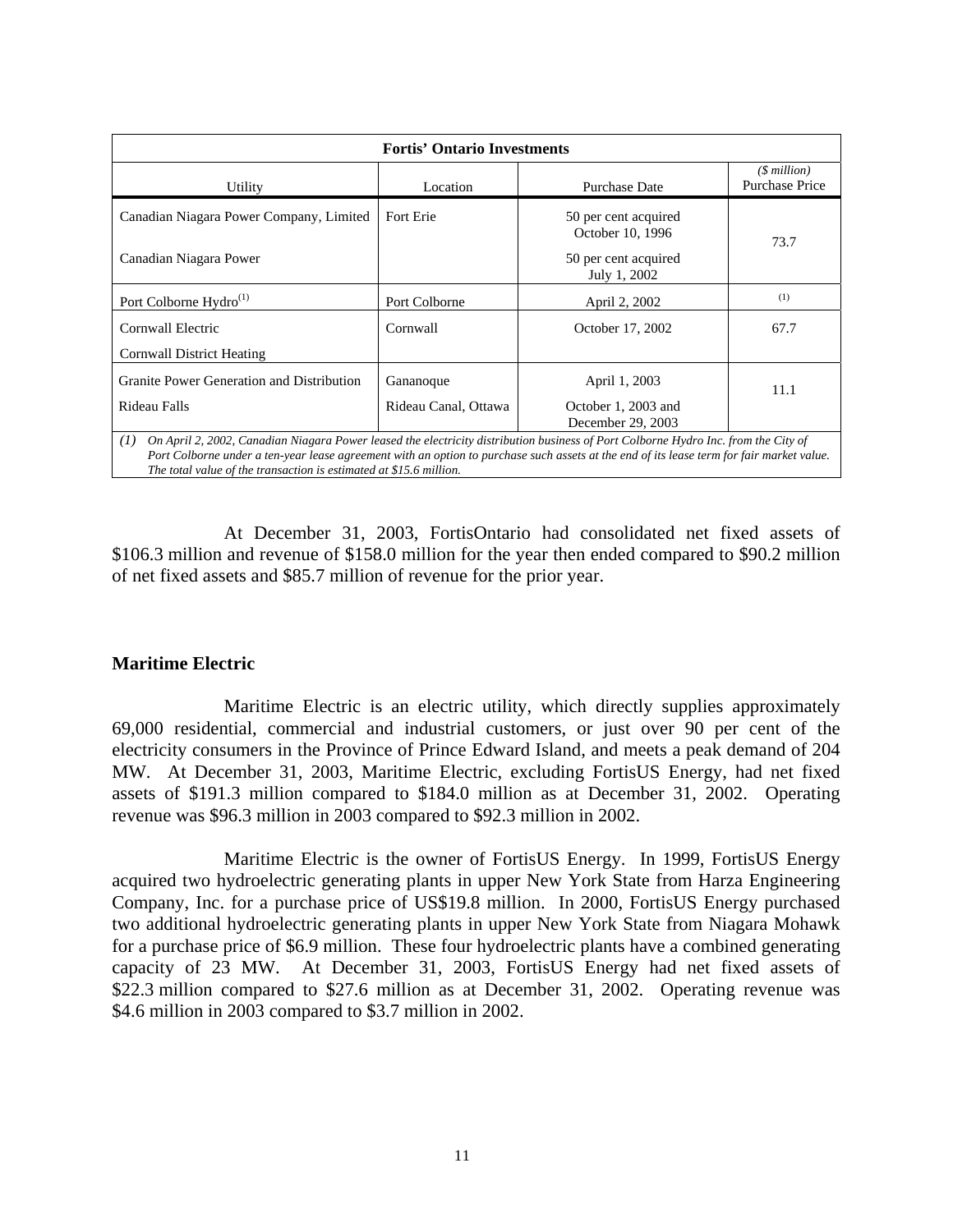#### **BECOL**

 In January 2001, Fortis, through a wholly owned subsidiary, purchased a 95 per cent interest in BECOL from Duke Energy Group, Inc. for an aggregate purchase price of \$103.1 million. BECOL owns and operates the Mollejon hydroelectric facility, located on the Macal River in Belize, Central America. The facility is a 25-MW generating plant capable of delivering average annual energy of 80 GWh, and is the only commercial hydroelectric facility in Belize. BECOL sells its entire output to Belize Electricity under a 50-year power purchase agreement.

 BECOL commenced construction of the Chalillo Project in May 2003 following approval by the PUC. The US\$30 million development is an upstream storage and hydroelectric generating facility that is expected to increase BECOL's energy production from an average of 80 GWh to 170 GWh. Construction is scheduled for completion by mid-2005.

 At December 31, 2003, BECOL had net fixed assets of \$68.3 million compared to \$71.7 million as at December 31, 2002. Revenue was \$10.5 million in 2003 compared to \$16.6 million in 2002.

#### **Belize Electricity**

 During the fourth quarter of 1999, Fortis acquired a 67 per cent interest in Belize Electricity from the Government of Belize and another investor for an aggregate purchase price of \$36.8 million. Belize Electricity is the main commercial generator, transmitter and distributor of electricity in Belize, Central America. Belize Electricity directly supplies over 63,000 residential, commercial and industrial customers in Belize and meets a peak demand of 57 MW. Since 1999, Fortis has been acquiring incremental shares in Belize Electricity from other shareholders. The additional shares purchased over the last several years have increased Fortis' investment in Belize Electricity approximately 1 per cent to 68 per cent.

 At December 31, 2003, Belize Electricity had net fixed assets of \$192.3 million (BZ\$296.6 million) compared to \$200.8 million (BZ\$254.6 million) as at December 31, 2002. Revenue was \$72.5 million (BZ\$105.0 million) in 2003 compared to \$77.8 million (BZ\$99.0 million) in 2002.

#### **Caribbean Utilities**

On March 2, 2000, Fortis acquired 4,750,000 Class A Ordinary Shares of Caribbean Utilities for a cash purchase price of US\$11.50 per share. Fortis' shares represented an approximately 20 per cent interest in Caribbean Utilities, the provider of electricity on the island of Grand Cayman, Cayman Islands. On July 12, 2001, the Corporation acquired 25,000 Class A Ordinary Shares of Caribbean Utilities for a cash purchase price of US\$11.00 per share.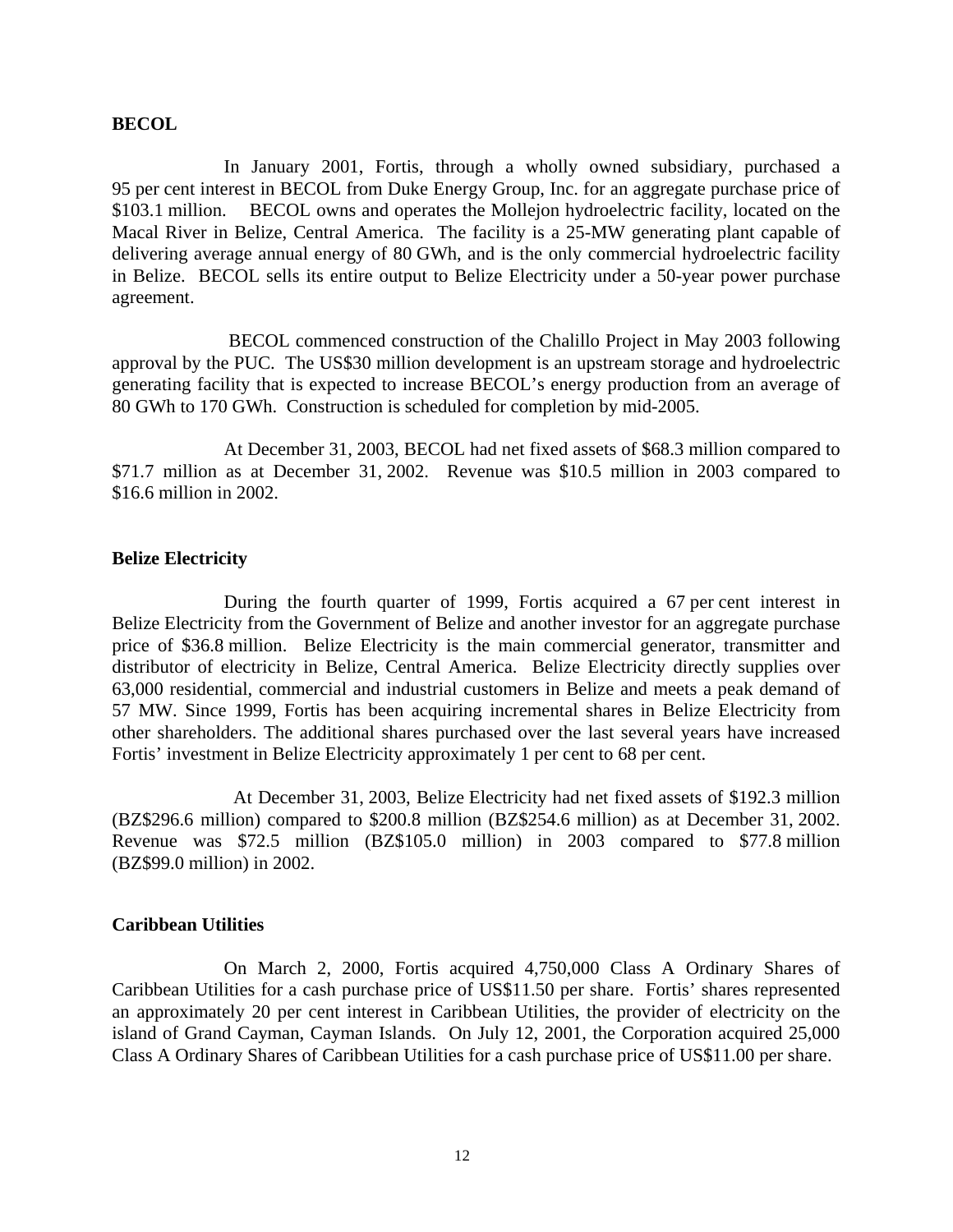In March and April 2002, Fortis acquired an aggregate of 662,700 Class A Ordinary Shares of Caribbean Utilities for a cash purchase price of US\$12.23 per share. On January 30, 2003, Fortis acquired an additional 3,863,695 Class A Ordinary Shares of Caribbean Utilities, approximately 15.9 per cent of the outstanding Class A Shares, for a cash purchse price of US\$11.90 per share. Following these purchases, Fortis beneficially owns 9,301,395 Class A Shares, or approximately 38 per cent of the outstanding Class A Shares.

Caribbean Utilities has the exclusive right to generate, transmit, distribute and supply electricity to the Island of Grand Cayman, Cayman Islands pursuant to a 25-year licence issued in 1986. It currently has an installed capacity of 123 MW and a peak load of 79 MW. Caribbean Utilities serves over 20,000 customers. Caribbean Utilities shares are listed for trading on the Toronto Stock Exchange.

#### **Fortis Properties**

Fortis has owned all the issued and outstanding shares of Fortis Properties since the inception of Fortis Properties in 1989. Fortis Properties owns and manages commercial real estate in Newfoundland and Labrador, Nova Scotia and New Brunswick and hotel properties in Atlantic Canada and Ontario.

Fortis Properties' real estate operations commenced with the 1989 acquisition of the Fortis Building in St. John's, Newfoundland and Labrador, which houses the head office of Fortis. Prior to 1992, Fortis Properties' real estate portfolio consisted of a number of commercial properties in downtown St. John's. In 1992, Fortis Properties acquired commercial property in Corner Brook, Newfoundland and Labrador and, in 1993 it acquired shopping centers located in Corner Brook and St. Anthony, Newfoundland and Labrador. Fortis Properties experienced significant growth in 1995, more than doubling the value of its real estate assets with the purchase of two office properties in Halifax, Nova Scotia and shopping centers in Gander and Marystown, Newfoundland and Labrador. The Centennial Building, one of the two Halifax office properties, was subsequently sold in 2001 for \$11.5 million. In December 1995, Fortis Properties acquired four Holiday Inn-franchised hotels in Newfoundland immediately selling the two smaller properties and retaining the hotels in St. John's and Corner Brook. In July 1996, the Delta Sydney, Holiday Inn Sydney and the Sydney Inn in Sydney, Nova Scotia were added to the hotel portfolio. Fortis Properties closed the Sydney Inn in September 1997 and subsequently sold the property in December 1997. Fortis Properties increased its ownership of properties adjacent to the Fortis Building in St. John's by acquiring two small office buildings in 1997. On February 1, 1999, Fortis Properties acquired the 150-room Mount Peyton Hotel in Grand Falls-Windsor, Newfoundland and Labrador.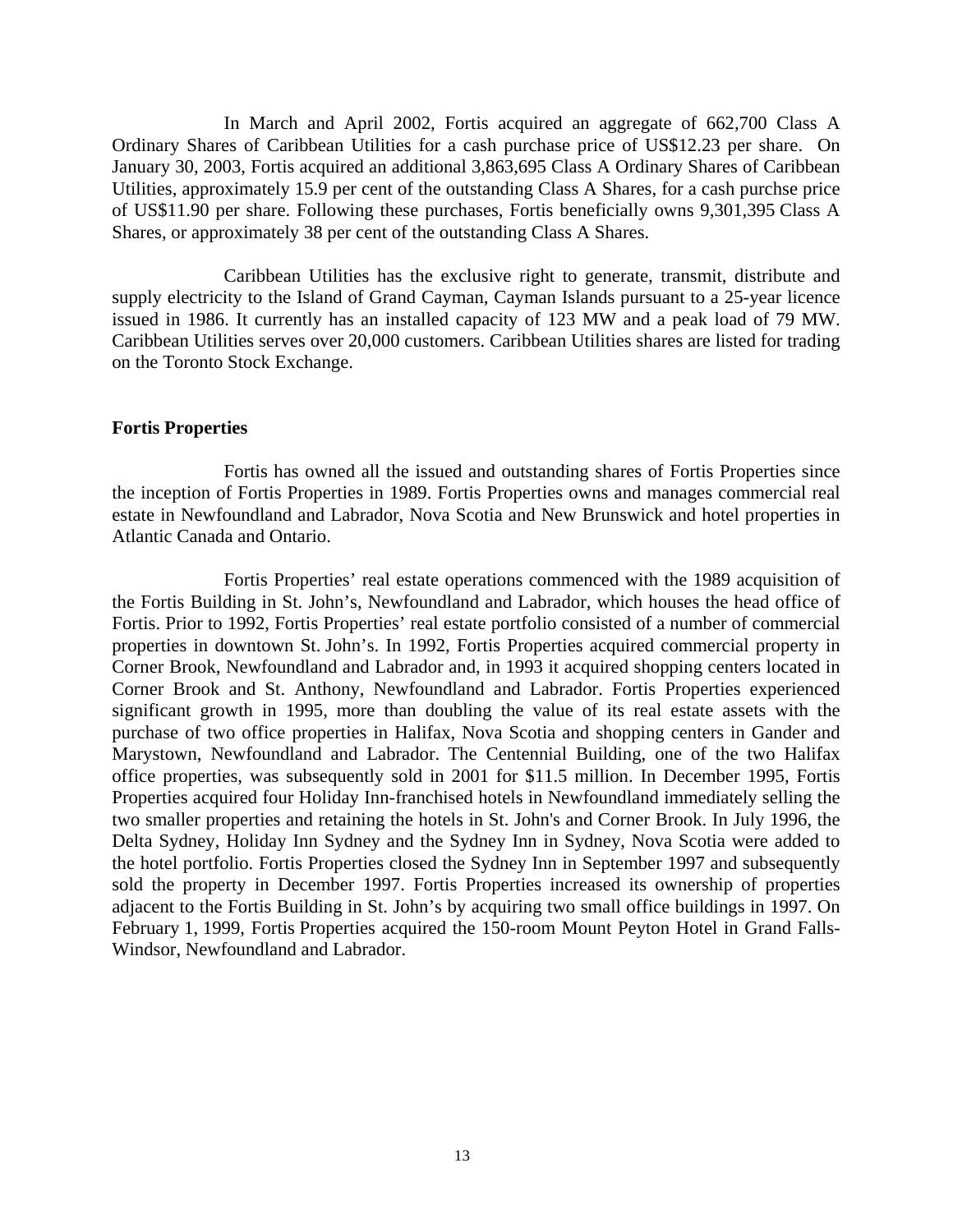Fortis Properties acquired an initial 50 per cent equity interest in Brunswick Square Ltd. in August 1999 from Scotiabank for a cash cost of \$10.1 million. The remaining 50 per cent equity interest of Brunswick Square Ltd. was acquired from a subsidiary of Aliant Inc. in December 2000 for a purchase price of \$6.2 million. Brunswick Square Ltd. was subsequently amalgamated with Fortis Properties.

Since December 2000, Fortis Properties has experienced significant growth in its income-producing properties, primarily through acquisition. The following table summarizes commercial, retail and hotel properties purchased or constructed since December 2000.

| Hotel, Commercial and Retail Properties acquired since December 2000 |                        |                         |                                                |                           |
|----------------------------------------------------------------------|------------------------|-------------------------|------------------------------------------------|---------------------------|
| <b>Property</b>                                                      | Location               | <b>Type of Property</b> | <b>Purchase or</b><br><b>Construction Date</b> | Price<br>$($$ million $)$ |
| Fort William Building                                                | St. John's, NL         | Office                  | December 2000                                  | (1)                       |
| <b>Blue Cross Centre</b>                                             | Moncton, NB            | Office and Retail       | December 2000                                  | (1)                       |
| TD Place portfolio <sup><math>(2)</math></sup>                       | St. John's, NL         | Office and Retail       | September 2001                                 | 8.3                       |
| Four Points by Sheraton <sup>(3)</sup>                               | Halifax, NS            | Hotel                   | September 2001                                 | 14.2                      |
| Cabot Place I                                                        | St. John's, NL         | Office                  | February 2002                                  | 14.3                      |
| <b>Kings Place</b>                                                   | Fredericton, NB        | Office and Retail       | April 2002                                     | 27.7                      |
| Delta St. John's                                                     | St. John's, NL         | Hotel                   | December 2002                                  | 25.9                      |
| Holiday Inn Kitchener                                                | Kitchener-Waterloo, ON | Hotel                   | October 2003                                   | (4)                       |
| Holiday Inn Peterborough                                             | Peterborough, ON       | Hotel                   | October 2003                                   | (4)                       |
| Holiday Inn Sarnia                                                   | Point Edward, ON       | Hotel                   | October 2003                                   | (4)                       |
| Holiday Inn Cambridge                                                | Cambridge, ON          | Hotel                   | October 2003                                   | (4)                       |

*(1) The Fort William Building and Blue Cross Centre were purchased for the aggregate purchase price of \$52.7 million.* 

*(2) In addition to TD Place, this acquisition included six parcels of land used for parking and a 14,716 square foot office property* 

*(3) This hotel property represents the first ground up construction project for Fortis Properties.* 

*(4) This portfolio of hotels was purchased for an aggregate purchase price of \$43.2 million.*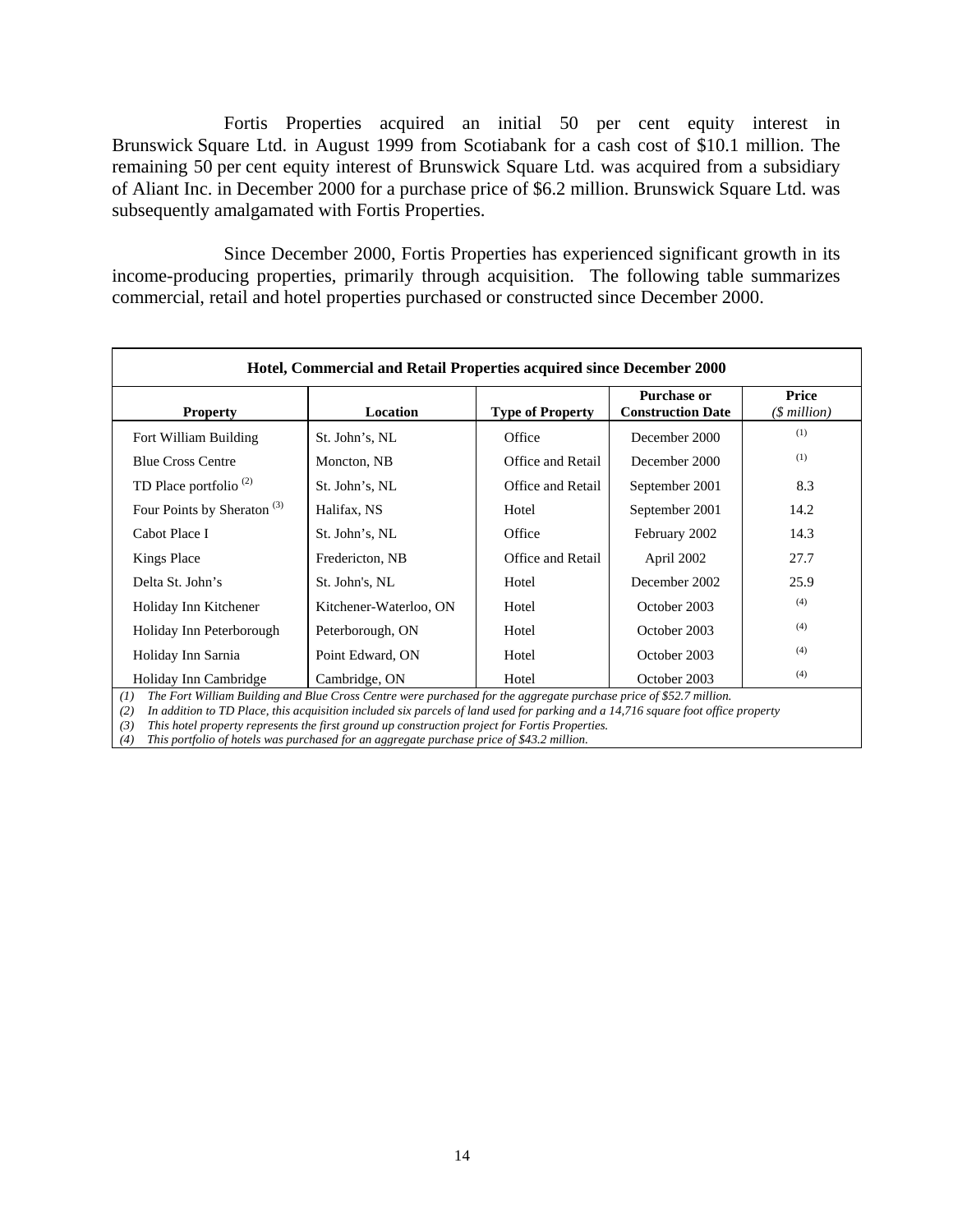# **NARRATIVE DESCRIPTION OF THE BUSINESS**

#### **Newfoundland Power**

 Newfoundland Power is the principal distributor of electricity in the Province of Newfoundland and Labrador serving approximately 222,000 customers, representing approximately 85 per cent of the Province's electricity customers. The balance of the population is served by the Province's other electric utility, Newfoundland Hydro, a Crown corporation that also serves several larger industrial customers. Newfoundland Power owns and operates 30 small generating stations and approximately 10,000 kilometres of transmission and distribution lines. Approximately 90 per cent of the electricity that Newfoundland Power sells to its customers is purchased from Newfoundland Hydro. Newfoundland Power generates the remainder of its energy requirements.

#### *Market and Sales*

Newfoundland Power serves a wide range of electricity consumers. Annual weather-adjusted energy sales (see "Regulation") have increased from 4,765 GWh in 2002 to 4,882 GWh in 2003. Revenue increased from \$369.6 million in 2002 to \$384.2 million in 2003.

|                        | Revenue <sup>(1)</sup><br>\$ million / per cent                                                                     |             | <b>Gigawatt Hour Sales</b> <sup>(1)</sup><br>GWh/ per cent |             |
|------------------------|---------------------------------------------------------------------------------------------------------------------|-------------|------------------------------------------------------------|-------------|
|                        | 2003                                                                                                                | 2002        | 2003                                                       | 2002        |
| Residential            | 225,9/58.8                                                                                                          | 217.8/59.0  | 2,909/59.6                                                 | 2,843/59.7  |
| Commercial             | 139.2/36.2                                                                                                          | 134.2/36.3  | 1,937/39.7                                                 | 1,887/39.6  |
| <b>Street Lighting</b> | 11.0/2.9                                                                                                            | 10.7/2.9    | 36/0.7                                                     | 35/0.7      |
| Other $^{(2)}$         | 8.1/2.1                                                                                                             | 6.9/1.8     | $-$ /--                                                    | $-$ /--     |
| Total                  | 384.2/100.0                                                                                                         | 369.6/100.0 | 4,882/100.0                                                | 4,765/100.0 |
| (1)                    | Revenue and GWh sales reflect weather-adjusted values related to Newfoundland Power's Weather Normalization Reserve |             |                                                            |             |

The following chart compares 2003 and 2002 revenues and energy sales:

*(1) Revenue and GWh sales reflect weather-adjusted values related to Newfoundland Power's Weather Normalization Reserve. (2) Includes revenue from sources other than the sale of electricity.*

# *Properties*

Newfoundland Power's principal properties are office, garage and warehouse buildings, 30 generating stations, and electric utility and related assets located throughout Newfoundland Power's service territory. Newfoundland Power owns substantially all of such assets, which are subject to a fixed and floating charge under a trust deed that secures Newfoundland Power's First Mortgage Sinking Fund Bonds.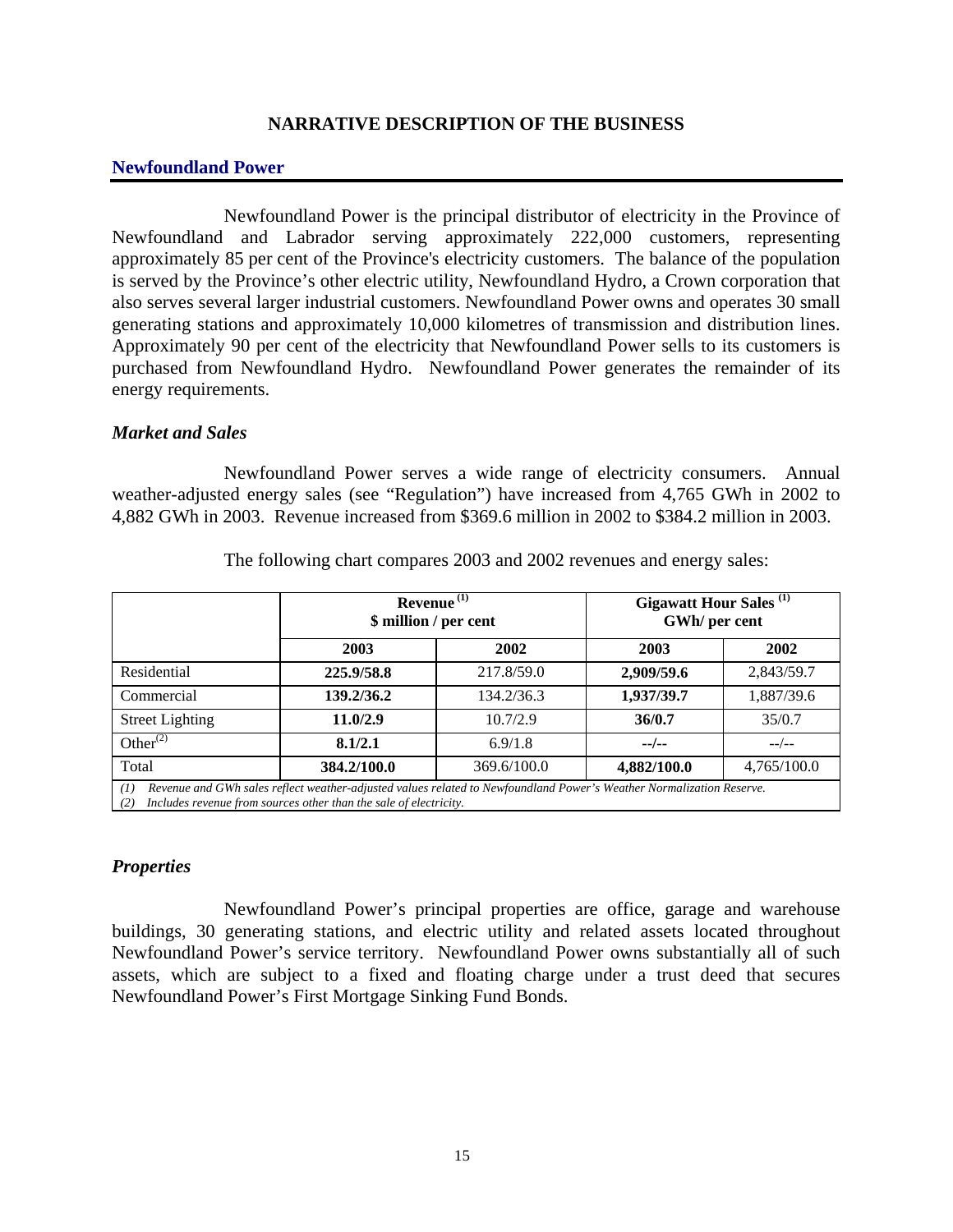#### *Power Supply*

Approximately 90 per cent of Newfoundland Power's power supply is purchased from Newfoundland Hydro. The principal terms of the supply arrangements with Newfoundland Hydro are regulated by the PUB on a similar basis to that upon which Newfoundland Power's service to its customers is regulated.

Newfoundland Power owns and operates 30 small generating plants that generate approximately ten per cent of the electricity sold by Newfoundland Power to its customers. Newfoundland Power's hydro plants have a total capacity of approximately 94.6 MW. Its diesel plants and gas turbines have a total capacity of approximately 5.9 MW and 43.9 MW, respectively.

### *Regulation*

Under the provisions of the *Public Utilities Act* (Newfoundland and Labrador), the PUB has regulatory jurisdiction over Newfoundland Power in respect of rates, capital expenditures, issuance of securities, terms of service and related matters. In exercising its jurisdiction over rates, the PUB is required to observe the power policy declared by the Government of Newfoundland and Labrador in the *Power Act* which includes the policy statement that rates should be reasonable and not unjustly discriminatory, sufficient to provide a just and reasonable return to the producer or retailer and such that industrial customers shall not be required to subsidize the cost of power provided to rural customers.

The PUB has ordered Newfoundland Power to provide out of its revenue a reserve account known as the Weather Normalization Reserve to adjust for the effect of variations in weather and stream flow when measured against long-term averages. The operation of the Weather Normalization Reserve, in effect, protects against year-to-year income volatility resulting from abnormal weather conditions. The PUB reviews the balance in the Weather Normalization Reserve and the underlying calculations each year. The financial statements of Newfoundland Power are adjusted to reflect the effect of this reserve account.

Newfoundland Power and Newfoundland Hydro each have established a Rate Stabilization Account, with the PUB's approval, to absorb fluctuations between estimated and actual costs of fuel burned by Newfoundland Hydro to produce the electricity that it sells to Newfoundland Power. These reserve accounts are conceptually similar to the Weather Normalization Reserve except that they protect against large fluctuations in the cost and quantity of fuel oil used to generate electricity. The accounts operate to permit these fluctuations to be reflected, in part, in the rates Newfoundland Power charges its customers without the requirement of a rate hearing. Newfoundland Power's rates are adjusted on July 1 of each year to reflect changes in the Rate Stabilization Accounts.

In 1998, following a public hearing into Newfoundland Power's cost of capital, the PUB issued an order implementing an automatic annual adjustment formula for adjusting rates. The formula is based on an equity risk premium approach where Newfoundland Power's return on equity is based on the sum of the risk free cost of capital (i.e. long-term Government of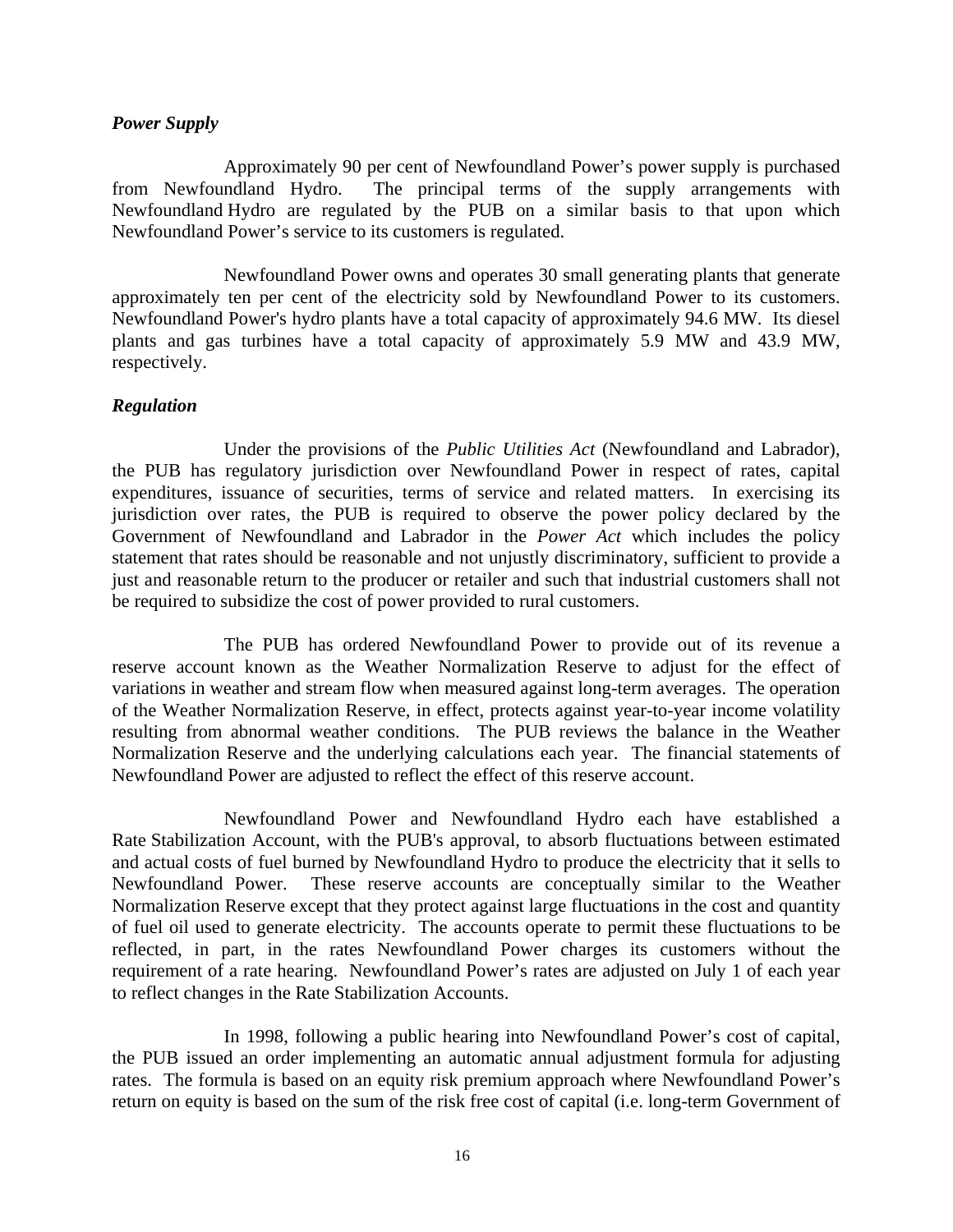Canada bond yield) and a risk premium which varies based upon changes to the risk free cost of capital. The PUB also determined that it would undertake a review of the performance of the automatic adjustment formula after it had been used for three consecutive years.

In 2003, the PUB completed a review of the automatic annual adjustment formula. In its June 20, 2003 Order, the PUB determined that an appropriate return on equity for 2003 and 2004 was 9.75 per cent, or 4.15 per cent above forecast long-term Government of Canada bond yields. The PUB also ordered that the automatic adjustment formula be utilized to set rates for 2005, 2006 and 2007. The PUB ordered Newfoundland Power to move to the Asset Rate Base method for determining rate base and beginning in 2003 include average deferred charges in rate base. For 2003, the PUB determined a rate of return on rate base of 8.96 per cent within a range of 8.78 per cent to 9.14 per cent to reflect an allowed return on equity of 9.75 per cent.

The June 20, 2003 Order resulted in a 0.15 per cent decrease in rates effective August 1, 2003 and a rebate to customers of \$2.7 million. In addition to the rebate, the Order also returned \$944,000 of excess revenue made available through operating efficiencies and a tax refund in 2001. The total refund to customers including taxes was \$4.2 million.

On May 21, 2003, Newfoundland Hydro applied to the PUB to increase rates charged to Newfoundland Power and its other customers. If the application is approved, it will result in a 12.0 per cent increase to Newfoundland Power or approximately 6.5 per cent to Newfoundland Power customers. The application also included proposals to change the energy only rate charged to Newfoundland Power to a demand energy rate and to make modifications to the Rate Stabilization Account to deal with the continued growing deficit balance in the account. Newfoundland Power intervened during the proceedings and presented evidence. The PUB is expected to issue an order in the first half of 2004.

# *Income Taxes*

In 1995, CRA issued notices of reassessment to Newfoundland Power for the years 1988 to 1993. Newfoundland Power filed notices of objection in 1995 and paid \$15.6 million to CRA, which represented one-half of the amounts in dispute. These notices dealt with two major issues.

Firstly, CRA disallowed certain amounts capitalized by Newfoundland Power for regulatory and accounting purposes but claimed as expenses for tax purposes (the "GEC issue"). This issue was subsequently resolved in May 2000 and, as a result, Newfoundland Power received a refund of \$8.8 million from CRA including \$6.8 million in interest.

Secondly, the reassessments included in income the value of electricity consumed in December 1993 but not billed until January 1994 (the "unbilled revenue issue"). Newfoundland Power's practice is to recognize and record revenue on the billed basis in accordance with regulatory requirements. In May 2000, CRA reaffirmed its position with regard to the unbilled revenue issue. Newfoundland Power filed notices of objection with CRA and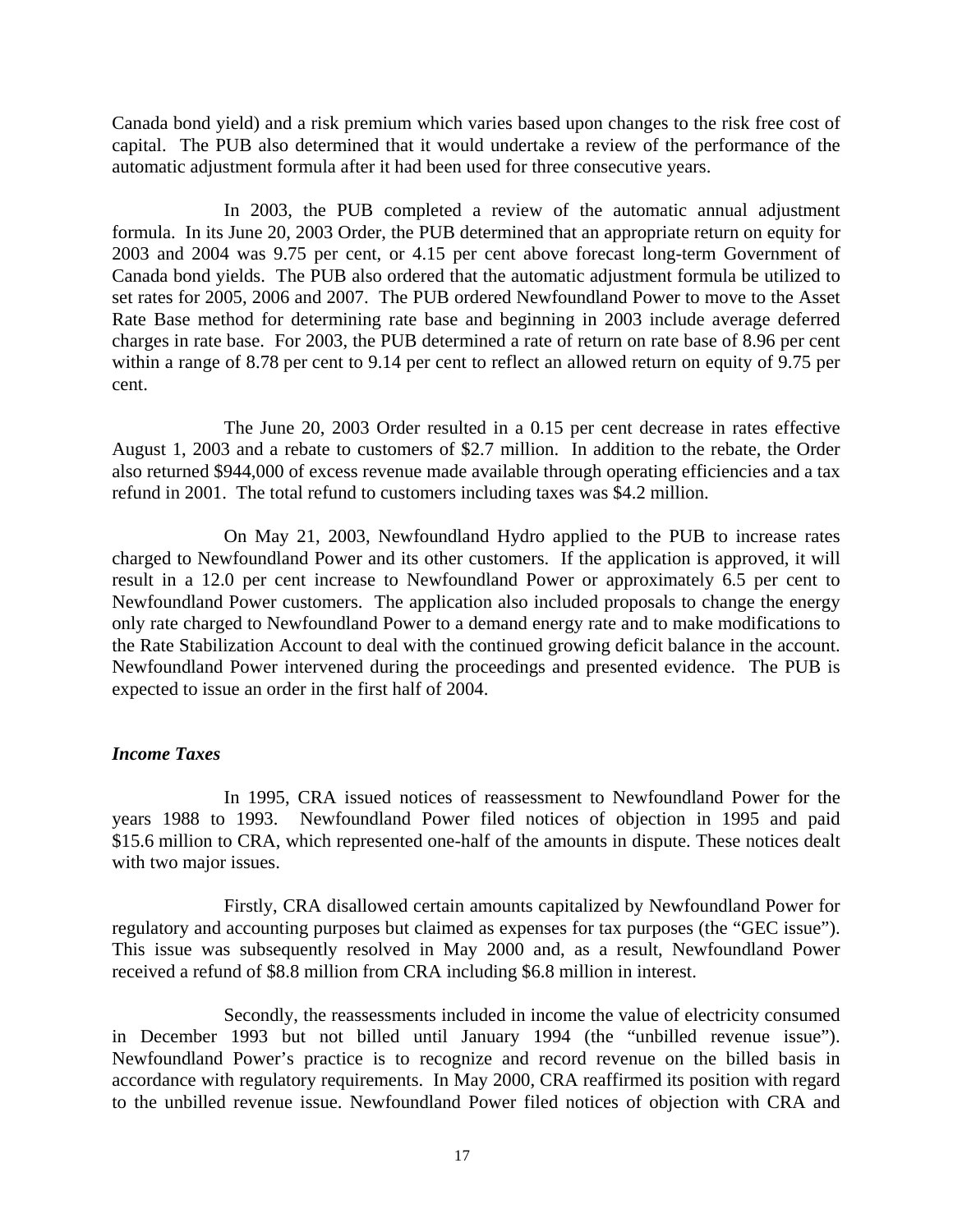continued to make representations to CRA in support of its position. In October 2002, Newfoundland Power received a Notification of Confirmation from the Minister of Revenue confirming that the 1993 income tax assessment was made in accordance with the provisions of the *Income Tax Act (Canada)*. In December 2002, Newfoundland Power filed an appeal to the Tax Court of Canada.

Newfoundland Power believes that it has reported its tax position appropriately. However, should Newfoundland Power be unsuccessful, a liability of approximately \$15.5 million representing income tax and interest thereon as of December 31, 2003 would arise. An application by Newfoundland Power to the PUB to have the liability considered in the rate making process will be made should this occur.

Newfoundland Power records deferred income taxes in accordance with PUB orders. The method used results in deferred taxes being recorded only on certain differences between the books of account and the tax return. As a result, the effective tax rate is subject to fluctuation. In 2003, the effective tax rate was 33.2 per cent, down from the 35.8 per cent reported in 2002. The effective tax rate is expected to remain in the 33 per cent range in the near term.

### *Human Resources*

At December 31, 2003, Newfoundland Power had 601 regular employees of which 330 were members of bargaining units represented by the IBEW.

 Newfoundland Power has two collective agreements with its union staff, one for craft employees and one for clerical employees. In December 2003, the Company reached tentative agreements with both groups. A vote by membership in January 2004 resulted in the clerical group accepting their agreement and the craft group rejecting their agreement. The conciliation process commenced with the craft bargaining unit and a tentative agreement was reached in mid-March. The conciliator's report was subsequently submitted to the Minister of Labour. The membership will begin voting on April 2, 2004 and the ballots will be counted on April 19, 2004. The tentative collective agreements currently provide for expiry on September 30, 2008. To date, Newfoundland Power has not experienced any material labour issues.

# *Environmental Matters*

Newfoundland Power is subject to various federal, provincial and local laws and regulations pertaining to the environment, including those relating to the generation, storage, handling, disposal and emission of various substances and wastes.

Newfoundland Power is committed to meeting the requirements of all environmental legislation and to complying with all accepted standards of environmental protection. In addition, Newfoundland Power has created and implemented an environmental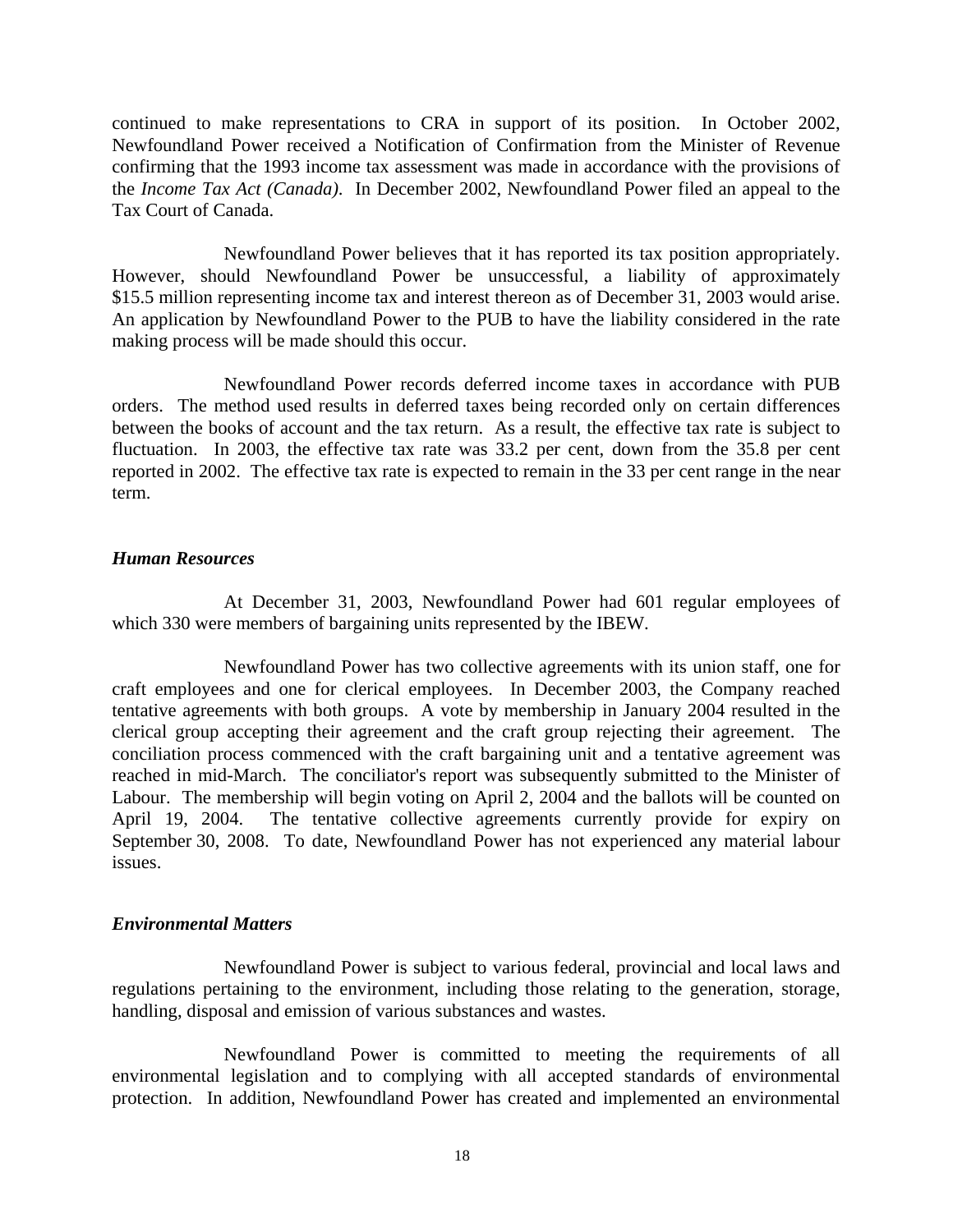policy and related procedures, including emergency response procedures in the event of adverse environmental occurrences. Newfoundland Power conducts ongoing education programs for its employees to inform them of environmental issues and to encourage environmental responsibility.

In 2003, an independent certified environmental auditor conducted an audit of Newfoundland Power's EMS in accordance with the requirements of the ISO 14001 standard. This audit and follow-up action plans are some of the tools Newfoundland Power uses to make continual improvement to its EMS.

An annual surveillance audit of Newfoundland Power's EMS for its generation function was conducted by an ISO 14001 Registrar in 2003. Based on the results of this audit, the Registrar has renewed Newfoundland Power's ISO 14001 Registration for its generation function.

Newfoundland Power continued with its program to identify and replace distribution transformers at risk of spillage. In addition, oil, containing PCBs, continues to be removed from service and disposed of through a licenced PCB waste disposal company. Future PCB waste generated as a result of Newfoundland Power's PCB phase out and destruction program will be addressed on an ongoing basis.

Newfoundland Power is committed to operating in an environmentally responsible manner. Newfoundland Power continues to monitor its environmental compliance and to implement procedures and safeguards necessary to ensure ongoing compliance with environmental requirements, to prevent environmental problems to the extent reasonably possible and to address expeditiously any such problems that may arise.

Environmental laws and regulations had no material effect on the capital expenditures, earnings or competitive position of Newfoundland Power in 2003 and, based on current law, facts and circumstances, are not expected to have such effect in the future.

# **FortisOntario**

Fortis' utility investments in Ontario comprised FortisOntario and its wholly owned subsidiaries Canadian Niagara Power, including the operations of Port Colborne Hydro, Cornwall Electric and Granite Power Generation. In total, its distribution operations serve approximately 51,100 customers in the Fort Erie, Port Colborne, Cornwall and Gananoque areas of Ontario and meets a peak demand of 256 MW. FortisOntario owns and operates the 75-MW Rankine Generating Station at Niagara Falls, the 5-MW District Heating cogeneration plant in Cornwall and six small hydroelectric generating stations with a combined capacity of approximately 8 MW. The Company owns international transmission facilities at Fort Erie, Ontario. FortisOntario also owns a ten per cent interest in each of Westario Power and Rideau St. Lawrence, two regional electric distribution companies formed in 2000 that, together, serve over 27,000 customers.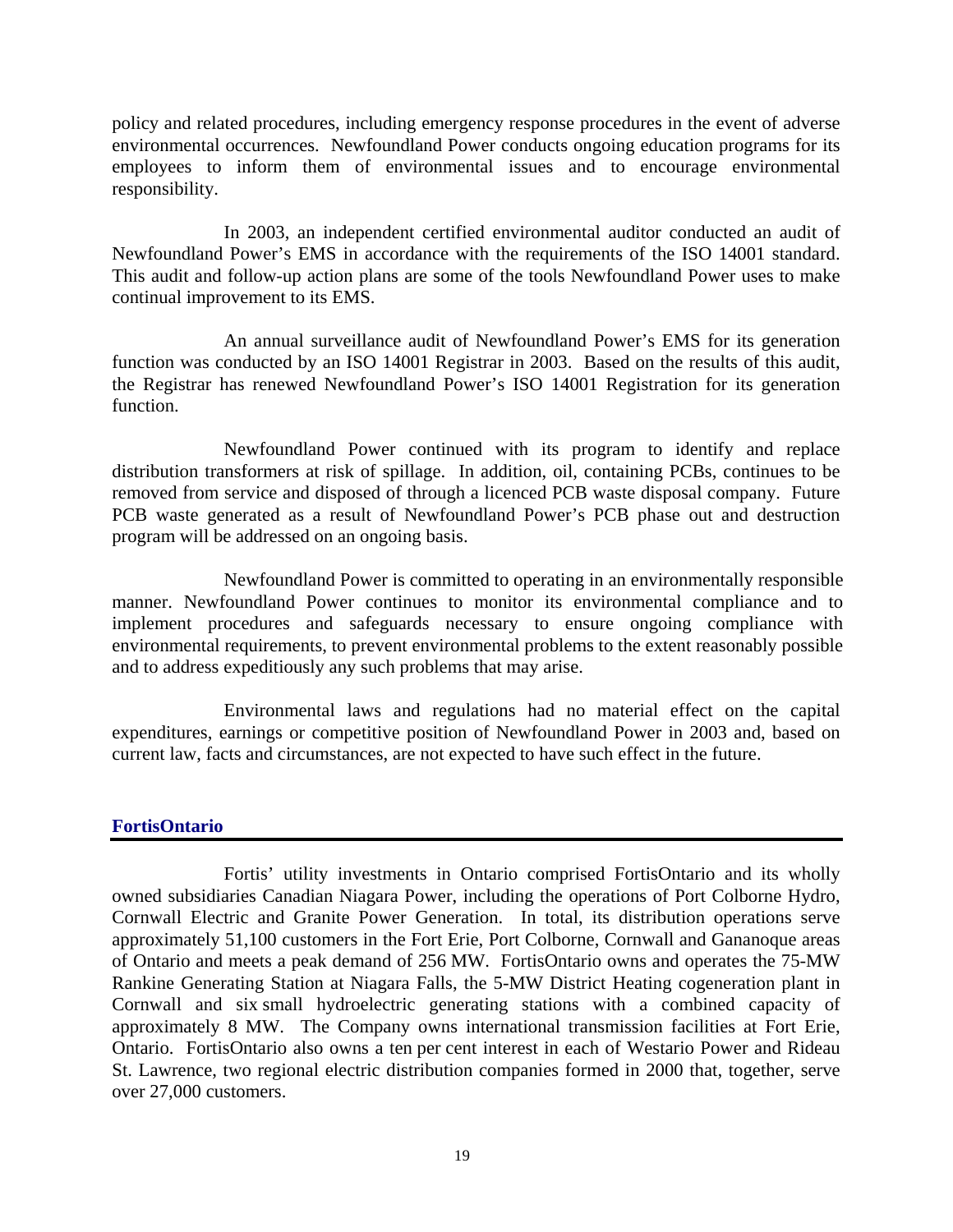| FortisOntario                                                                                                                                                                                                                                                                                                                                                                                           |                              |                          |                                 |                         |                      |
|---------------------------------------------------------------------------------------------------------------------------------------------------------------------------------------------------------------------------------------------------------------------------------------------------------------------------------------------------------------------------------------------------------|------------------------------|--------------------------|---------------------------------|-------------------------|----------------------|
| Distribution <sup>(1)</sup>                                                                                                                                                                                                                                                                                                                                                                             |                              |                          |                                 |                         |                      |
| Company                                                                                                                                                                                                                                                                                                                                                                                                 |                              | <b>Service Territory</b> | Customers $(\#)$                | <b>Peak Demand (MW)</b> | <b>Employees</b> (#) |
| Canadian Niagara Power                                                                                                                                                                                                                                                                                                                                                                                  | Fort Erie                    |                          | 15,100                          | 58                      | 58                   |
| Canadian Niagara Power                                                                                                                                                                                                                                                                                                                                                                                  | Port Colborne <sup>(2)</sup> |                          | 9,300                           | 38                      | 8                    |
| Cornwall Electric                                                                                                                                                                                                                                                                                                                                                                                       | Cornwall                     |                          | 22,900                          | 143                     | 50                   |
| Granite Power <sup>(3)</sup>                                                                                                                                                                                                                                                                                                                                                                            | Gananoque                    |                          | 3,800                           | 17                      | 11                   |
| 256<br>51,100<br><b>Total</b>                                                                                                                                                                                                                                                                                                                                                                           |                              |                          | 146 $(4)$                       |                         |                      |
| <b>Generation</b>                                                                                                                                                                                                                                                                                                                                                                                       |                              |                          |                                 |                         |                      |
| Location<br><b>Facility</b><br>Capacity (MW)<br><b>Generation Type</b>                                                                                                                                                                                                                                                                                                                                  |                              |                          |                                 |                         |                      |
| Rankine                                                                                                                                                                                                                                                                                                                                                                                                 |                              | Niagara Falls            |                                 | 74.6                    | Hydro                |
| Granite Power <sup>(5)</sup>                                                                                                                                                                                                                                                                                                                                                                            |                              |                          | Rideau Canal, Gananoque, Ottawa | 7.7                     | Hydro                |
| <b>Cornwall District Heating</b><br>Cornwall                                                                                                                                                                                                                                                                                                                                                            |                              |                          |                                 | 5.2                     | Gas/Cogeneration     |
| 87.5<br><b>Total</b>                                                                                                                                                                                                                                                                                                                                                                                    |                              |                          |                                 |                         |                      |
| FortisOntario also owns a ten per cent interest in each of Westario Power and Rideau St. Lawrence Power.<br>(1)<br>FortisOntario signed a ten-year operating lease agreement with the City of Port Colborne in 2002.<br>(2)<br>Granite Power Distribution was amalgamated with Canadian Niagara Power on January 1, 2004.<br>(3)<br>(1)<br>Includes 10 employees in Corporate and Congration Operations |                              |                          |                                 |                         |                      |

The following table provides an overview of FortisOntario's operations.

*(4) Includes 19 employees in Corporate and Generation Operations.* 

*(5) Includes six hydroelectric plants ranging in capacity from 0.1 to 2.4 MW.* 

#### *Market and Sales*

On April 14, 1999, FortisOntario became the first Ontario-based company to be awarded a licence by the FERC to market energy in the United States of America. The FERC licence provides FortisOntario with an alternative market for the sale of electricity should problems arise in the functioning of the wholesale market in Ontario.

Total consolidated energy sales for FortisOntario was 1,899 GWh in 2003 compared to 1,120 GWh in 2002. FortisOntario's revenue increased from \$85.7 million in 2002 to \$158.0 million in 2003. Acquisitions and the restructuring of the Ontario electricity market were the primary reasons for the increase. Prior to May 1, 2002, FortisOntario's generation output was first used to supply electricity directly to its distribution customers. The remaining generation was then sold into wholesale markets, primarily in New York. FortisOntario's unregulated generation business now sells the majority of its production entirely into the Ontario market and its regulated distribution business meets most of its sales requirements from power purchased from that market.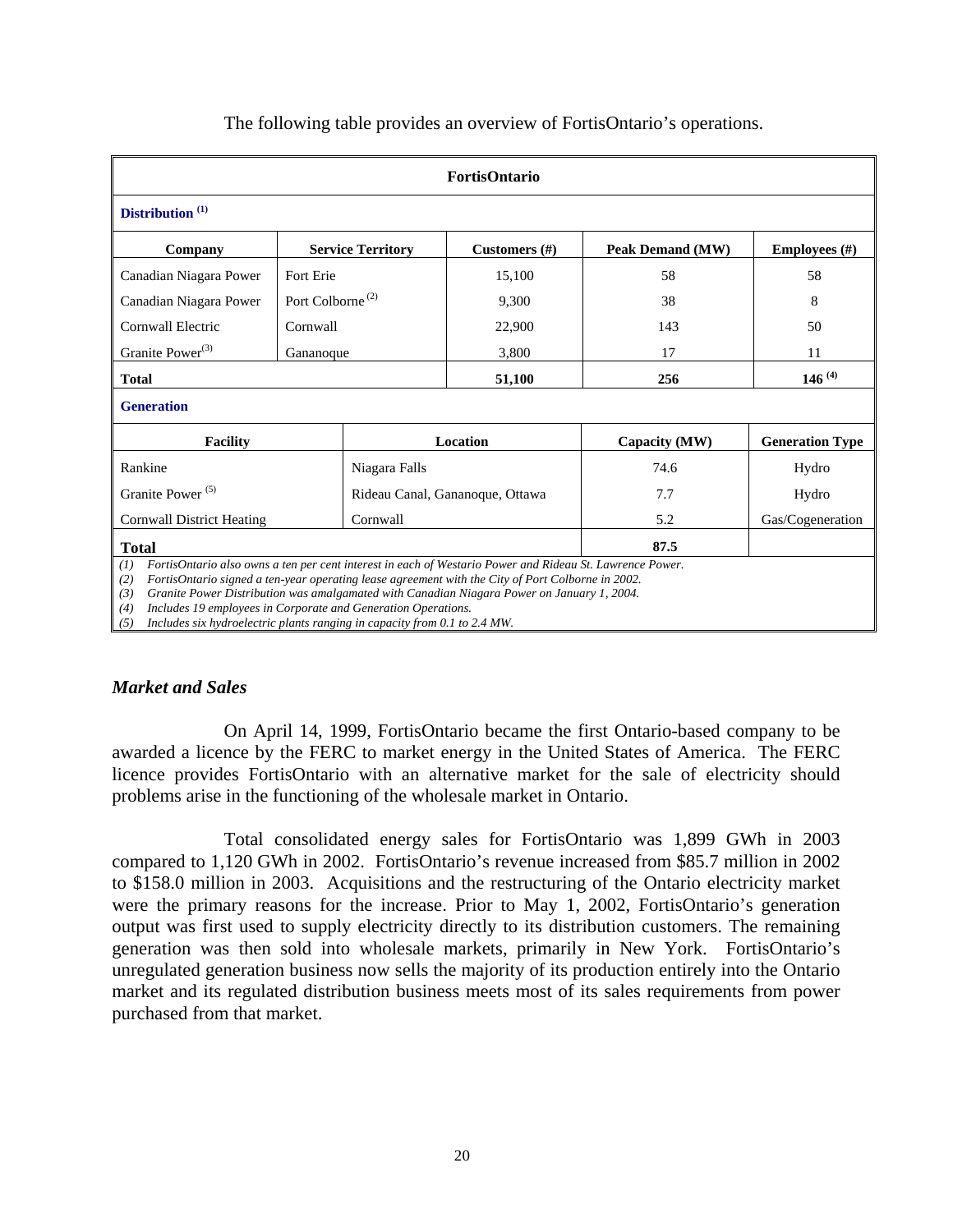|                                                                                                                                                                                                                                      | Revenue $(1)$<br>\$ million / per cent |           | Gigawatt Hour Sales <sup>(1)</sup><br>GWh / per cent |           |
|--------------------------------------------------------------------------------------------------------------------------------------------------------------------------------------------------------------------------------------|----------------------------------------|-----------|------------------------------------------------------|-----------|
|                                                                                                                                                                                                                                      | 2003                                   | 2002      | 2003                                                 | 2002      |
| <b>FortisOntario</b>                                                                                                                                                                                                                 | 39.1/24.8                              | 28.1/32.8 | 657/34.6                                             | 553/49.4  |
| Fort Erie                                                                                                                                                                                                                            | 34.2/21.7                              | 30.9/36.1 | 285/15.0                                             | 285/25.5  |
| Port Colborne                                                                                                                                                                                                                        | 16.5/10.4                              | 13.8/16.1 | 187/9.8                                              | 146/13.0  |
| Gananoque                                                                                                                                                                                                                            | 5.6/3.5                                |           | 62/3.3                                               |           |
| Cornwall                                                                                                                                                                                                                             | 62.6/39.6                              | 12.9/15.0 | 708/37.3                                             | 136/12.1  |
| Total                                                                                                                                                                                                                                | 158.0/100                              | 85.7/100  | 1,899/100                                            | 1,120/100 |
| Revenue and Gigawatt-hour sales reflect 100 per cent of sales of Canadian Niagara Power and sales of Cornwall Electric,<br>(I)<br>Port Colborne Hydro, Granite Power and Rideau Falls from the date of acquisition or date of lease. |                                        |           |                                                      |           |

The following chart compares 2003 and 2002 revenues and energy sales by service territory:

The following chart compares 2003 and 2002 revenues and energy sales by customer class:

|                | Revenue <sup>(1)</sup><br>\$ million / per cent |           |           | Gigawatt-Hour Sales <sup>(1)</sup><br>GWh / per cent |
|----------------|-------------------------------------------------|-----------|-----------|------------------------------------------------------|
|                | 2003                                            | 2002      | 2003      | 2002                                                 |
| Residential    | 50.0/31.6                                       | 21.1/24.6 | 517/27.2  | 199/17.8                                             |
| Commercial     | 63.5/40.2                                       | 33.1/38.7 | 725/38.2  | 363/32.4                                             |
| Wholesale      | 38.8/24.6                                       | 27.1/31.6 | 657/34.6  | 553/49.3                                             |
| Other $^{(2)}$ | 5.7/3.6                                         | 4.4/5.1   | ۰         | 5/0.5                                                |
| Total          | 158.0/100                                       | 85.7/100  | 1,899/100 | 1,120/100                                            |

*(1) Revenue and Gigawatt-hour sales reflect 100 per cent of sales of Canadian Niagara Power and sales of Cornwall Electric, Port Colborne Hydro, Granite Power and Rideau Falls from the date of acquisition or date of lease.* 

*(2) Includes revenue from sources other than the sale of electricity.* 

# *Power Supply*

Energy provided by a water and power exchange agreement with the Ontario Hydro successor company, OPGI, totaled 653 GWh in 2003. Under this agreement, water, which would otherwise be used at FortisOntario's Rankine Generating Station, is diverted to an OPGI plant where it can produce substantially more energy due to the relative locations on the Niagara River of the OPGI and FortisOntario facilities. FortisOntario receives energy from OPGI that is essentially equivalent to that which would have been generated at the Rankine Generating Station from the same water supply. The water agreement, formally entered into in 1971, is automatically renewed on a yearly basis unless terminated by written notice given by either party prior to the end of March in each year. FortisOntario believes the agreement provides significant economic advantages to each party and that its termination is unlikely. Negotiations are underway with OPGI to formalize this agreement until 2009.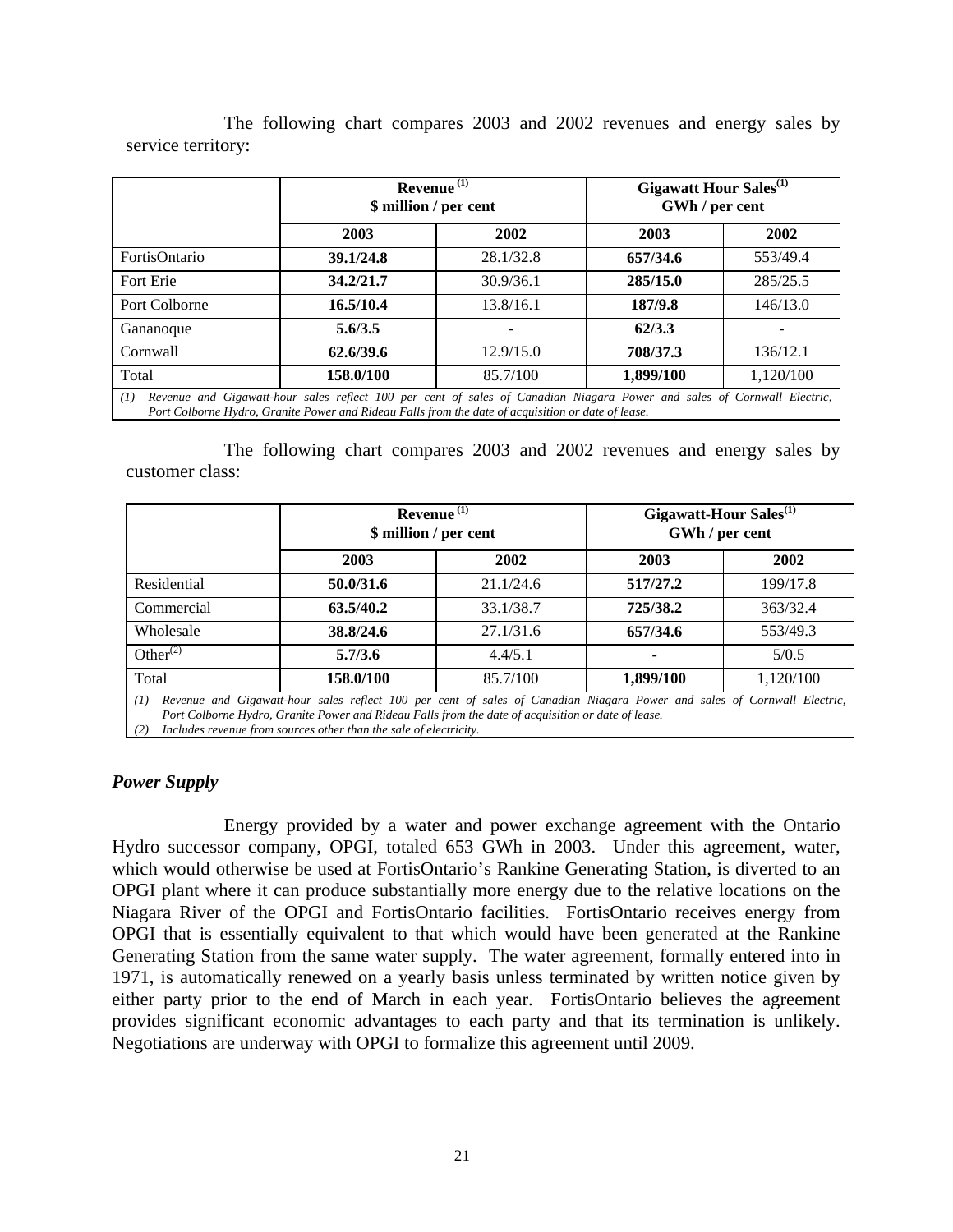FortisOntario's licence to divert water from the Niagara River will expire on April 30, 2009. Ontario's Lieutenant Governor in Council may, in its sole discretion, extend this licence for a further 20-year term.

Canadian Niagara Power purchases its power requirements for Fort Erie and Port Colborne from the IMO. Under the Standard Supply Code of the Ontario Energy Board, Canadian Niagara Power is obliged to supply all its customers who have not signed a contract with a retailer. The power is supplied at market prices with no mark-up. As of December 31, 2003, designated customers and low volume customers with annual usage less than 250,000 kWh receive this power at 4.3 cents per kWh. Effective April 1, 2004, a two-block pricing regime will be implemented for all customers who currently get the 4.3 cent rate. The first 750 kWh per month will be priced at 4.7 cents and any consumption above that amount will be priced at 5.5 cents. Any difference between this price and the market price is settled with the IMO. Power requirements for Gananoque are met through 15 per cent of power purchase from Granite Power Generation at market prices and 85 per cent of power purchases from Hydro One Networks Inc. at market prices. The power is supplied at market prices with no mark-up. As of December 31, 2003, customers with annual usage less than 250,000 kWh receive this power at 4.3 cents per kWh. Any difference between this price and the market price is settled with Hydro One Networks.

Cornwall Electric purchases 95 per cent of its power requirements from Hydro Quebec under two fixed term contracts. The first contract, which represents around 40 per cent of the power supply, expires in 2019. The second contract, which supplies the remainder of the power from Hydro Quebec, is a twelve-month rolling contract. The CDH plant generates the remaining five per cent of the power requirement in Cornwall.

#### *Regulation*

Canadian Niagara Power was historically subject to minimal regulation in connection with its energy activities and was not subject to any form of rate regulation, other than under a franchise agreement with the Town of Fort Erie. Under Ontario's *Electricity Act* and the *Ontario Energy Board Act*, (collectively the "*Acts*") Canadian Niagara Power is now subject to the same regulation as all distributors and transmitters of electricity in Ontario.

As a result of regulatory changes implemented on May 1, 2002, FortisOntario restructured and continued to operate its generation business separate from its transmission and distribution businesses. Its transmission and distribution business operates under Canadian Niagara Power, a wholly owned subsidiary of FortisOntario. Distribution and transmission assets remain regulated on a cost of service basis.

On December 9, 2002, the Ontario government enacted Bill 210*,* the *Electricity Pricing, Conservation and Supply Act, 2002,* which introduced a 4.3 cent per kWh retail commodity price cap for low volume and designated customers and implemented a freeze on transmission and distribution rate increases until May 1, 2006. During the period of the rate freeze, the Ontario government subsidized the difference between the competitive wholesale price paid to generators and the fixed commodity price charged to low volume customers.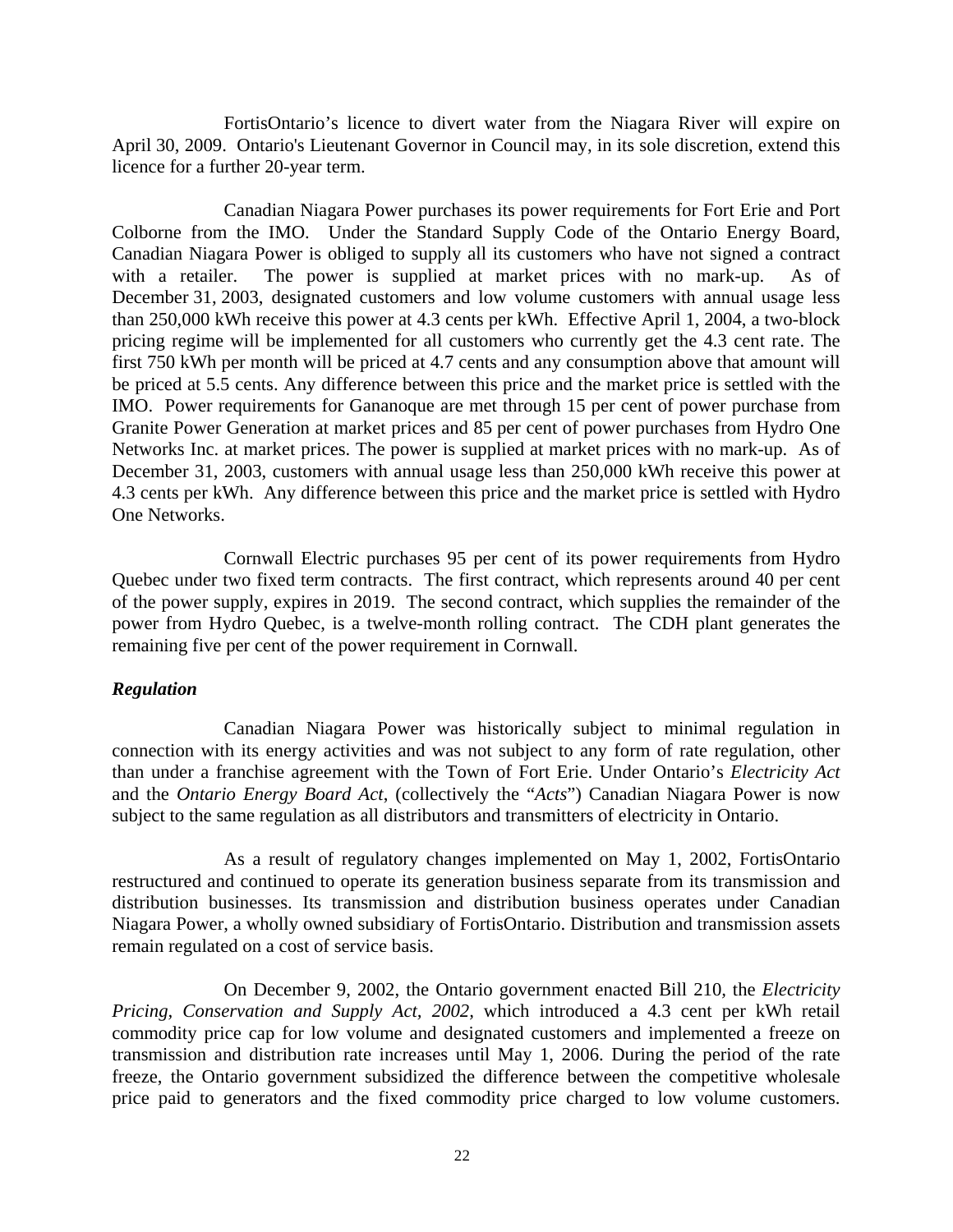Currently, the transmission rates and Fort Erie distribution rates have been set based on a 9.88 per cent return on equity. Port Colborne distribution has implemented two-thirds of a phasein of rates to the 9.88 per cent return and currently charges rates based on a 6.91 per cent rate of return. Gananoque has fully implemented its distribution rates based on a 9.88 per cent return on equity.

On December 18, 2003, Bill 4, the *Ontario Energy Board Amendment Act, 2003*  was passed into law. This legislation replaced the 4.3 cent commodity price cap with a twotiered pricing structure to be implemented April 1, 2004. At that time, low volume and designated customers who are currently capped at 4.3 cents per kWh will pay 4.7 cents for the first 750 kWh of electricity consumed each month, while electricity consumed in excess of this ceiling will be priced at 5.5 cents per kWh. Additionally, electricity distributors will be allowed to begin to recover a portion of the distribution costs incurred in preparing for the introduction of competition in the Ontario electricity market in May 2002. Starting April 1, 2004, these costs can be recovered over a four-year period. Local distribution companies, such as Canadian Niagara Power, are regulated by the Ontario Energy Board. Distribution charges represent less than 20 per cent of an average monthly electricity bill, yet local distributors are responsible for collecting the remaining 80 per cent of the electricity bill which includes fees paid to the IMO, transmitters, generators and provincial stranded debt.

Cornwall Electric has been given legislative exemption from many aspects of the *Acts* and is instead subject to a 35-year Franchise Agreement with the City of Cornwall, dated July 31, 1998. Rates under the Franchise Agreement are determined based on the aggregate of a flow-through of the contracted cost of power and a revenue requirement for other operating costs. The revenue requirement is reset each year based on a formula including adjustments for inflation, load growth and customer growth.

The *National Energy Board Act* (Canada) provides that a permit is required for the export of electricity to the United States. FortisOntario holds all necessary permits for the sale and export of electricity to the United States and is licenced by FERC to sell electricity at market rates to utilities in the United States

# *Human Resources*

At December 31, 2003, FortisOntario had 146 employees, of which 54 were represented by the IBEW, Local 636 in the Niagara Region, five were represented by the IBEW, Local 636 in Gananoque and 36 were represented by the Canadian Union of Public Employees, Local 1371. The collective agreements governing these employees expire on May 31, 2006, July 31, 2006 and April 30, 2005, respectively.

# *Environmental Matters*

FortisOntario is subject to environmental regulation under various federal, provincial and local laws and regulations including those relating to the generation, storage, handling, disposal and emission of various substances and wastes. FortisOntario conducts its operations with a view to complying with all applicable federal, provincial and local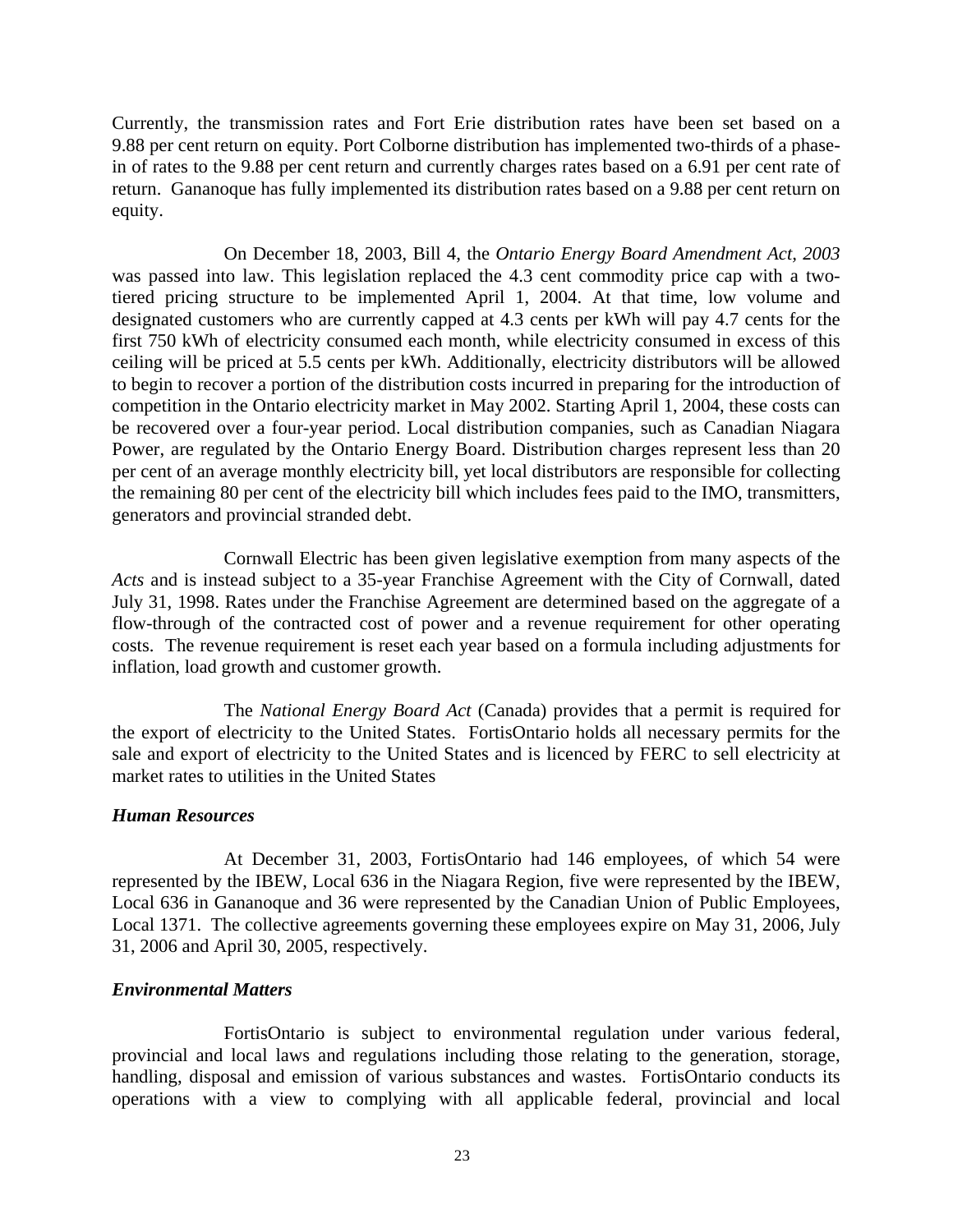environmental laws and regulations. Environmental policies and procedures are reviewed periodically and are updated as required. New procedures are developed as required and employees affected by the new or updated procedures receive appropriate training. Environmental laws and regulations had no material effect on the capital expenditures, earnings or competitive position of FortisOntario in 2003 and, based on current laws, facts and circumstances, are not expected to have such an effect in the future.

# **Maritime Electric**

Maritime Electric is the primary distributor of electricity in the Province of Prince Edward Island, operating an integrated system providing for the generation, transmission and distribution of electricity throughout the Island. Maritime Electric provides service directly to approximately 69,000 customers or just over 90 per cent of the electrical consumers in the Province. While Maritime Electric owns and operates generating plants in Charlottetown and Borden-Carleton, PEI, it purchases almost all of the energy it distributes to its customers from NB Power and Emera under various contracts and entitlement agreements. Maritime Electric's energy delivery system is linked to the mainland power grid by two submarine cables between PEI and New Brunswick, which are leased from the Government of Prince Edward Island.

Maritime Electric also owns 100 per cent of the common shares of FortisUS Energy, which operates four hydroelectric generating stations in the State of New York. These four hydroelectric plants have a combined generating capacity of 23 MW.

# *Market and Sales*

Maritime Electric serves residential, commercial and industrial electricity consumers. Energy sales on PEI were 958 GWh in 2003, a 2.2 GWh increase over energy sales of 937 GWh in 2002. Energy sales for FortisUS Energy were 86 GWh compared to 82 GWh in 2002. Consolidated revenue for 2003 was \$100.9 million, 5.1 per cent increase from 2002 revenue of \$96.0 million.

The following chart compares 2003 and 2002 operating revenues and energy on Prince Edward Island:

|                                                                                                                         | Revenue $(1)$<br>\$ million / per cent |           | <b>Gigawatt Hour Sales</b> <sup>(1)</sup> | GWh / per cent |
|-------------------------------------------------------------------------------------------------------------------------|----------------------------------------|-----------|-------------------------------------------|----------------|
|                                                                                                                         | 2003                                   | 2002      | 2003                                      | 2002           |
| Residential                                                                                                             | 44.7/46.5                              | 42.7/46.3 | 397/41.4                                  | 382/40.7       |
| Commercial                                                                                                              | 47.2/49.0                              | 47.2/51.1 | 555/58.0                                  | 550/58.7       |
| <b>Street Lighting</b>                                                                                                  | 1.3/1.3                                | 1.2/1.3   | 6/0.6                                     | 5/0.6          |
| Other $^{(2)}$                                                                                                          | 3.1/3.2                                | 1.2/1.3   | ۰                                         |                |
| Total                                                                                                                   | 96.3/100                               | 92.3/100  | 958/100                                   | 937/100        |
| Excludes FortisUS Energy sales.<br>(1)<br>Includes revenue from sources other than from the sale of electricity.<br>(2) |                                        |           |                                           |                |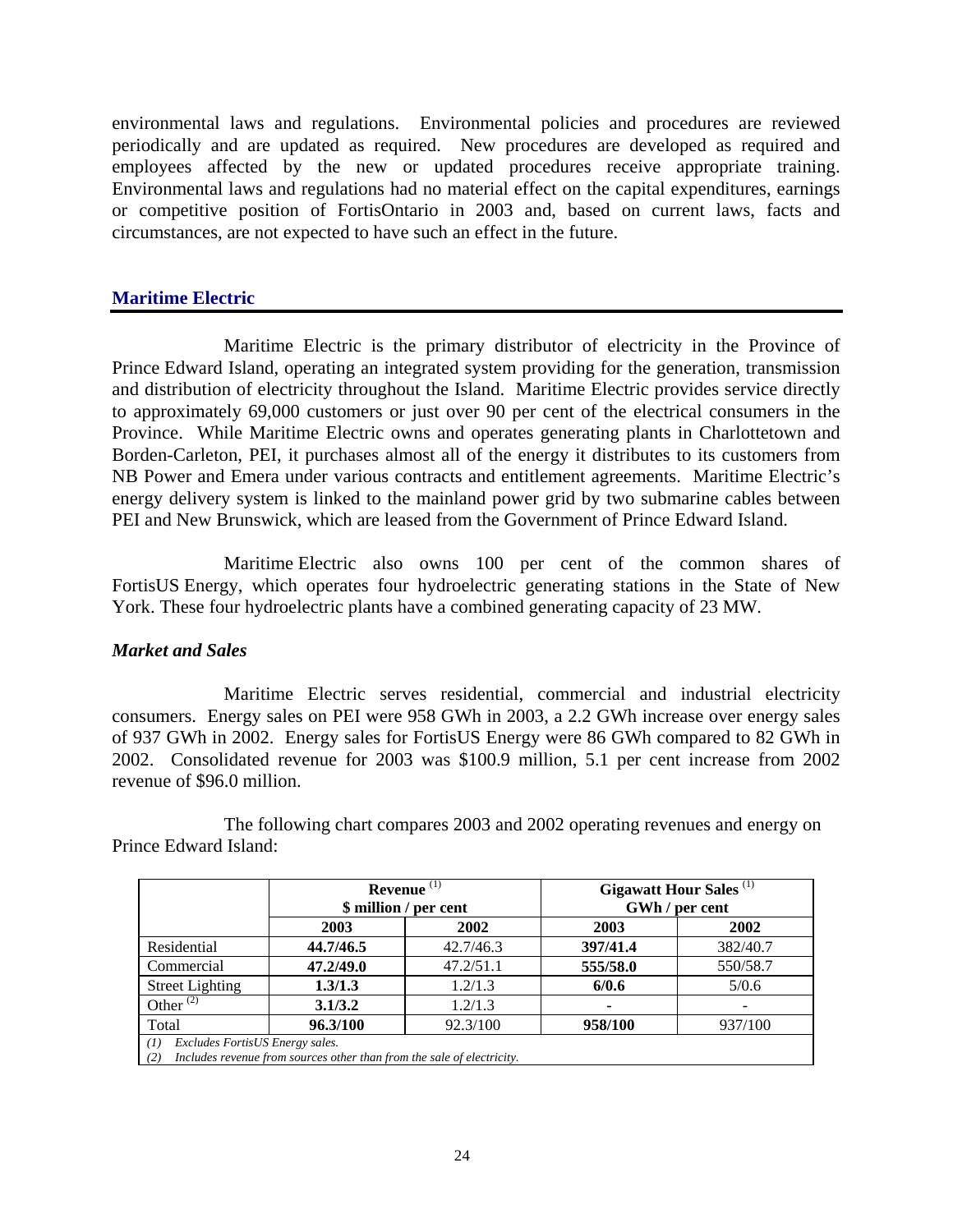Maritime Electric's wholly owned subsidiary, FortisUS Energy, produced 86 GWh in 2003 compared to 82 GWh last year. In 2003, total revenue was \$4.6 million compared to \$3.7 million last year. In 2003, higher than anticipated unit prices for electricity positively impacted revenue. Approximately 30 per cent of the energy sales to National Grid USA are under fixed-price contracts, expiring in 2006, and the remaining energy sales are at market prices.

#### *Energy Supply*

Maritime Electric currently meets its energy supply requirements through purchases from NB Power and Emera with the balance supplied from on-Island generation facilities. In 2003, Maritime Electric purchased 988.3 GWh of the 1,039.9 GWh required to meet its customers' needs from NB Power and Emera. The balance was met through the Company's on-Island generation and the purchase of 20.1 GWh of wind energy produced on PEI. Maritime Electric's generation facilities have a total installed capacity of approximately 100 MW. Its oil-fired steam plant and gas turbines have a total capacity of 60 MW and 40 MW, respectively. This capacity is currently used primarily for peaking and emergency purposes.

In excess of 30 per cent of the energy that Maritime Electric purchases from NB Power comes from the Point Lepreau Station. During 2003, the Point Lepreau Station had an annual capacity factor of 85.5 per cent compared to 67.9 per cent in 2002.

During 1998, NB Power announced the results of an independent audit of the Point Lepreau Station, which concluded that its remaining life was less than the estimate that had been used by NB Power for the purposes of calculating depreciation. Accordingly, the consultant and NB Power's external auditors recommended that NB Power reduce the Point Lepreau Station's net book value by \$450 million. Maritime Electric's obligations in respect of the Station Unit Participation Agreement required a payment of approximately \$6.0 million in 2001, which is being amortized over the estimated life of the Point Lepreau Station.

It is anticipated that future energy prices will gravitate towards prices in the New England market, which are influenced by natural gas-fired generation. For this reason, Maritime Electric believes that off-Island energy purchases must be reduced and is actively investigating the feasibility of on-Island gas-fired generation with the PEI Government.

In June 2003, Maritime Electric's Board of Directors approved the construction of a 50-MW gas turbine at a cost of approximately \$35 million. This unit, which will be capable of running on light oil or natural gas, will be used for peaking purposes and will help address the loading issues on the submarine cable.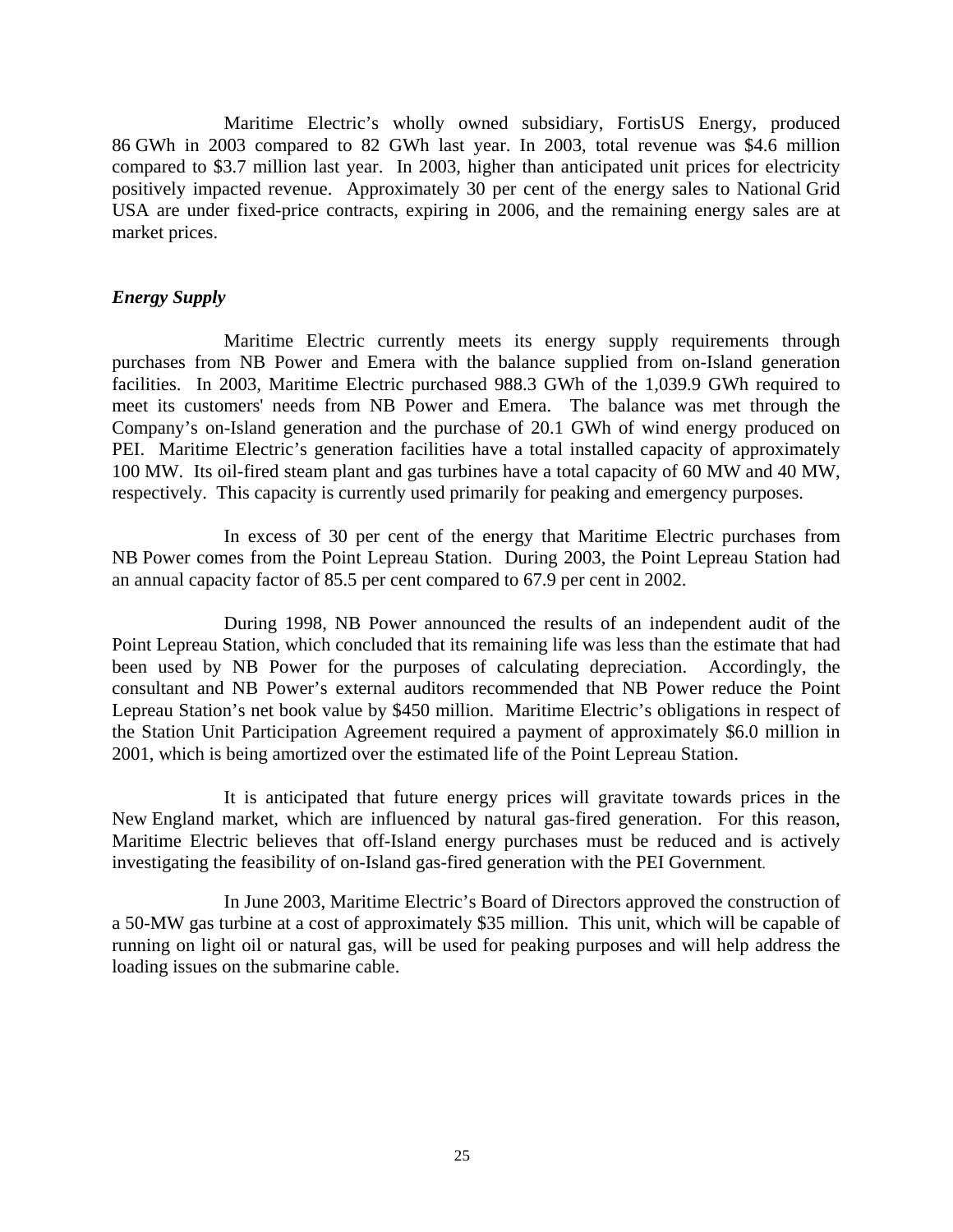#### *Regulation*

Since 1994, Maritime Electric has been regulated by the *Maritime Electric Company Limited Regulation Act*, (Prince Edward Island). This legislation eliminated the traditional cost of service form of regulation and replaced it with a form of price cap regulation under which the rates charged by Maritime Electric decreased by one per cent every six months until the rates reached the required level of not more than 110 per cent of the rates charged by NB Power for equivalent service to New Brunswick consumers.

Legislative changes proclaimed in October 2001 provided Maritime Electric with the ability to recover, from customers, 90 per cent of energy related costs above \$0.05 per kWh. In addition, the legislation provided for a further adjustment to rates to bring Maritime Electric's return on average common equity 75 per cent of the way towards a target return of 11.0 per cent on average common equity. These adjustments helped reduce Maritime Electric's exposure to increases in energy related costs and provide earnings stability.

Maritime Electric's governing legislation also provided that system reliability must not be less than the average annual levels achieved during the period from 1990 through 1993. System reliability has consistently exceeded this target. Maritime Electric's customers experienced 1.74 hours of interrupted service in 2003 compared with the legislated benchmark of 5.42 hours per year.

The *Maritime Electric Company Limited Regulation Act* required the Company to maintain at least 40 per cent of its capital structure in the form of common equity. At December 31, 2003, the common equity component of the Company's capital structure was 42.7 per cent compared to 39.6 per cent in 2002. Effective April 1, 2003, the Company increased its electricity rates by 13.34 per cent.

In December 2003, the Government of PEI passed legislation returning Maritime Electric to traditional cost of service regulation. Under this new regime, rates on PEI will no longer be linked to rates in New Brunswick but will be based on the costs incurred to provide service on PEI. Maritime Electric believes that this change will result in more certainty and predictability and ultimately a more stable regulatory environment. On January 1, 2004, the *Maritime Electric Company Limited Regulation Act* was repealed and Maritime Electric is now regulated by the Island Regulatory and Appeals Commission under the provisions of the *Electric Power Act*.

# *Human Resources*

At December 31, 2003, Maritime Electric and FortisUS Energy had 179 full-time employees, of which 126 Maritime Electric employees were represented by the IBEW, Local 1432. The collective agreement governing these employees expires on December 31, 2004.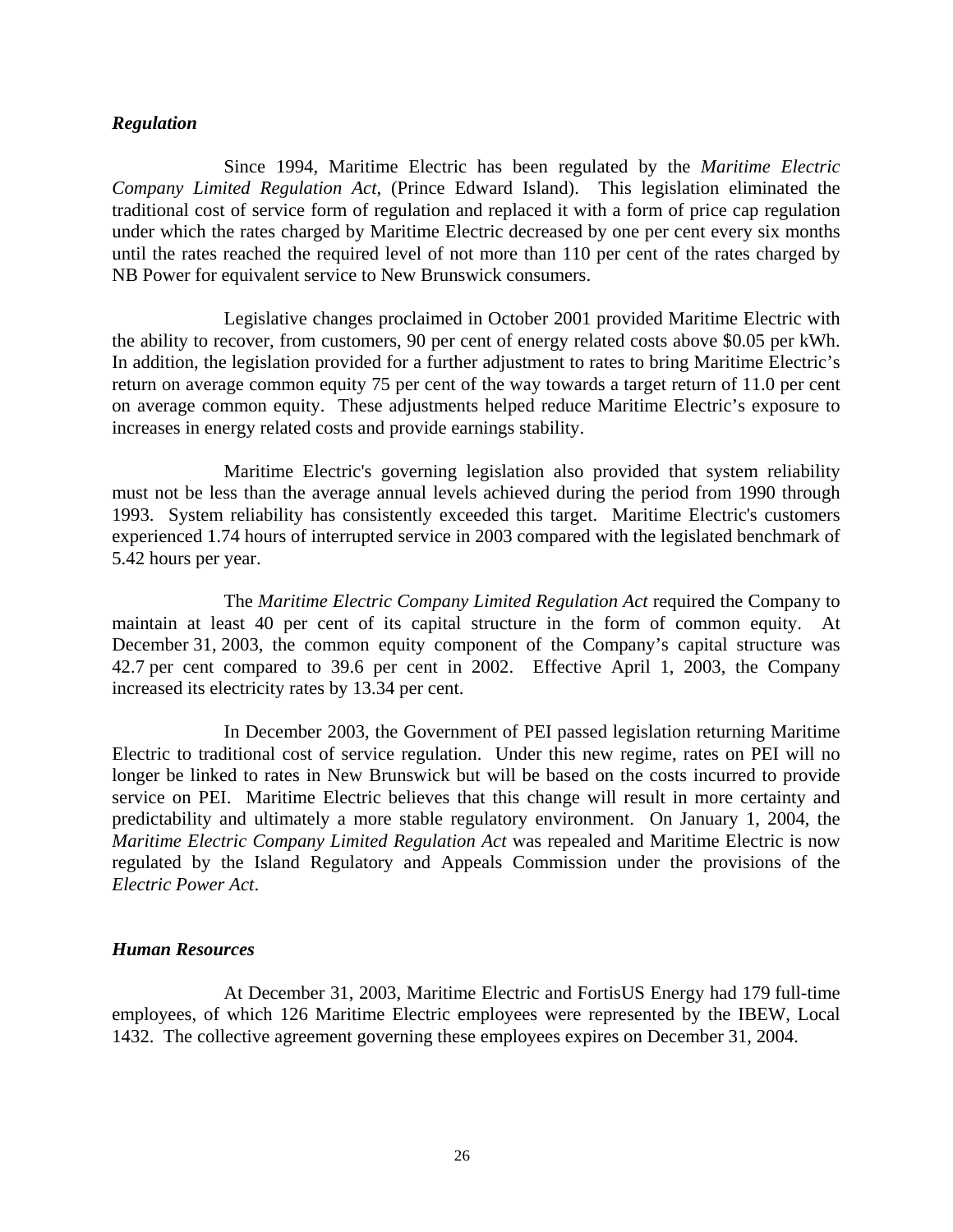### *Environmental Matters*

Maritime Electric is subject to environmental regulation under various federal, provincial and local laws and regulations including those relating to the generation, storage, handling, disposal and emission of various substances and wastes. Maritime Electric conducts its operations with a view to complying with all applicable federal, provincial and local environmental laws and regulations. Environmental policies and procedures are reviewed periodically and are updated as required. New procedures are developed as required and employees affected by the new or updated procedures receive appropriate training.

During 2003, Maritime Electric continued its program of environmental audits and site assessments on selected properties. Environmental laws and regulations had no material effect on the capital expenditures, earnings or competitive position of Maritime Electric in 2003 and, based on current laws, facts and circumstances, are not expected to have a material effect in the future.

# **BECOL**

BECOL was incorporated under the laws of Belize in 1991 with Dominion Energy Central America Inc., a wholly owned subsidiary of Dominion Energy Inc. of Virginia (USA) owning 95 per cent of the ordinary shares and the remaining five per cent owned by the Social Security Board of Belize, a statutory body controlled by the Government of Belize. In November 1999, Dominion Energy sold all its interest in BECOL to Duke Energy International, which in turn sold this interest to Fortis in January 2001.

 BECOL was originally formed to develop and manage the hydroelectric potential of the Macal River in Western Belize. The first project undertaken by BECOL was the 25-MW, run-of-river hydroelectric plant at Mollejon and a 115 kV transmission line which was later sold to Belize Electricity. The Mollejon project was developed under a build, own, operate and transfer arrangement with the Government of Belize. The plant was commissioned with all units operational in November 1995 and began commercial operations in April 1996, selling all of its output to Belize Electricity. BECOL currently employs 18 full time personnel, none of whom are participants in collective agreements.

 BECOL is an unregulated power producer and operates under a set of agreements with the Government of Belize and Belize Electricity including a 50-year Power Purchase Agreement and a Franchise Agreement. Under these agreements, the Mollejon Plant will be transferred to the Government of Belize in 2037 after which it is to be leased by BECOL for a further 15 years. The Franchise Agreement grants BECOL the right to use the water in the Macal River, upstream of the Mollejon plant, for hydroelectric generation. The Government of Belize has agreed not to grant any rights, or take any action that would impede the amount or quality of water flow on the upper Macal River. BECOL was afforded full duty-free and tax-free status and the Government warrants that there is no limitation upon the repatriation or free exchange of funds.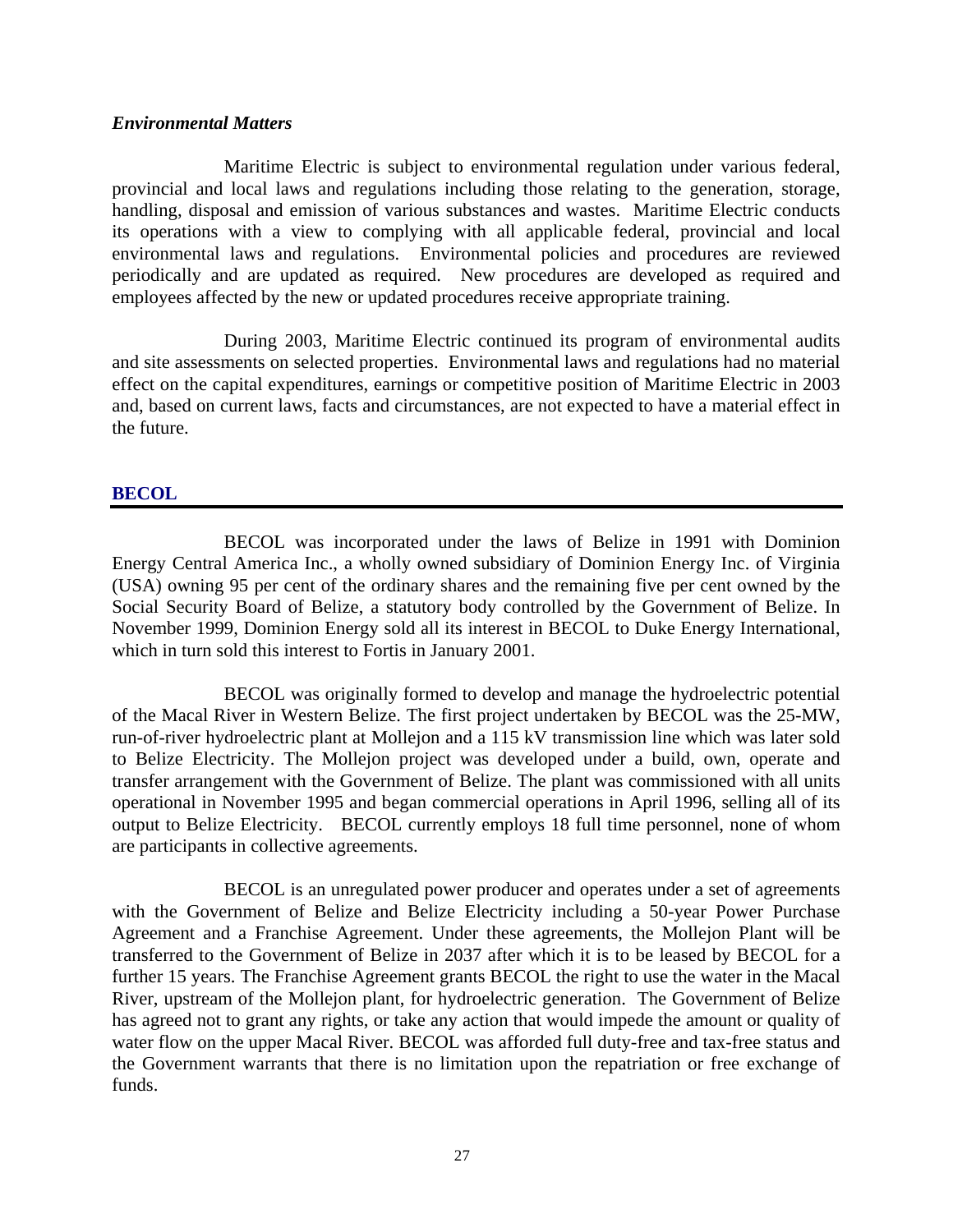BECOL commenced construction of the Chalillo Project in May 2003 following approval by the PUC. The US\$30 million development is an upstream storage and hydroelectric generating facility that is expected to increase BECOL's energy production from an average of 80 GWh to 170 GWh. Construction, which had been delayed by a series of legal challenges by an environmental group, is scheduled for completion by mid-2005.

## *Environmental Matters*

 BECOL is a leader in environmental management in Belize, and made its operations compliant with the ISO 14001 international environmental standards in 2002. Regular audits by external environmental auditors are planned to ensure continued compliance.

# **Belize Electricity**

Belize Electricity is the primary commercial generator, transmitter and distributor of electricity in Belize, Central America. Serving over 63,000 customers, Belize Electricity meets a peak demand of 57 MW from multiple sources, which include power purchases from the Mollejon hydroelectric facility, from CFE, the Mexican state-owned power company and from its own diesel-fired generation and gas turbine. All major load centers are connected to Belize's national electricity system, which, in turn is connected to the Mexican electricity system, allowing Belize Electricity to optimize its power supply options.

#### *Market and Sales*

Annual energy sales increased 10.3 per cent to 308 GWh in 2003 compared to 279 GWh in 2002. Revenue was BZ\$105.0 million in 2003 compared to BZ\$99.0 million in 2002.

|                        | <b>Revenue</b><br><b>BZ\$</b> million / per cent                                                                                                                  |           | <b>Gigawatt Hour Sales</b><br>GWh / per cent |          |
|------------------------|-------------------------------------------------------------------------------------------------------------------------------------------------------------------|-----------|----------------------------------------------|----------|
|                        | 2003                                                                                                                                                              | 2002      | 2003                                         | 2002     |
| Residential            | 57.3/54.6                                                                                                                                                         | 55.4/56.0 | 176/57.2                                     | 159/57.1 |
| Commercial $(1)$       | 35.0/33.4                                                                                                                                                         | 32.1/32.4 | 109/35.4                                     | 99/35.3  |
| <b>Street Lighting</b> | 9.1/8.6                                                                                                                                                           | 8.5/8.6   | 23/7.4                                       | 21/7.6   |
| Other $^{(2)}$         | 3.6/3.4                                                                                                                                                           | 3.0/3.0   | ٠                                            |          |
| Total                  | 105.0/100                                                                                                                                                         | 99.0/100  | 308/100                                      | 279/100  |
| (I)<br>(2)             | Includes revenue sources classified as commercial, industrial and Government of Belize.<br>Includes revenue from sources other than from the sale of electricity. |           |                                              |          |

The following chart compares 2003 and 2002 revenue and energy sales.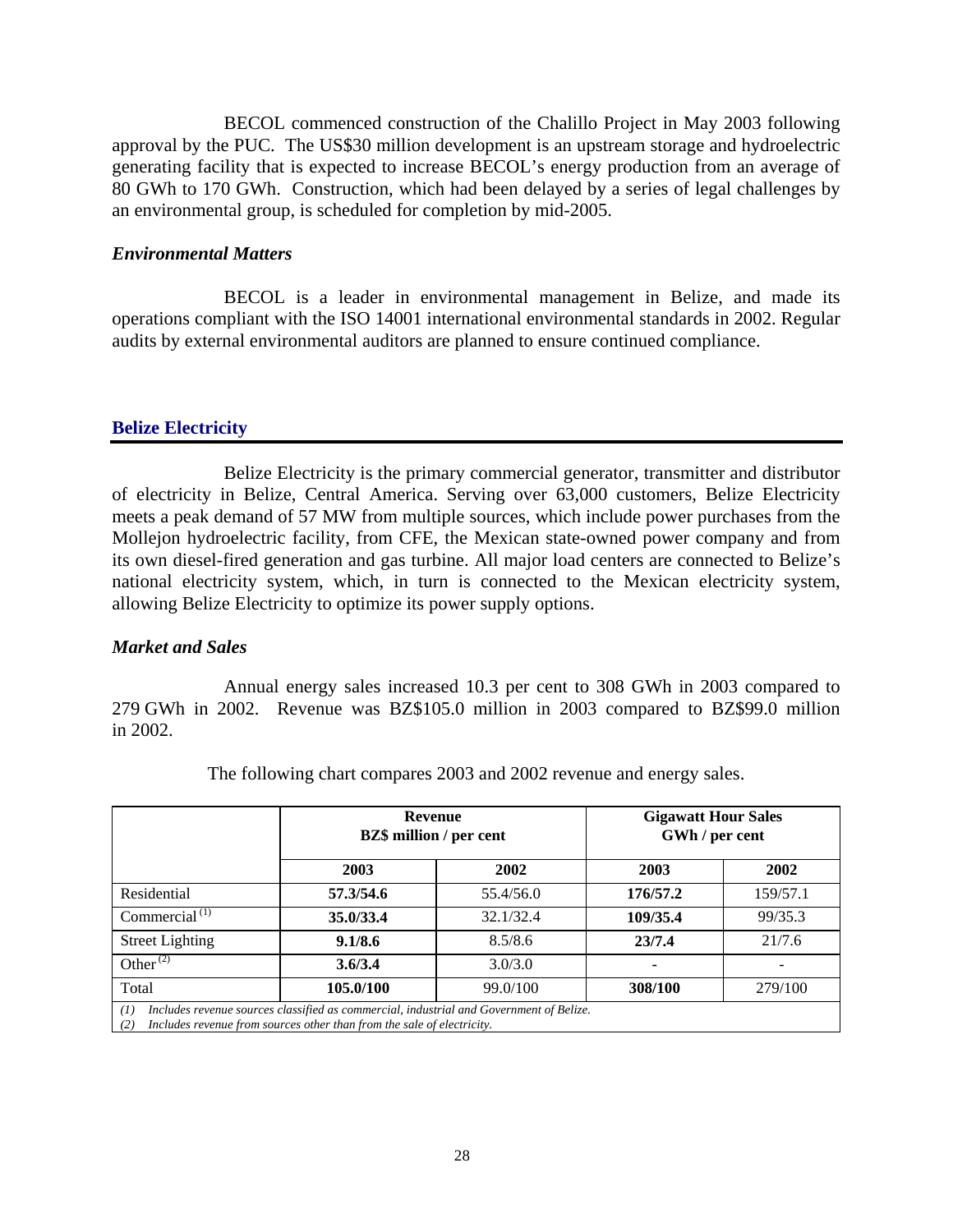Economic growth in the commercial sector mainly in the aquaculture and tourism segments and sales derived from the rural electrification program and a recent housing boom positively impacted sales.

#### *Power Supply*

Belize Electricity purchased and produced 348 GWh of electricity in 2003. Belize Electricity purchased 61 GWh from the Mollejon hydroelectric facility and 189 GWh from CFE. The balance, or 98 GWh, was produced by the Belize Electricity's diesel-fired generation, which has an installed capacity of 49 MW inclusive of a 22-MW gas turbine generating facility commissioned in July 2003.

The Power III Project, a multi-year project that is being implemented in partnership with the Government of Belize, continued to extend first-time power and street lighting to many rural areas in Belize. During 2003, 25 miles of distribution lines were installed making service available to more than 18,209 housing lots. Significant progress was made with the Power IV Project, which aims to connect isolated load centers in southern Belize to the national grid. At December 31, 2003, 94 per cent of the transmission line to the southernmost town in the country was completed. The project, when completed, will enable Belize Electricity to close two of its last three remaining isolated diesel plants.

With Belize Electricity experiencing annual growth in energy demand of between 8 to 10 per cent in recent years, the Company continues to face opportunities to increase generation supply to improve its ability to meet peak power demand and have back-up capacity in case of loss of supply from any of the three main sources. In July 2003, Belize Electricity commissioned a 22-MW gas turbine generating station. During 2003, Belize Electricity signed a Power Purchase agreement with Hydro Maya, a 2.8-MW hydroelectric operation in the southern part of the country. This facility is scheduled to come on line by January 2006.

#### *Regulation*

Belize Electricity is regulated by the PUC under the terms of an amendment to the *Electricity Act* and the *Public Utilities Commission Act* of *1999.* In 1999, the *Electricity Act* was amended to establish a new regulatory framework including the formation of the PUC. The amendments to the *Electricity Act* introduced new and transparent tariff setting methodologies and established new reliability and service standards. The regulatory structure provides incentive to Belize Electricity to provide customers with reliable power and quality service and to manage the electricity delivery process as efficiently as possible.

Effective January 1, 2000, the PUC established the CPRSA. The account is designed to normalize changes in the price of electricity due to fluctuating fuel costs. It will stabilize electricity rates for consumers while providing Belize Electricity with a mechanism that permits, over time, the full recovery of its cost of electricity. Effective July 1, 2002, the HCRSA was also established to normalize hurricane reconstruction cost impacts on customers.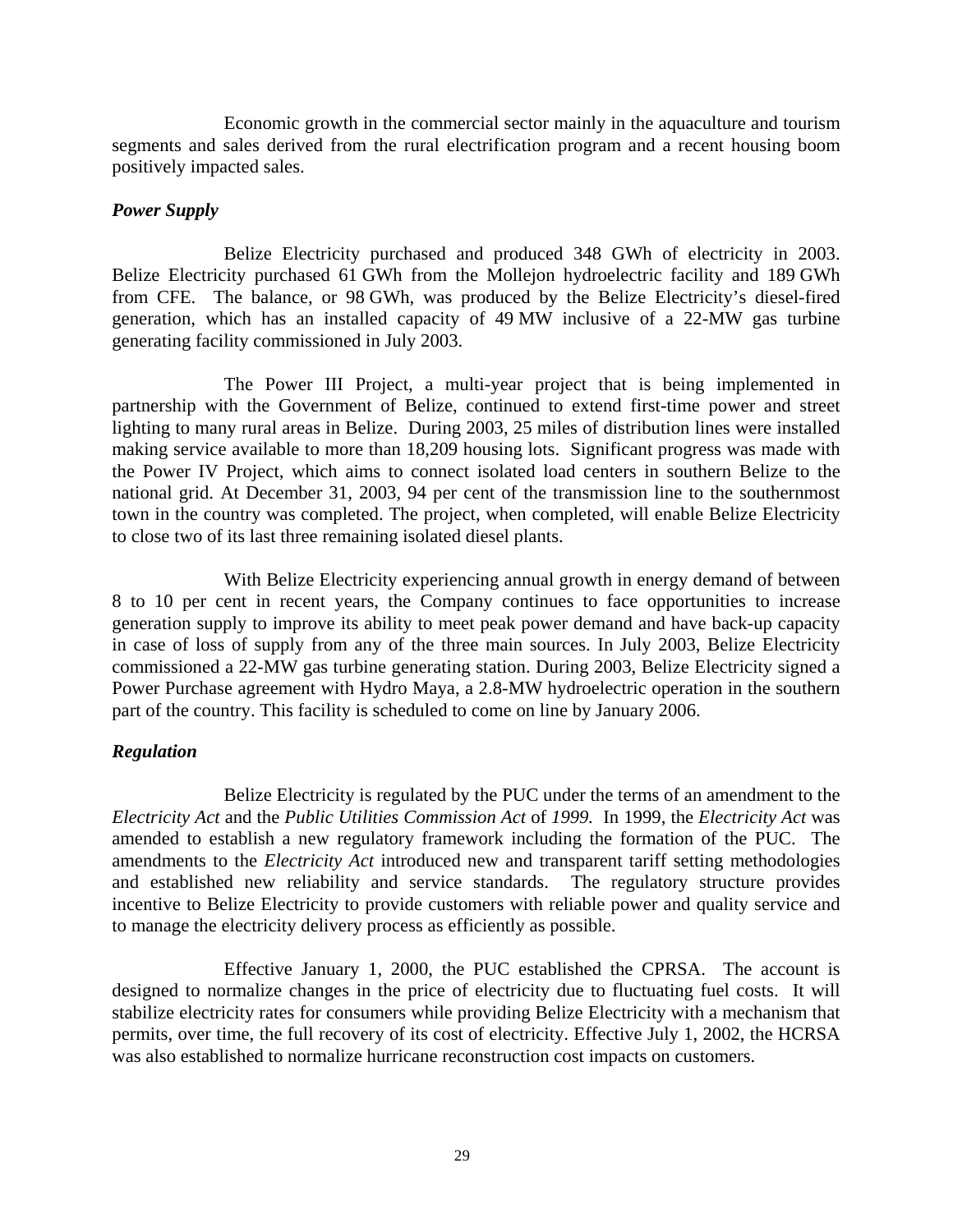Belize Electricity's licence to generate, transmit and supply electricity in Belize expires in 2015. Under the terms of the licence, Belize Electricity has the right of first refusal on any subsequent licence. If the licence is not renewed for any reason, Belize Electricity will be entitled to receive, upon the transfer of its electric utility assets to a new operator, the greater of market value or 120 per cent of the net book value of these assets.

The PUC has approved by-laws that govern the tariffs, rates and charges for the transmission and supply of electricity. The by-laws also govern quality of service standards for existing and new services. These by-laws mandate a BZ\$0.05 per kWh decrease in electricity rates for the period 2000 through 2005. The quality of service standards will be monitored and formalized over a transition period from January 1, 2000 through June 30, 2005 and will become effective July 1, 2005. Rates have been reduced by BZ\$0.04 per kWh, in total, since Fortis acquired the Company in October 1999. These decreases in rates are part of Fortis' commitment to reduce rates by BZ\$0.05 per kWh over a five-year period.

#### *Human Resources*

At December 31, 2003, Belize Electricity had 242 full-time employees, of which 127 were represented by the Belize Energy Workers Union. Belize Electricity's collective agreement with the Union was signed on November 29, 2000 and is to be reviewed every five years.

#### *Environment*

As part of its ongoing commitment to fully comply with internationally acceptable environmental standards, Belize Electricity focused environmental initiatives on generating plants still in operation in 2003. An environmental plan was implemented in the latter part of 2003 aimed at making Belize Electricity's generation operations ISO 14001 compliant within three years.

Environmental laws and regulations had no material effect on the capital expenditures, earnings or competitive position of Belize Electricity in 2003 and, based on current law, facts and circumstances, are not expected to have a material effect in the future.

#### **Caribbean Utilities**

Caribbean Utilities operates the only public electric utility on the Island of Grand Cayman, Cayman Islands. Caribbean Utilities serves approximately 20,000 customers with installed capacity of 123 MW and meets a peak load of 79 MW. The aggregate annual energy sold by Caribbean Utilities was 429 GWh for the fiscal year ended April 30, 2003.

Fortis acquired its original interest in Caribbean Utilities in March 2000 when it purchased 4,750,000 shares representing an approximately 20 per cent interest. Fortis entered into a Shareholder Agreement with Caribbean Utilities' major shareholder whereby Fortis was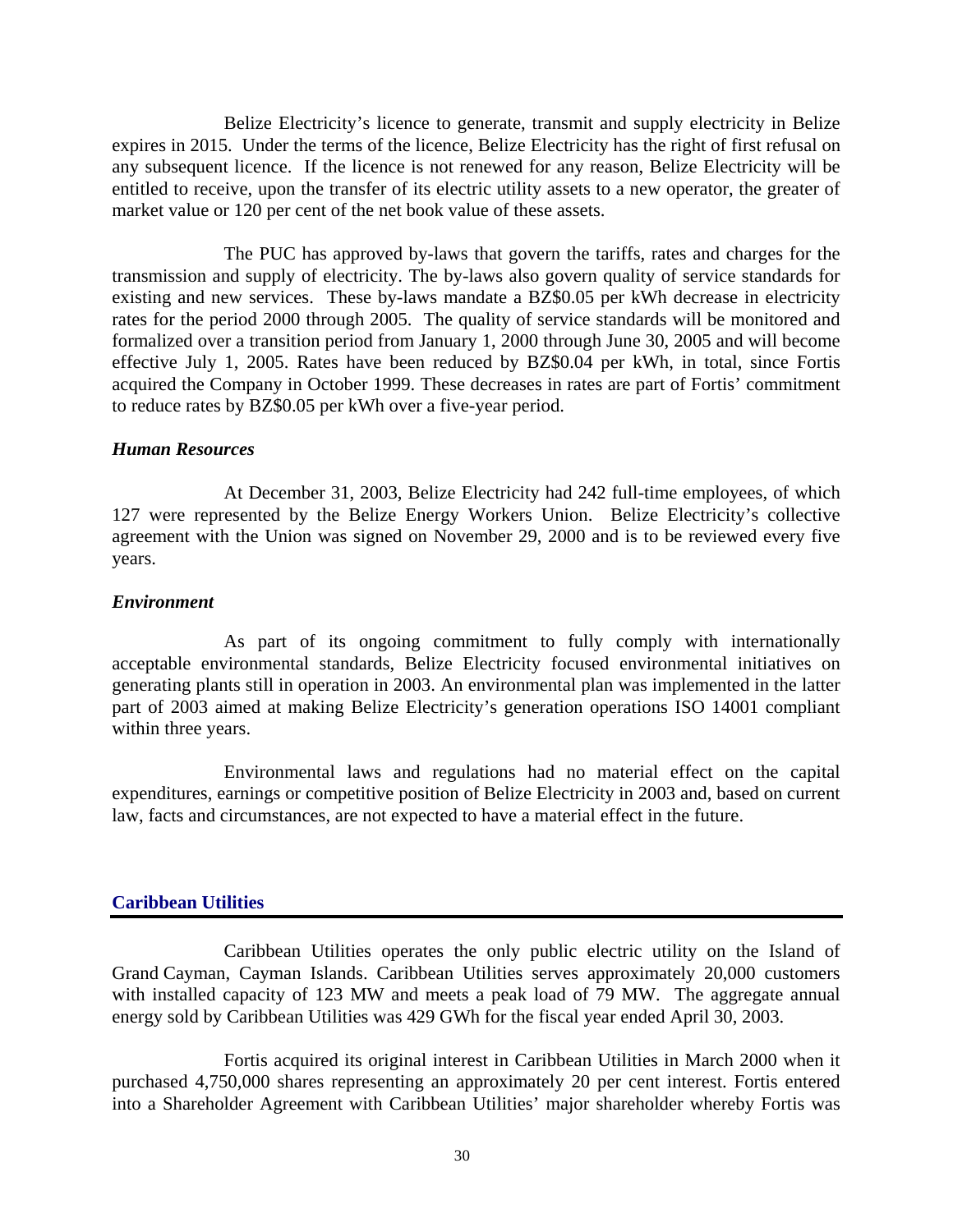granted a right of first refusal on that shareholder's 32 per cent interest in Caribbean Utilities. Fortis also entered into a Standstill Agreement that would limit the number of additional shares Fortis could purchase in Caribbean Utilities.

On July 12, 2001, the Corporation acquired 25,000 Class A Ordinary Shares of Caribbean Utilities, from market, for a cash purchase price of US\$11.00 per share. Fortis increased its interest in the first quarter of 2002 by approximately two per cent when it purchased 662,700 Class A Ordinary Shares through multiple transactions. On January 30, 2003, Fortis acquired an additional 3,863,695 Class A Ordinary Shares, approximately 15.9 per cent of the outstanding Class A Ordinary Shares at that time. Following these purchases, Fortis beneficially owns 9,301,395 Class A Ordinary Shares, or approximately 38 per cent of the outstanding Class A Ordinary Shares.

Under a new Standstill Agreement that will expire on March 3, 2008, Caribbean Utilities has agreed to nominate four Fortis nominees for election to the Caribbean Utilities Board of Directors and in turn, Fortis has agreed not to vote its Class A Ordinary Shares against Caribbean Utilities' management nominees to the Caribbean Utilities Board of Directors. Caribbean Utilities has also granted Fortis a pre-emptive right to participate in any subsequent issuances of voting securities (other than under existing share issuance plans and compensation arrangements) so as to permit Fortis to maintain its proportionate interest in Caribbean Utilities.

Effective January 30, 2003, with the increase in voting control to 38 per cent and four nominees to the Board of Directors, Fortis is now accounting for this investment on the equity basis of accounting. Previously, Fortis accounted for this investment on the cost basis whereby only dividend income received from Caribbean Utilities was included in Fortis' income.

# *Regulation*

Caribbean Utilities operates the only public electric utility on the Island of Grand Cayman, Cayman Islands pursuant to a 25-year exclusive licence, expiring in 2011. Under the terms of the licence, Caribbean Utilities is permitted to earn a rate of return on rate base of 15 per cent and is permitted to flow through fuel costs to customers. Caribbean Utilities submitted a proposal in July 2002 to extend its current licence and replace the 15 per cent return on rate base mechanism for adjusting consumer rates with a price cap mechanism. Under the formula, electricity rates would be tied to published inflation indices with fuel costs, regulatory costs and government levies as flow through recoveries. Management of Caribbean Utilities is currently negotiating the proposal with the Government and the existing licence will remain in effect until such time as an agreement is reached.

# *Human Resources*

Caribbean Utilities has approximately 217 non-unionized, full-time employees. Approximately 58 per cent of the employees are shareholders in Caribbean Utilities, and an Employee Share Purchase Plan exists to encourage employee ownership of Class A Ordinary Shares.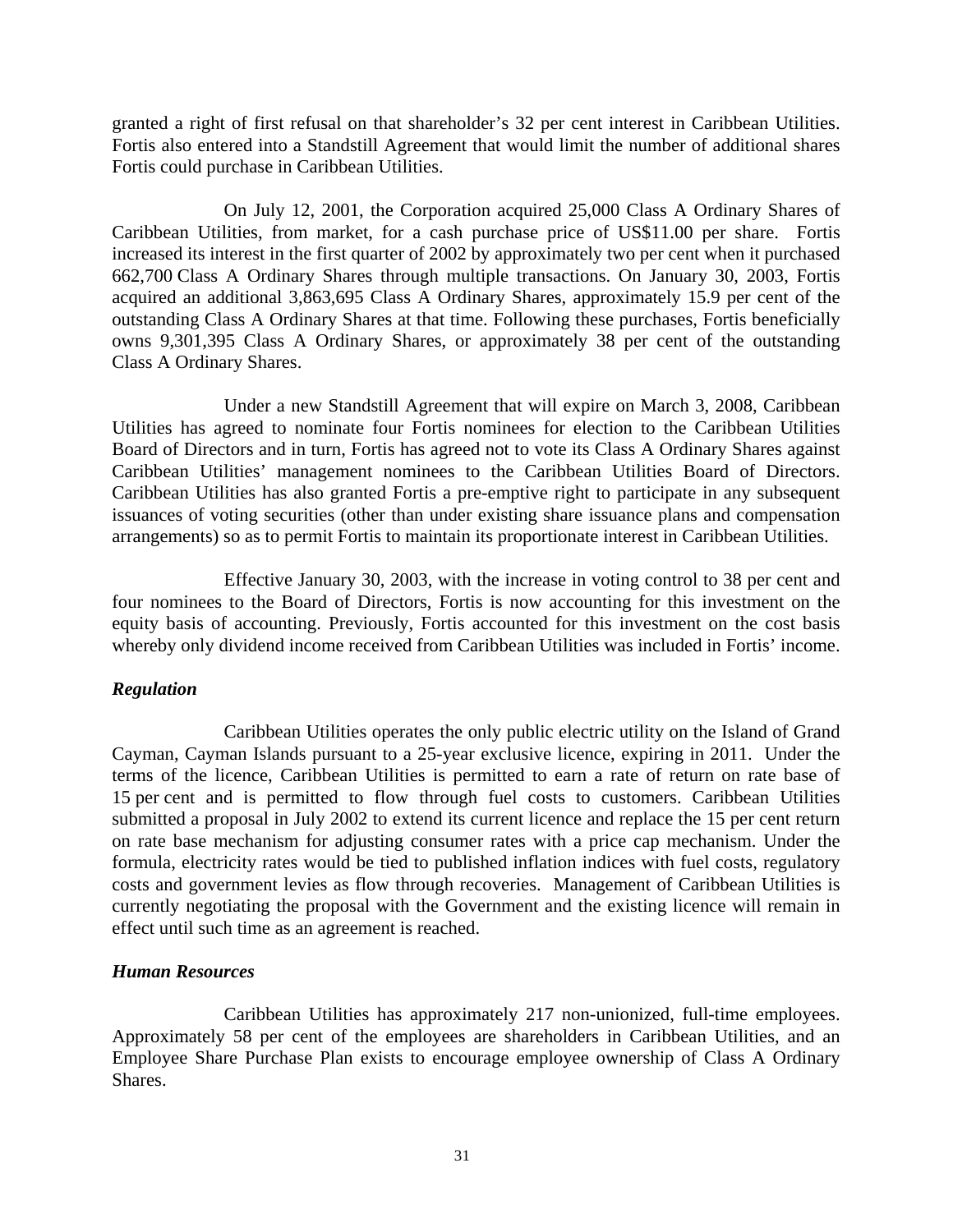#### *Environmental Matters*

Caribbean Utilities' believes that Caribbean Utilities conforms to all Cayman Islands planning regulations. There are environmental risks associated with Caribbean Utilities' operations, such as risks involved in the storage and handling of diesel fuel and emissions resulting from the burning of such fuel and the disposal of waste oil. Although environmental regulations in the Cayman Islands are less onerous than those in force in North America, Caribbean Utilities' believes it acts responsibly in environmental matters and continues to monitor its operations in this regard.

Caribbean Utilities continues to promote its Energy Smart program with the objective of educating its customers about energy efficiency and conservation at home and in the workplace. Caribbean Utilities has identified three areas of environmental priority as a result of previous and ongoing studies and investigations: exhaust emissions, oily waste and noise levels. Caribbean Utilities' commitment to environmental responsibility is also demonstrated in its ISO certification plans. Caribbean Utilities has implemented ISO 14001 environmental management system and expects to receive certification by May 2004.

# **Central Newfoundland Energy**

Central Newfoundland Energy, a non-regulated, wholly owned subsidiary of Fortis, holds a 51 per cent interest in the Exploits Partnership Project with Abitibi-Consolidated. The Exploits Partnership was established in 2001 to develop additional capacity at Abitibi-Consolidated's hydroelectric generating plant at Grand Falls-Windsor and to redevelop the forestry company's 50-hertz hydroelectric generating plant at Bishop's Falls, in central Newfoundland, to increase annual energy production by approximately 140 GWh.

The \$65 million Exploits Partnership Project was completed in November 2003 and commenced operations thereafter. Safety and environment were key elements in project planning and were closely monitored throughout the construction process. Abitibi-Consolidated continues to use the historical annual generation while the additional energy of approximately 140 GWh, as a result of the Project, is sold to Newfoundland Hydro under a 25-year take-or-pay power purchase agreement, which is exempt from regulation.

# **Fortis Properties**

Fortis Properties is a leading owner/operator of real estate and hotel properties throughout Atlantic Canada. Fortis Properties also owns hotel properties in Ontario. As a wholly owned subsidiary of Fortis, Fortis Properties is a vehicle for diversification and growth outside the electric utility business. In 2003, Fortis Properties derived approximately 45 per cent of its revenue from real estate operations and 55 per cent of its revenue from hotel operations. Fortis Properties derived approximately 64 per cent of its operating earnings from real estate operations and 36 per cent of its operating earnings from hotel operations.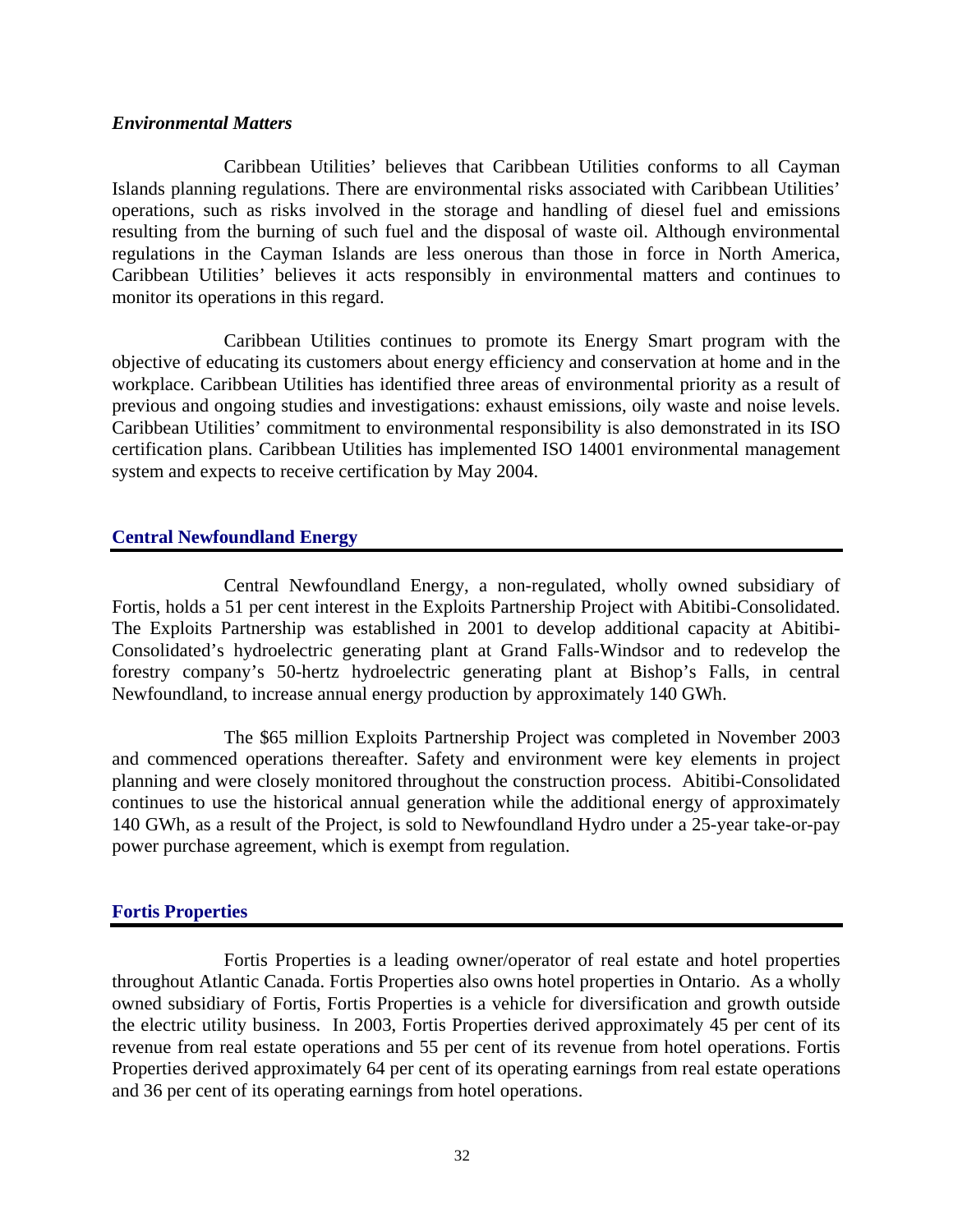## *Real Estate Division*

Fortis Properties real estate division posted strong results in 2003. Anchored by high quality tenants with long-term leases, strong retention of tenants enabled the division to end the year with 94.5 per cent occupancy, compared to 94.2 per cent in 2002. Rental rates remained stable during the year. In contrast, the national office occupancy was approximately 86.4 per cent at the end of 2003, a reduction of 1.7 per cent from last year. The softness experienced in the national market is due to the negative world events that occurred during the year. Market supply remained stable, with new construction limited to suburban markets, and development dependant upon pre-leased buildings.

The following chart sets out the office and retail properties currently owned by Fortis Properties, in each case as legal and beneficial owner:

| <b>Property</b>          | Location         | <b>Type of Property</b> | <b>Gross Lease Area</b><br>(square feet) |
|--------------------------|------------------|-------------------------|------------------------------------------|
| Fort William Building    | St. John's, NL   | Office                  | 188,170                                  |
| Cabot Place I            | St. John's, NL   | Office                  | 133,327                                  |
| TD Place                 | St. John's, NL   | Office                  | 93,019                                   |
| Fortis Building          | St. John's, NL   | Office                  | 82,325                                   |
| Multiple Office          | St. John's, NL   | Office and Retail       | 69,613                                   |
| Millbrook Mall           | Corner Brook, NL | Retail                  | 121,936                                  |
| <b>Fraser Mall</b>       | Gander, NL       | Retail                  | 101,591                                  |
| Marystown Mall           | Marystown, NL    | Retail                  | 86,891                                   |
| <b>Fortis Tower</b>      | Corner Brook, NL | Office                  | 70,245                                   |
| Viking Mall              | St. Anthony, NL  | Retail                  | 64,872                                   |
| Maritime Centre          | Halifax, NS      | Office and Retail       | 560,197                                  |
| <b>Brunswick Square</b>  | Saint John, NB   | Office and Retail       | 511,032                                  |
| Kings Place              | Fredericton, NB  | Office and Retail       | 290,661                                  |
| <b>Blue Cross Centre</b> | Moncton, NB      | Office and Retail       | 265,661                                  |

# *Hospitality Division*

Fortis Properties' Hospitality Division achieved improvements in both occupancy and room rates in 2003. Average occupancy improved to 64.6 per cent from 62.2 per cent in 2002, while the average daily rate increased significantly to \$108.32 compared to \$99.66 in 2002. These improvements resulted in RevPar increasing for the eighth consecutive year to \$69.98, a 13 per cent increase over last year. These achievements were realized during a year of unprecedented challenges. The SARS outbreak, the war in Iraq, and the rising Canadian dollar imposed uncertainty throughout the hospitality and travel industry.

During the year, Fortis Properties expanded its hotel portfolio from eight to twelve with the purchase of four hotels in Ontario. Acquired for the purchase price of \$43.2 million, these hotels are located in Sarnia, Kitchener, Cambridge and Peterborough. The Ontario acquisition expanded Fortis Properties' hotel portfolio to approximately 2,100 rooms.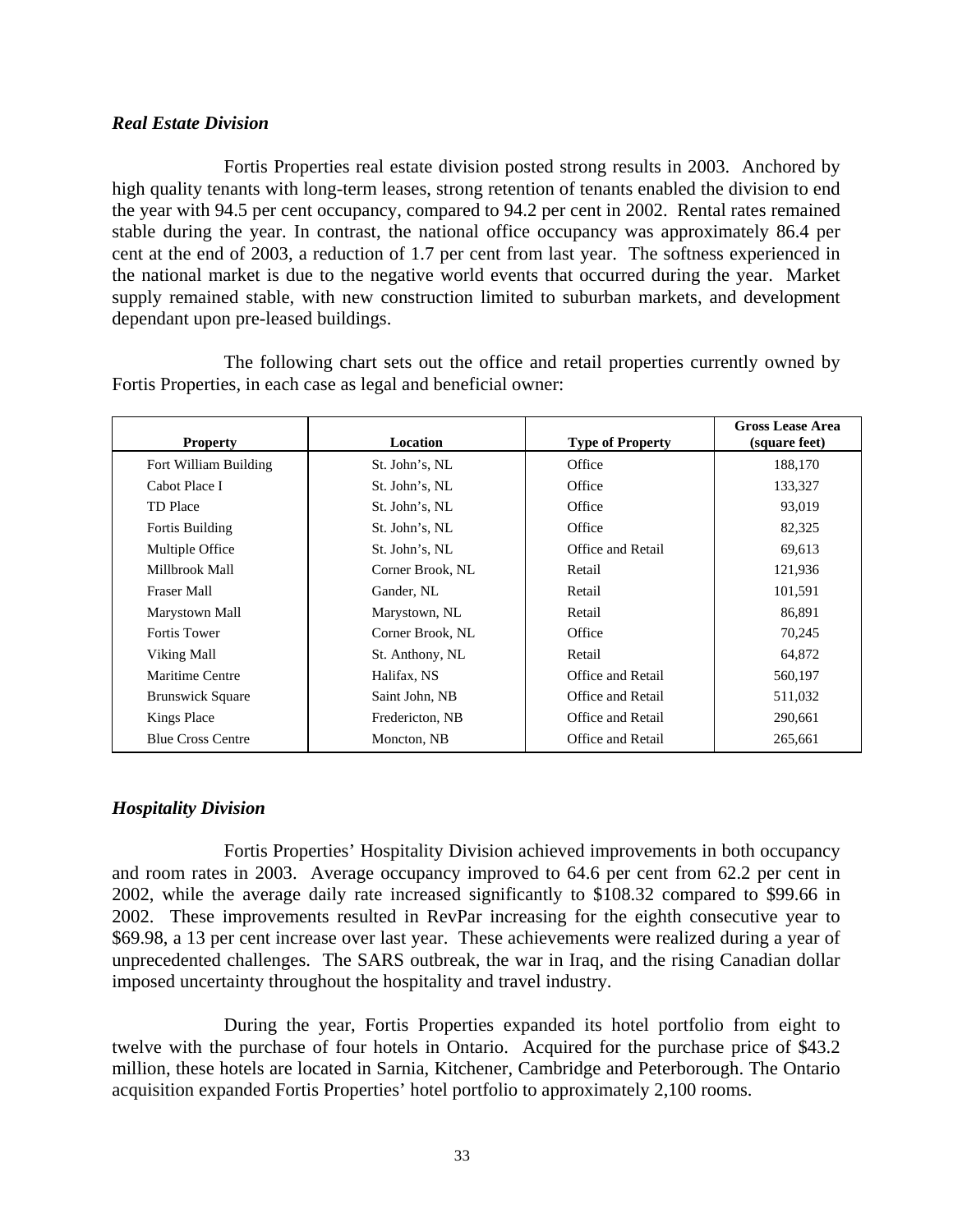The hotel properties owned and managed by Fortis Properties are summarized as

#### follows:

| <b>Hotels</b>            | <b>Location</b>         | Number of<br><b>Guest Rooms</b> | <b>Conference Facilities</b><br>(square feet) |
|--------------------------|-------------------------|---------------------------------|-----------------------------------------------|
| Delta St. John's         | St. John's, NL          | 276                             | 18,000                                        |
| Holiday Inn St. John's   | St. John's, NL          | 250                             | 11,000                                        |
| <b>Mount Peyton</b>      | Grand Falls-Windsor, NL | 150                             | 4,433                                         |
| Holiday Inn Corner Brook | Corner Brook, NL        | 101                             | 4,932                                         |
| Four Points by Sheraton  | Halifax, NS             | 177                             | 5,500                                         |
| Days Inn Sydney          | Sydney, NS              | 165                             | 1,000                                         |
| Delta Sydney             | Sydney, NS              | 152                             | 6,265                                         |
| Delta Brunswick          | Saint John, NB          | 255                             | 12.776                                        |
| Holiday Inn Kitchener    | Kitchener-Waterloo, ON  | 183                             | 7.797                                         |
| Holiday Inn Peterborough | Peterborough, ON        | 153                             | 6,600                                         |
| Holiday Inn Sarnia       | Point Edward, ON        | 151                             | 8,400                                         |
| Holiday Inn Cambridge    | Cambridge, ON           | 143                             | 5,828                                         |

# *Human Resources*

At December 31, 2003, Fortis Properties employed over 1,300 employees, of which 479 were represented by the following unions:

| <b>Property</b>                            | <b>Union</b> | <b>Expiry of Agreement</b> | Number of<br><b>Unionized Employees</b> |  |
|--------------------------------------------|--------------|----------------------------|-----------------------------------------|--|
| Holiday Inn St. John's                     | CAW          | August 31, 2006            | 53                                      |  |
| Delta St. John's                           | <b>UFCW</b>  | December 31, 2006          | 163                                     |  |
| Holiday Inn Corner Brook                   | CAW          | March 11, $2004^{(1)}$     | 57                                      |  |
| East Side Mario's                          | <b>CAW</b>   | July 31, 2004              | 87                                      |  |
| Days Inn Sydney                            | <b>HERE</b>  | December 31, 2004          | 37                                      |  |
| Delta Sydney                               | <b>CAW</b>   | September 30, 2005         | 82                                      |  |
| <b>Total</b>                               |              |                            | 479                                     |  |
| Negotiations are currently ongoing.<br>(1) |              |                            |                                         |  |

# *Environmental Matters*

Fortis Properties is committed to meeting the requirements of environmental standards related to its business operations. In assessing new properties, all buildings and hotels must meet environmental standards. This process is also applied to existing properties, ensuring environmental compliancy of all facilities.

Environmental laws and regulations had no material effect on the capital expenditures, earnings or competitive position of Fortis Properties in 2003.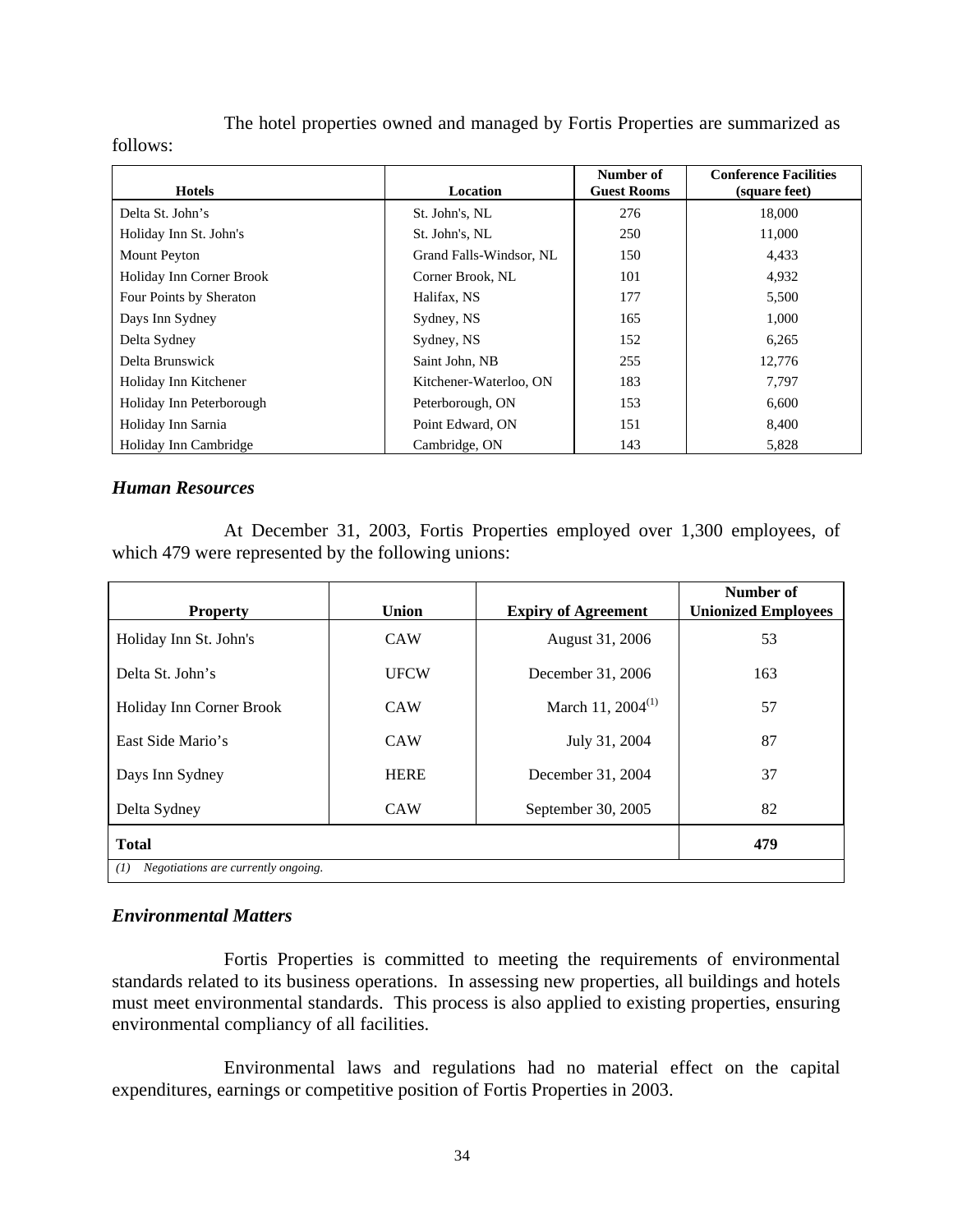# **FORTIS INC. SELECTED CONSOLIDATED FINANCIAL INFORMATION Three-Year Summary (Audited)**

|                                                                                                                                                                  |           | <b>For Year Ended December 31</b><br>(in \$ millions except per share amounts) |              |
|------------------------------------------------------------------------------------------------------------------------------------------------------------------|-----------|--------------------------------------------------------------------------------|--------------|
|                                                                                                                                                                  | 2003      | 2002                                                                           | $2001^{(1)}$ |
| Operating Revenue <sup>(2)</sup>                                                                                                                                 | 843,080   | 715,465                                                                        | 628,254      |
| Earnings before non-controlling interest and                                                                                                                     |           |                                                                                |              |
| discontinued operations                                                                                                                                          | 81,451    | 67,481                                                                         | 56,738       |
| Earnings before discontinued operations                                                                                                                          | 73,630    | 63,252                                                                         | 52,876       |
| Earnings applicable to Common Shares                                                                                                                             | 73,630    | 63,252                                                                         | 53,597       |
|                                                                                                                                                                  |           |                                                                                |              |
| Total assets                                                                                                                                                     | 2,210,581 | 1,986,999                                                                      | 1,624,752    |
| Long-term debt (net of current portion)                                                                                                                          | 1,031,358 | 940,910                                                                        | 746,092      |
| Non-controlling interest                                                                                                                                         | 36,770    | 39,955                                                                         | 36,419       |
| <b>Preference Shares</b>                                                                                                                                         | 122,992   | (3)                                                                            | 50,000       |
| Common shareholders' equity                                                                                                                                      | 614,665   | 585,843                                                                        | 449,519      |
|                                                                                                                                                                  |           |                                                                                |              |
| Earnings per Common Share before                                                                                                                                 | 4.25      | 3.89                                                                           | 3.55         |
| discontinued operations                                                                                                                                          |           |                                                                                |              |
| Earnings per Common Share                                                                                                                                        | 4.25      | 3.89                                                                           | 3.60         |
| Diluted earnings per Common Share before                                                                                                                         | 4.10      | 3.85                                                                           | 3.54         |
| discontinued operations                                                                                                                                          |           |                                                                                |              |
| Diluted earnings per Common Share                                                                                                                                | 4.10      | 3.85                                                                           | 3.59         |
| Dividends paid per Common Share                                                                                                                                  | 2.08      | 1.94                                                                           | 1.87         |
| Dividends paid per Preferred Share<br>(1) Comparative 2001 results have been restated to reflect the adoption of the Canadian Institute of Chaptered Association | 0.6766    | $1.491\overline{6}^{(3)}$                                                      | 1.4875       |

*(1) Comparative 2001 results have been restated to reflect the adoption of the Canadian Institute of Chartered Accountants' recommendations on accounting for foreign exchange gains and losses.* 

*(2) Operating revenue reflects weather-adjusted values related to Newfoundland Power's Weather Normalization Reserve.* 

*(3) The \$50 million First Preference Shares, Series B were redeemed in December 2002.* 

#### **Quarterly Revenue and Earnings (Unaudited)**

*(in \$ millions except per share amounts))* 

| <b>Ouarter ended</b> | <b>Operating</b><br><b>Revenue</b> | <b>Earnings before</b><br>Non-controlling<br>interest | <b>Earnings applicable</b><br>to Common Shares |                  |
|----------------------|------------------------------------|-------------------------------------------------------|------------------------------------------------|------------------|
|                      |                                    |                                                       | <b>Aggregate</b>                               | <b>Per Share</b> |
| March 31, 2002       | 182,755                            | 15,745                                                | 14.994                                         | 0.99             |
| June 30, 2002        | 166,565                            | 17,575                                                | 16.545                                         | 1.05             |
| September 30, 2002   | 169,927                            | 19,452                                                | 17,989                                         | 1.05             |
| December 31, 2002    | 196.218                            | 14,709                                                | 13.724                                         | 0.80             |
| March 31, 2003       | 235,429                            | 20,610                                                | 19,960                                         | 1.15             |
| June 30, 2003        | 205,582                            | 22,330                                                | 20.796                                         | 1.20             |
| September 30, 2003   | 191,445                            | 20,901                                                | 18,114                                         | 1.05             |
| December 31, 2003    | 210,624                            | 17,611                                                | 14.760                                         | 0.85             |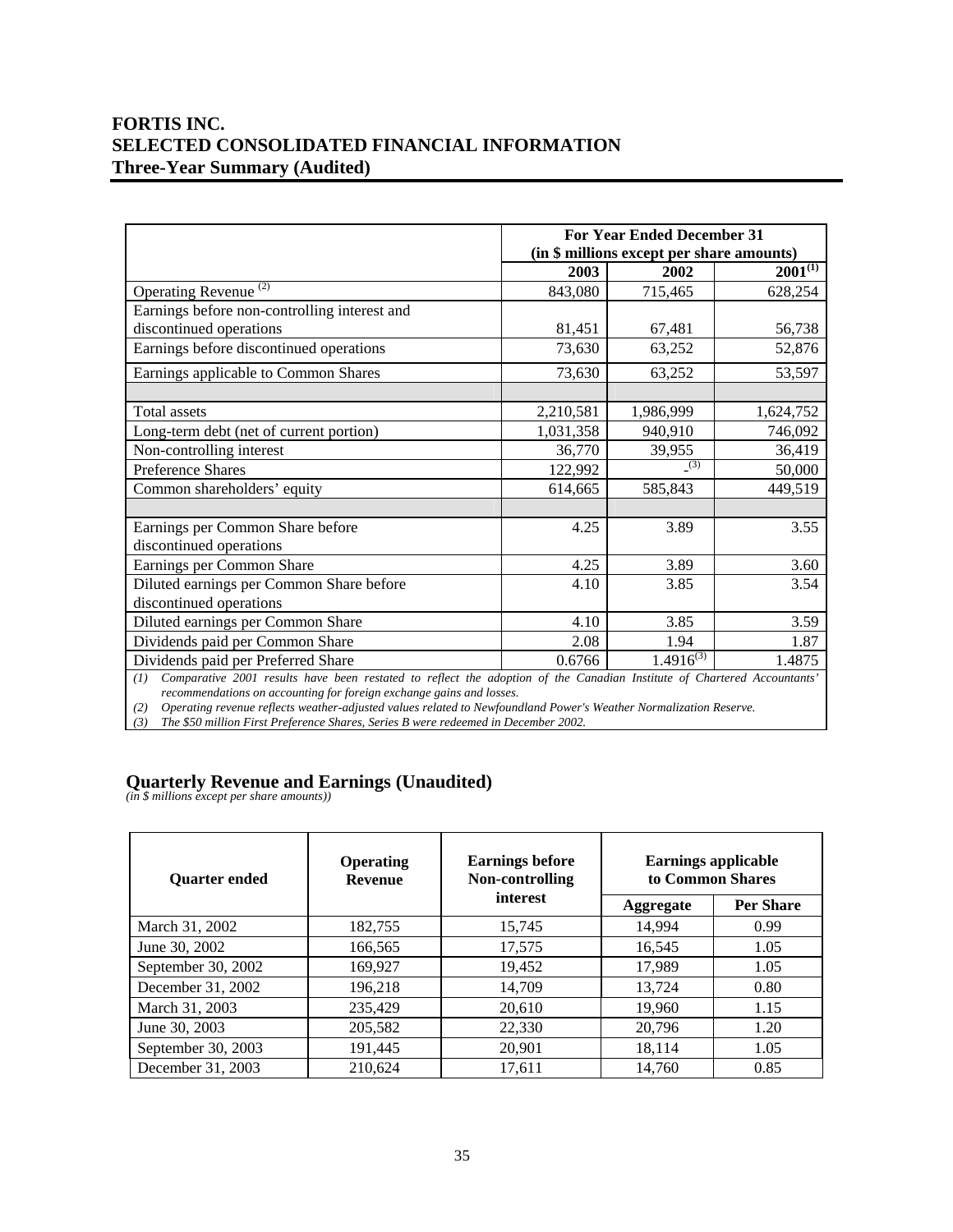#### **DIVIDEND POLICY**

 Dividends on Common Shares of Fortis are declared at the discretion of the Board of Directors. Fortis paid cash dividends on its Common Shares of \$2.08 in 2003, \$1.94 in 2002, and \$1.87 in 2001. On December 11, 2003, the Board of Directors increased the regular quarterly dividend to \$0.54, payable March 1, 2004.

In October 2000, Fortis issued \$100 million of 7.4 per cent Senior Unsecured Debentures due October 2010. The trust deed pertaining to the issue of such debentures contains a covenant which provides that Fortis shall not declare or pay any dividends (other than stock dividends or cumulative preferred dividends on preferred shares not issued as stock dividends) or make any other distribution on its shares if, immediately thereafter, its consolidated funded obligations would be in excess of 75 per cent of its total consolidated capitalization.

In June 2003, Fortis issued 5,000,000 Cumulative Redeemable Convertible First Preference Shares, Series C for gross proceeds of \$125 million. The Preference Shares are entitled to fixed cumulative preferential cash dividends at a rate of \$1.3625 per share per annum. On or after June 10, 2010, Fortis may, at its option, redeem for cash the Preference Shares, in whole at any time or in part from time to time, at \$25.75 per share if redeemed before June 1, 2011, at \$25.50 per share if redeemed on or after June 1, 2011 but before June 1, 2012, at \$25.25 per share if redeemed on or after June 1, 2013 plus, in each case, all accrued and unpaid dividends up to but excluding the date fixed for redemption.

In October 2003, Fortis issued 6,310,000 Subscription Receipts at \$55.50 each for gross proceeds of \$350,205,000. The gross proceeds of the Subscription Receipts offering will be used, subsequent to receipt of all required approvals and satisfaction or waiver of applicable closing conditions, to finance a portion of the purchase consideration for the Alberta and British Columbia utility acquisitions. The gross proceeds from the sale of Subscription Receipts are held by an escrow agent pending, among other things, receipt of all regulatory and government approvals required to finalize the acquisition by Fortis of the Canadian regulated electricity assets of Aquila, Inc., and fulfillment or waiver of all other outstanding conditions precedent to closing the acquisition. Each Subscription Receipt entitles the holder thereof to receive, on satisfaction of the closing conditions referred to above, and without payment of additional consideration, one Common Share of Fortis and a cash payment equal to the dividends declared on Fortis' Common Shares during the period from October 8, 2003 to the date of issuance of the Common Shares in respect of the Subscription Receipts. In the event that the applicable closing conditions are not satisfied prior to June 30, 2004, or if either of the share purchase agreements relating to the acquisition is terminated prior to such time, the holders of Subscription Receipts will be entitled to receive an amount equal to the full subscription price thereof plus their pro rata share of the interest earned or income generated on such amount.

In January 2004, Fortis issued 8,000,000 First Preference Units. Each First Preference Unit consists of one Series D First Preference Share of the Corporation and one Series E First Preference Share Purchase Warrant. If the Corporation closes its acquisition of all the outstanding shares of Aquila Alberta and Aquila British Columbia by June 30, 2004, the holder of a Series D First Preference Share will have the right to convert on July 15, 2004,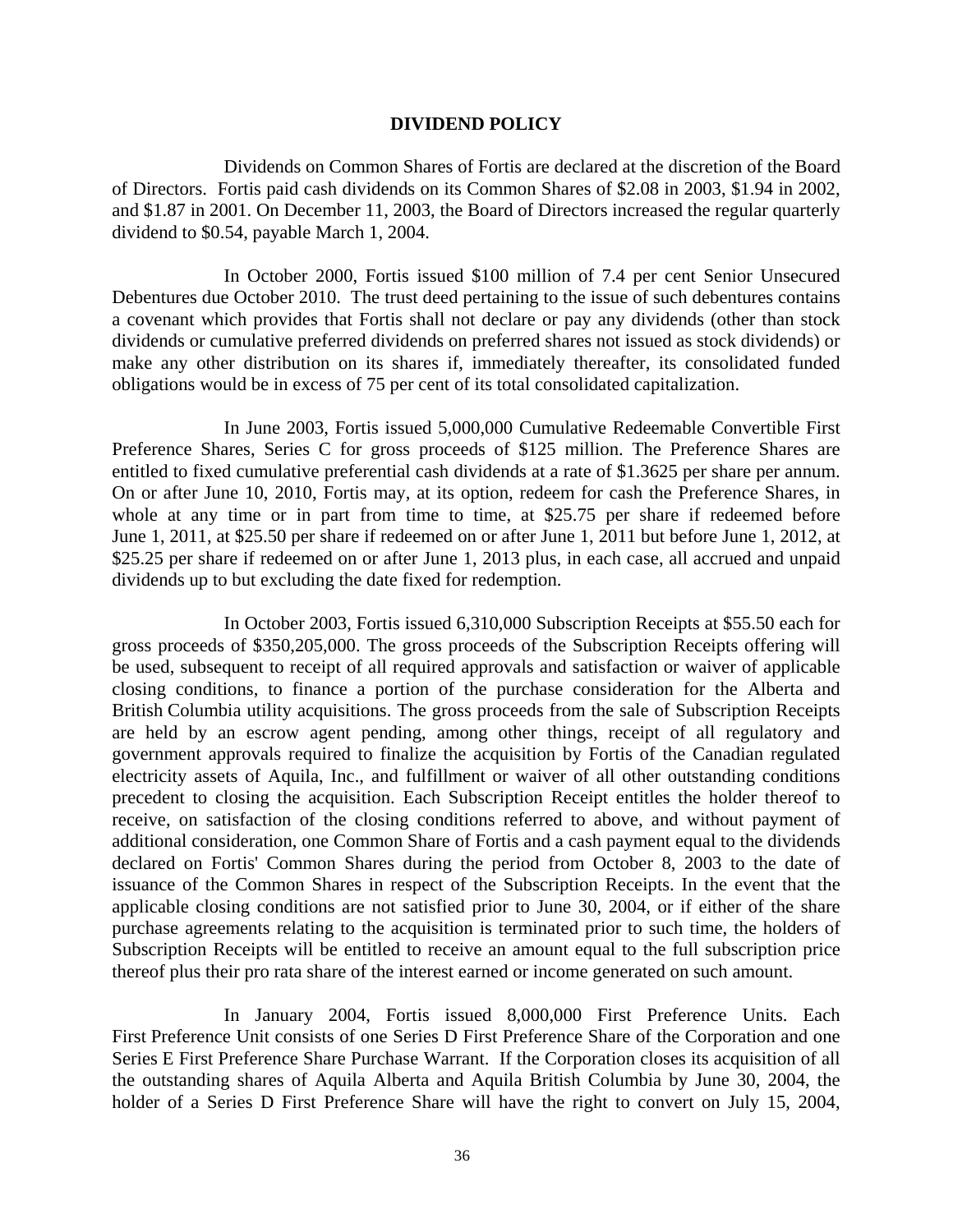September 1, 2004 or December 1, 2004 such Series D First Preference Share into 0.25 of a Series E First Preference Share, provided such holder concurrently exercises one Warrant. Each Warrant will entitle the holder to acquire 0.75 of a Series E First Preference Share upon payment of \$18.75 per Warrant. Consequently, each First Preference Unit will entitle the holder to obtain one fully paid and freely-tradable Series E First Preference Share in the event the acquisition closes by June 30, 2004. The Series D First Preference Shares and the Series E First Preference Shares, if issued, will initially yield 4.9 per cent per annum for a 12-year term.

#### **MANAGEMENT DISCUSSION AND ANALYSIS**

 Reference is made to the Management Discussion and Analysis on pages 31 through 52 of the 2003 Annual Report to Shareholders, which pages are incorporated herein by reference.

#### **MARKET FOR SECURITIES**

 The Corporation's Common Shares, Series C First Preference Shares, Subscription Receipts and First Preference Units are listed on the Toronto Stock Exchange and trade under the ticker symbols FTS, FTS.PR.C, FTS.R and FTS.UN, respectively.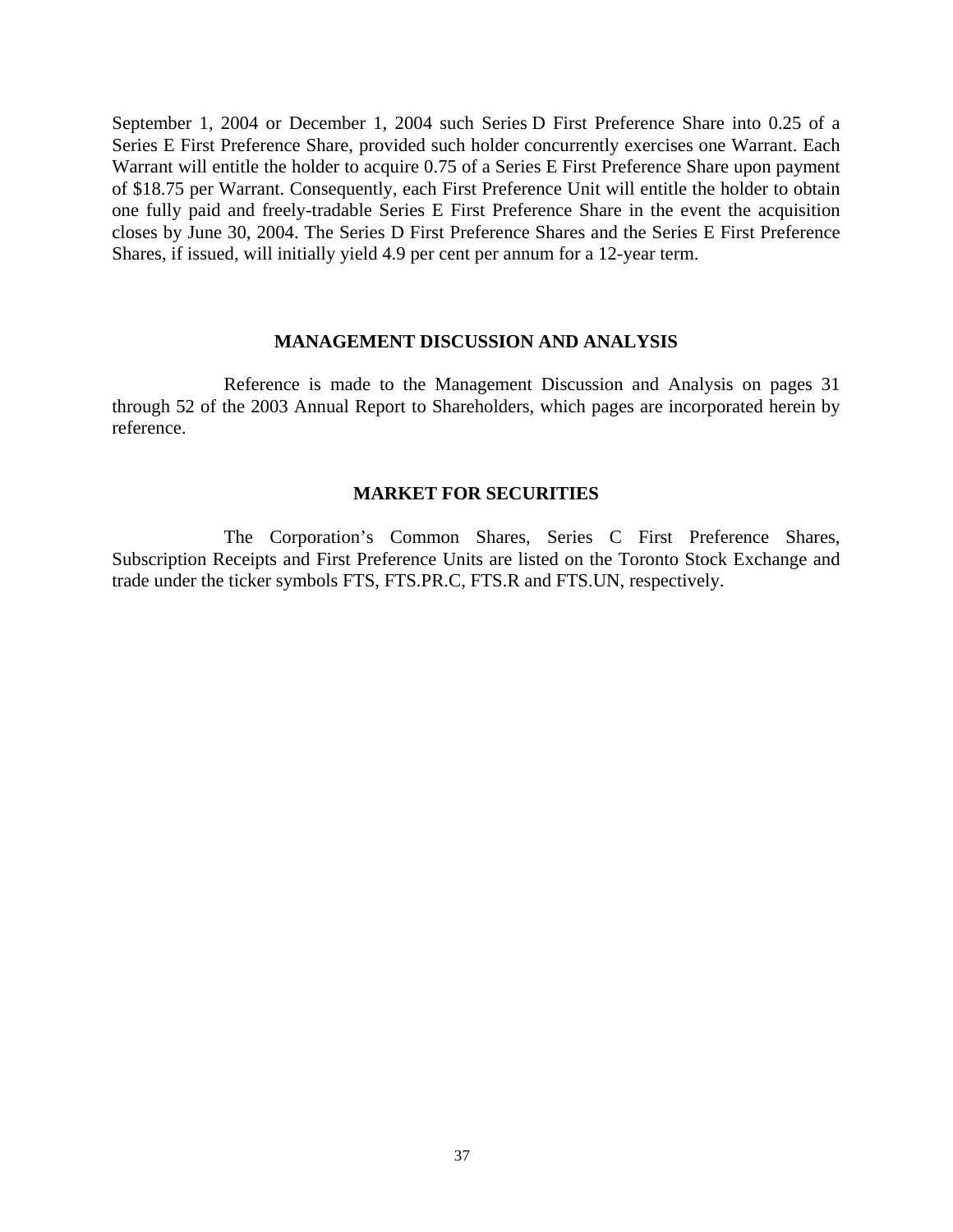# **DIRECTORS AND OFFICERS**

The following chart sets out the name and municipality of residence of each of the directors of Fortis and indicates the principal occupations within five preceding years. All directors are elected annually. In 1998, the Board of Directors adopted, as a policy, that directors would normally retire after a term of ten years or the year following their 70<sup>th</sup> birthday.

| <b>Name</b>                                                                   | <b>Principal Occupations</b><br><b>Within Five Preceding Years</b>                                                                                                                                                                                                                                         | <b>Director</b><br><b>Since</b> |
|-------------------------------------------------------------------------------|------------------------------------------------------------------------------------------------------------------------------------------------------------------------------------------------------------------------------------------------------------------------------------------------------------|---------------------------------|
| ANGUS A. BRUNEAU <sup>(1)(2)</sup><br>St. John's, Newfoundland and Labrador   | Chair of the Corporation                                                                                                                                                                                                                                                                                   | 1987                            |
| C. BRUCE CHAFE <sup>(1)</sup><br>St. John's, Newfoundland and Labrador        | Corporate Director<br>Mr. Chafe is a former senior partner of Deloitte & Touche, LLP. He<br>retired from this position in 1997.                                                                                                                                                                            | 1997                            |
| DARRYL D. FRY <sup>(2)</sup><br>Osprey, Florida                               | Corporate Director<br>Mr. Fry is the former Chairman and Chief Executive Officer of Cytec<br>Industries. He retired from these positions in 1998 and 1999,<br>respectively.                                                                                                                                | 1998                            |
| <b>GEOFFREY F. HYLAND</b> <sup>(1)</sup><br>Alton, Ontario                    | Mr. Hyland is the President and Chief Executive Officer of ShawCor Ltd.<br>(Formerly Shaw Industries Ltd.) and has held this position since 1995.                                                                                                                                                          | 2001                            |
| LINDA L. INKPEN <sup>(2)</sup><br>St. Phillip's, Newfoundland and<br>Labrador | <b>Medical Practitioner</b>                                                                                                                                                                                                                                                                                | 1994                            |
| H. STANLEY MARSHALL<br>St. John's, Newfoundland and Labrador                  | President and Chief Executive Officer of the Corporation                                                                                                                                                                                                                                                   | 1995                            |
| JOHN S. McCALLUM <sup>(1)</sup><br>Winnipeg, Manitoba                         | Dr. McCallum is a Professor of Finance in the Faculty of Management of<br>the University of Manitoba in Winnipeg and has held this position since<br>1973.                                                                                                                                                 | 2001                            |
| ROY P. RIDEOUT <sup>(2)</sup><br>Halifax, Nova Scotia                         | Corporate Director<br>Mr. Rideout retired as Chairman and Chief Executive Officer of Clarke<br>Inc. in October 2002. From 1993 until his appointment at Clarke Inc.,<br>Mr. Rideout was the President and Chief Operating Officer of<br>Newfoundland Capital Corporation, the former parent of Clarke Inc. | 2001                            |
| (1) These individuals serve on the Audit Committee.                           |                                                                                                                                                                                                                                                                                                            |                                 |

#### **DIRECTORS**

*(2) These individuals serve on the Governance and Human Resources Committee.*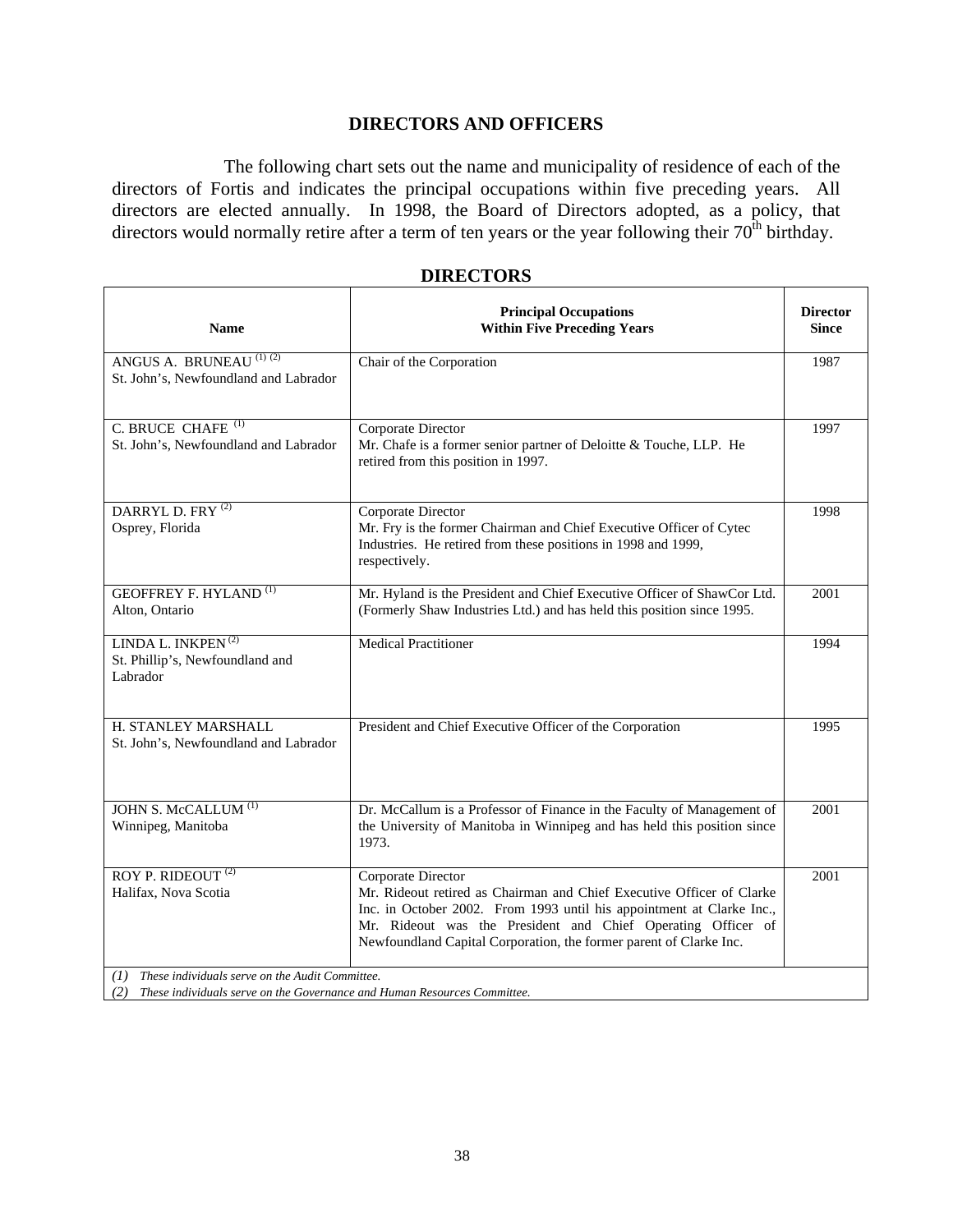The following chart sets out the name and municipality of residence of each of the officers of Fortis and indicates the office held.

| UFFICERS                                                                                                             |                                                                                                                                                                                                                                                                                    |  |
|----------------------------------------------------------------------------------------------------------------------|------------------------------------------------------------------------------------------------------------------------------------------------------------------------------------------------------------------------------------------------------------------------------------|--|
| <b>Name and Municipality of Residence</b>                                                                            | <b>Office</b>                                                                                                                                                                                                                                                                      |  |
| H. Stanley Marshall<br>St. John's, Newfoundland and Labrador                                                         | President and Chief Executive Officer <sup>(1)</sup>                                                                                                                                                                                                                               |  |
| Barry V. Perry<br>Mount Pearl, Newfoundland and Labrador                                                             | Vice President, Finance and Chief Financial Officer <sup>(2)</sup>                                                                                                                                                                                                                 |  |
| Ronald W. McCabe<br>St. John's, Newfoundland and Labrador                                                            | General Counsel and Corporate Secretary <sup>(3)</sup>                                                                                                                                                                                                                             |  |
| Donna G. Hynes<br>St. John's, Newfoundland and Labrador                                                              | Assistant Secretary <sup>(4)</sup>                                                                                                                                                                                                                                                 |  |
| (I)<br>Chief Executive Officer.<br>(2)<br>Vice President, Finance and Chief Financial Officer of Newfoundland Power. | Mr. Marshall was appointed President and Chief Operating Officer effective October 1, 1995. Effective May 1, 1996, Mr. Marshall became<br>Mr. Perry was appointed Vice President, Finance and Chief Financial Officer effective January 1, 2004. Prior to that time, Mr. Perry was |  |

#### **OFFICERS**

*(3) Mr. McCabe was appointed General Counsel and Corporate Secretary effective January 1, 1997. (4) Ms. Hynes was appointed Assistant Secretary effective December 8, 1999. She joined Fortis as Manager, Investor and Public Relations in* 

*October 1999 and prior to that time was employed by Newfoundland Power.* 

The directors and officers of Fortis, as a group, beneficially own, directly or indirectly, or exercise control or direction over 118,846 common shares, representing 0.68 per cent of the issued and outstanding Common Shares of Fortis. The Common Shares are the only voting securities of the Corporation.

# **ADDITIONAL INFORMATION**

 Fortis shall provide to any person or company, upon request to the Corporate Secretary of Fortis:

- (a) when Fortis is in the course of a distribution of its securities pursuant to a short form prospectus or has filed a preliminary short form prospectus in respect of a proposed distribution of its securities:
	- (i) one copy of the latest Renewal Annual Information Form of Fortis together with one copy of any document, or the pertinent pages of any document, incorporated therein by reference;
	- (ii) one copy of the comparative Financial Statements of Fortis for the most recently completed financial year in respect of which such Financial Statements have been issued, together with the Report thereon of the auditors of Fortis and one copy of any interim Financial Statements of Fortis subsequent thereto;